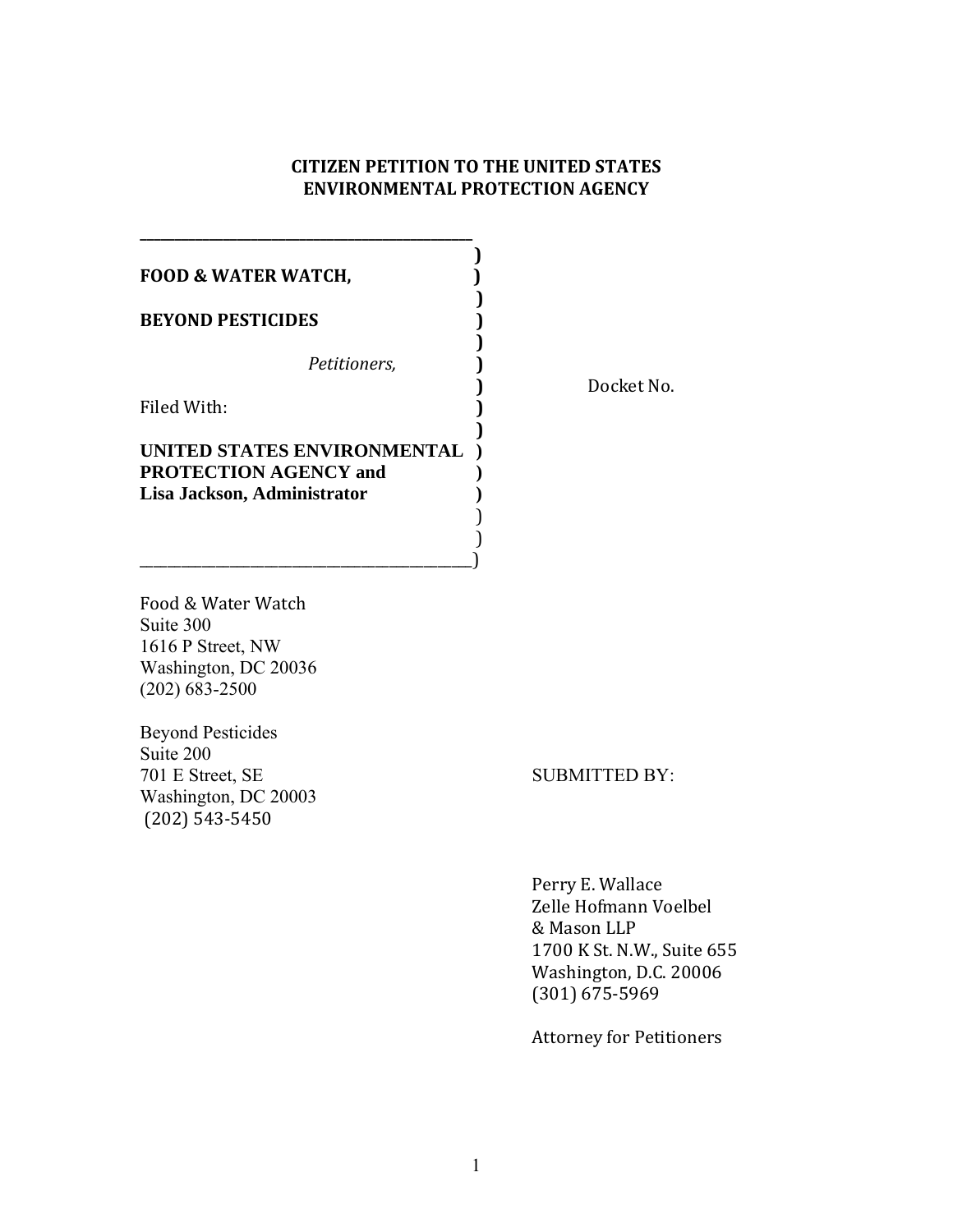## CITIZEN PETITION FOR A BAN ON TRICLOSAN

#### **Introduction**

Petitioners Beyond Pesticides and Food & Water Watch, acting through counsel, hereby submit this Citizen Petition for a Ban on Triclosan ( Petition). Petitioners are nonprofit organizations engaged in research, education and advocacy on behalf of the public, seeking to protect public health and safety and the environment from the adverse effects of widespread triclosan usage.

## *Petitioners' Right to Petition*

This Petition is submitted pursuant to the right to petition government contained in the First Amendment of the United States Constitution,<sup>[1](#page-1-0)</sup> the Administrative Procedure Act<sup>[2](#page-1-1)</sup> (APA), the Federal Insecticide, Fungicide, and Rodenticide Act<sup>[3](#page-1-2)</sup> (FIFRA), the Federal Food Drug and Cosmetic Act (FFDCA),<sup>[4](#page-1-3)</sup> the Federal Water Pollution Control Act<sup>[5](#page-1-4)</sup> (Clean Water Act or CWA), the Safe Drinking Water Act<sup>[6](#page-1-5)</sup> (SDWA) and the

<span id="page-1-0"></span><sup>&</sup>lt;sup>1</sup> U.S. Const., Amend. I. ("Congress shall make no law ... abridging ... the right of the people ... to petition Government for a redress of grievances."). The right to petition for redress of grievances is among the most precious of the liberties safeguarded by the Bill of Rights. *United Mine Workers of Am., Dist. 12 v. Illinois State Bar Ass'n*, 389 U.S. 217, 222 (1967). It shares the "preferred place" accorded in our system of government to the First Amendment freedoms, and has a sanctity and a sanction not permitting dubious intrusions." *Thomas v. Collins*, 323 U.S. 516, 530 (1945). "Any attempt to restrict those First Amendment liberties must be justified by clear public interest, threatened not doubtful or remotely, but by clear and present danger." *Id*. The Supreme Court has recognized that the right to petition is logically implicit in, and fundamental to, the very idea of a republican form of government. *United States v. Cruikshank*, 92 U.S. (2 Otto) 542, 552 (1875).

<span id="page-1-1"></span><sup>&</sup>lt;sup>2</sup> 5 U.S.C. § 553(e) (2005) ("Each agency shall give an interested person the right to petition for the issuance, amendment, or repeal of a rule.").

<span id="page-1-2"></span> $3$  7 U.S.C. § 136w et seq.

<span id="page-1-3"></span><sup>4</sup> 21 U.S.C. §§ 301 et seq.

<sup>&</sup>lt;sup>5</sup> 33 U.S.C. §1251 et seq.

<span id="page-1-5"></span><span id="page-1-4"></span><sup>6</sup> 42 U.S.C. § 300f-300j-26.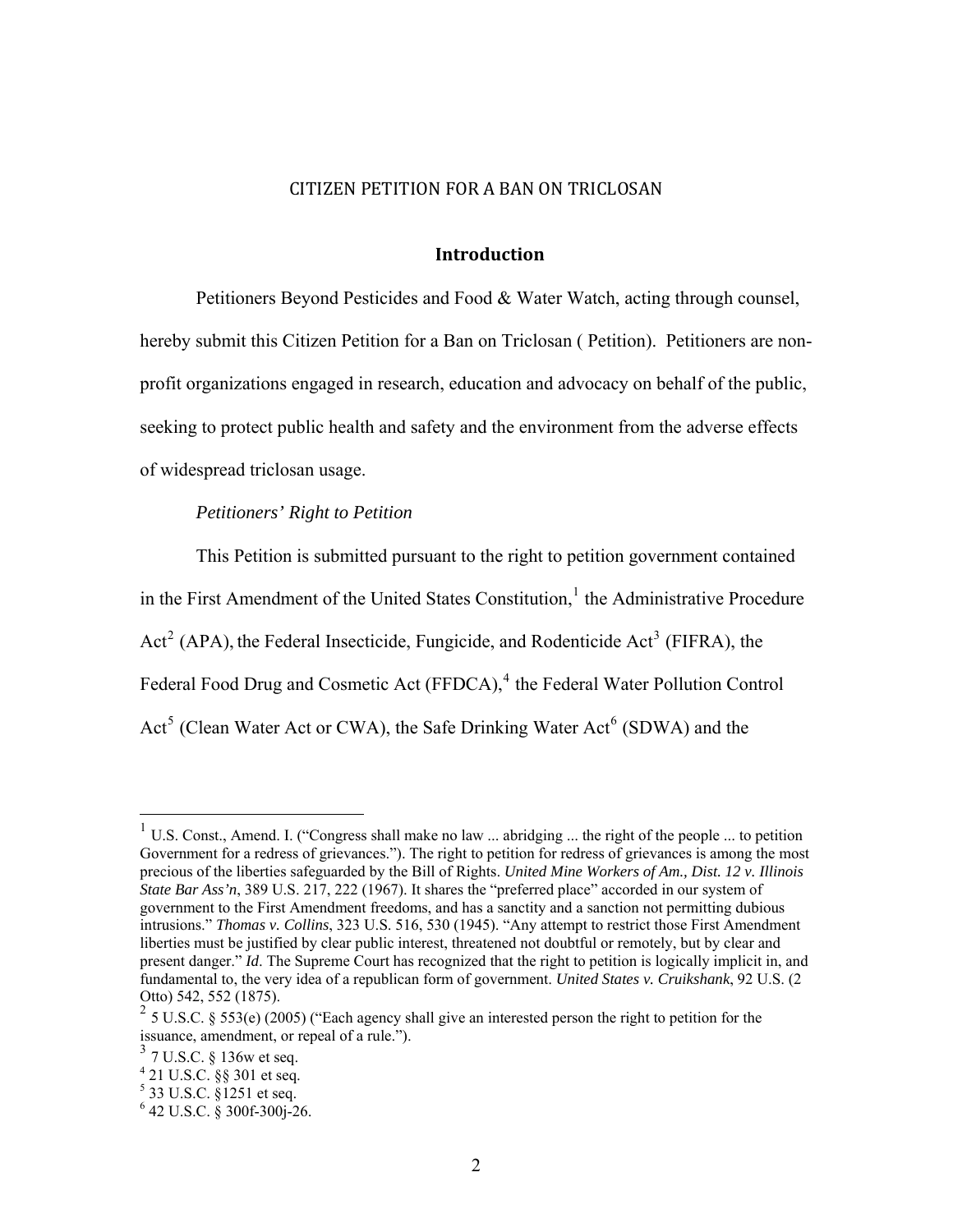Endangered Species  $Act^7$  $Act^7$  (ESA). Petitioners request that the Administrator of the Environmental Protection Agency (EPA) use her authority under FIFRA, the FFDCA, the CWA, the SWDA and the ESA to grant any and all remedies available under relevant federal law.

## *Triclosan; Characteristics, Uses and Regulatory Agencies*

Triclosan is a synthetic, broad-spectrum antimicrobial chemical that is currently used extensively in a wide range of consumer products. These products fall under the jurisdiction of both the United States Food and Drug Administration (FDA) and the EPA. For those products under EPA's jurisdiction, EPA decided in 2008 that the currently registered uses of triclosan are eligible for "reregistration."<sup>[8](#page-2-1)</sup> This Petition is submitted based primarily on the steadily increasing scientific knowledge and consensus about triclosan's adverse effects on public health and safety and the environment. Petitioners also address the EPA RED's analysis in order to illustrate the inadequacies of past EPA analyses and conclusions about triclosan.

## *Summary of Relief Sought and Scientific Grounds*

*1. Specific Relief Requested* 

Petitioners urge the Administrator to grant the following relief in this Petition:

# FIFRA and FFDCA

- Reopening the RED;
- Suspension and Cancellation (Petitioners' principal requested relief) ; and
- Any Other Remedies Called for by Federal Law.

<span id="page-2-0"></span> 7 7 U.S.C. §136; 16 U.S.C. §460 et seq.

<span id="page-2-1"></span><sup>&</sup>lt;sup>8</sup> Environmental Protection Agency, Final Reregistration Eligibility Decision for triclosan (RED).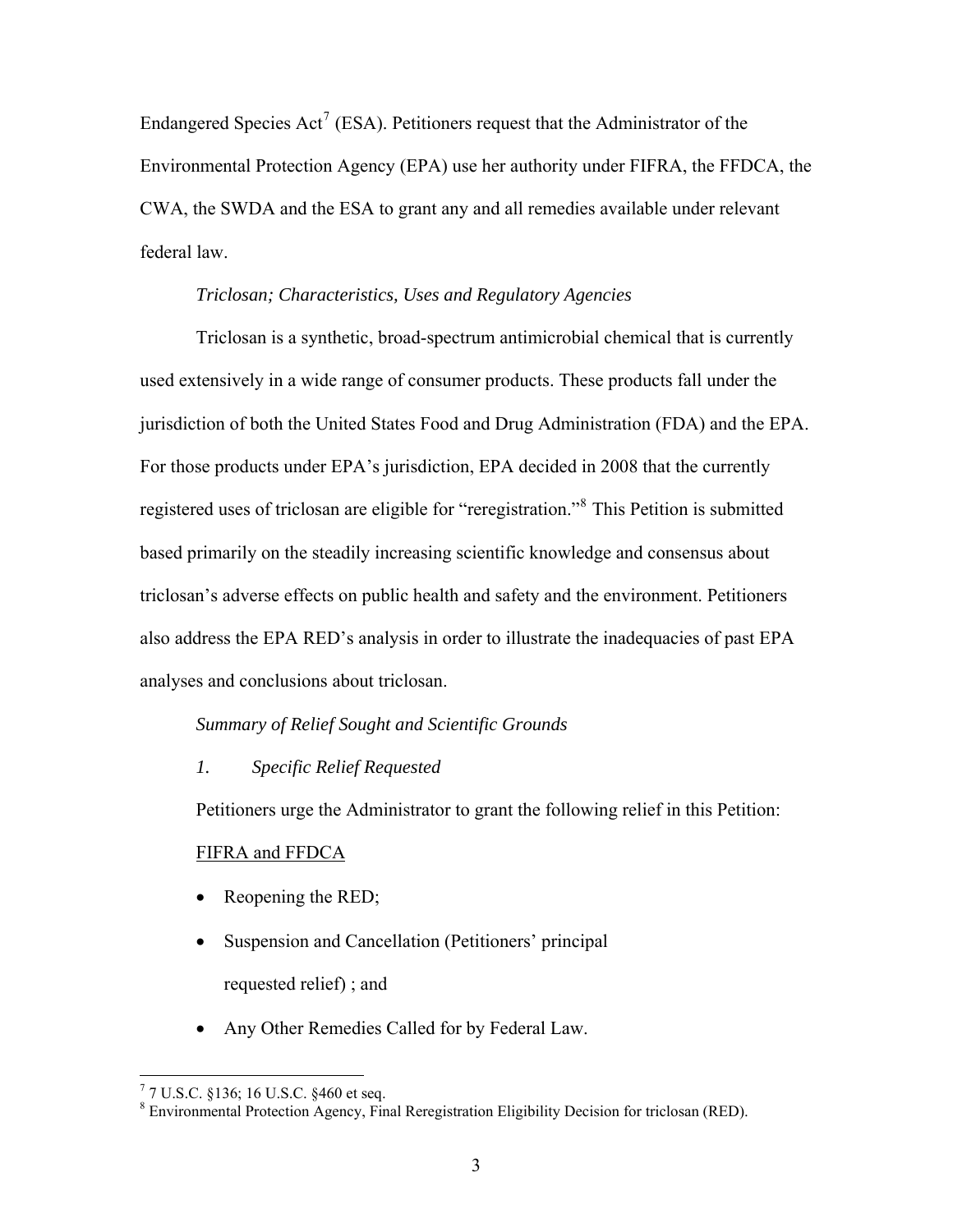# CWA

- Technology-Based Effluent Limitations;
- Health-Based Toxic Pollutant Water Quality Pretreatment Requirements;
- Biosolids Regulation.

# SDWA

• Comprehensive assessment of appropriateness of listing and regulation.

# ESA

1

- Consultation with the Secretary of the Interior and the Secretary of Commerce;
- Preparation of a Biological Assessment.
- *2. The Remedy Should Be Based on "Transparency and Sound Science."*

Petitioners believe that applicable law and science justify the relief requested below and that therefore the Administrator should act decisively. In this regard, Petitioners endorse the approach and the policies applied by the Administrator in EPA's decision to launch "a comprehensive new evaluation of the pesticide atrazine to determine its effects on humans."<sup>[9](#page-3-0)</sup> In the case of triclosan, however, Petitioners will demonstrate that the scientific evidence and the legal authorities are so substantial as to require suspension of the registered uses of triclosan pending agency deliberations regarding cancellation.

In making its "new evaluation" of atrazine, EPA will investigate its potential effects with respect to cancer and non-cancer effects on humans, birth defects,

<span id="page-3-0"></span><sup>9</sup> See EPA. *EPA Begins New Scientific Evaluation of Atrazine*. 10/07/2009. [http://yosemite.epa.gov/opa/admpress.nsf/d0cf6618525a9efb85257359003fb69d/554b6abea9d0672f852576](http://yosemite.epa.gov/opa/admpress.nsf/d0cf6618525a9efb85257359003fb69d/554b6abea9d0672f85257648004a88c1!OpenDocument) [48004a88c1!OpenDocument](http://yosemite.epa.gov/opa/admpress.nsf/d0cf6618525a9efb85257359003fb69d/554b6abea9d0672f85257648004a88c1!OpenDocument)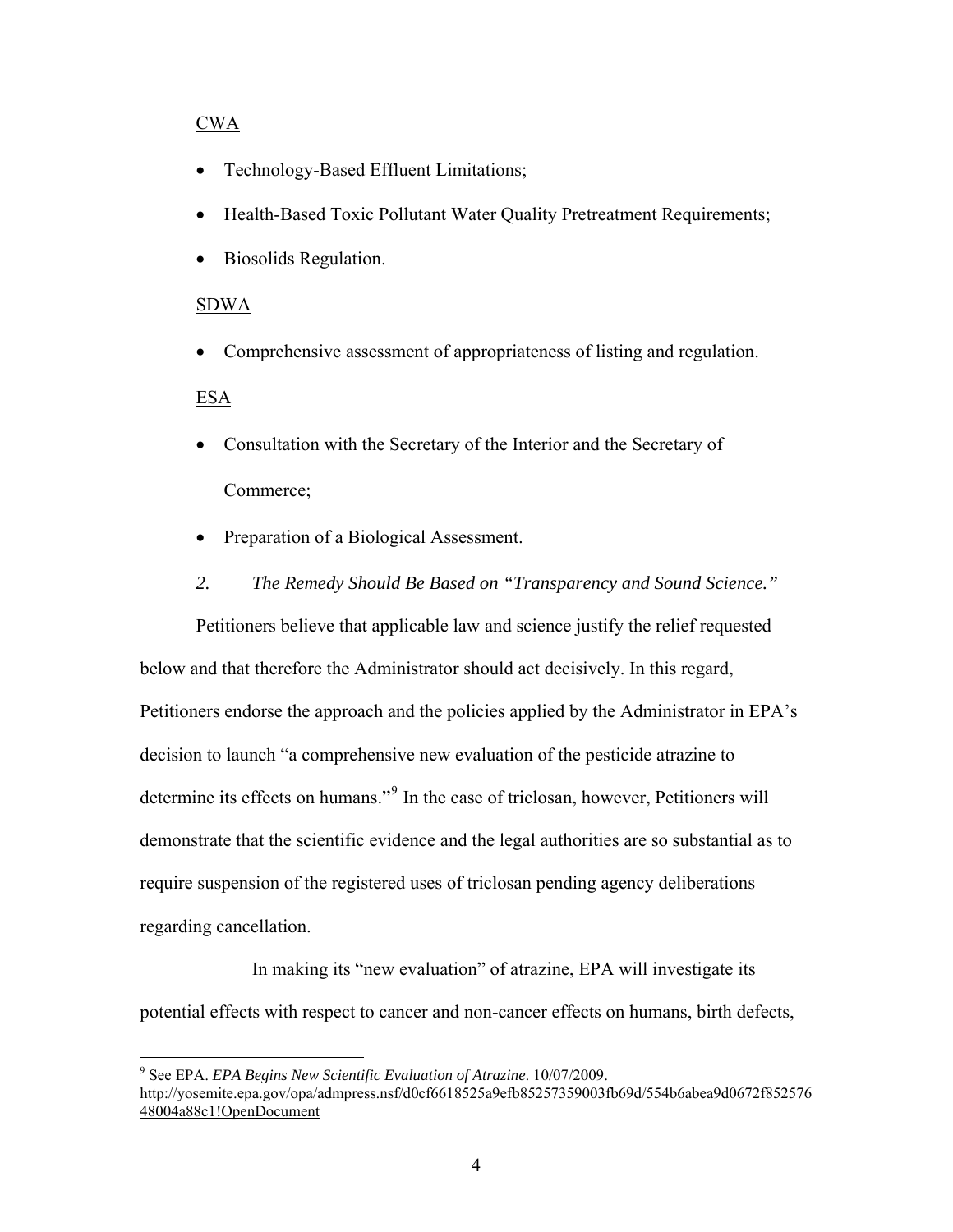low birth weight, premature births and amphibians and aquatic ecosystems.<sup>[10](#page-4-0)</sup> Steve Owens, Assistant Administrator for EPA's Office of Prevention, Pesticides and Toxic Substances, explained EPA's decision to reconsider its past approvals of atrazine as follows:

> One of Administrator Jackson's top priorities is to improve the way EPA manages and assesses the risk of chemicals, including pesticides, and as part of that effort, we are taking a hard look at the decision made by the previous administration on atrazine …Our examination of atrazine will be based on transparency and sound science, including independent scientific peer review, and will help determine whether a change in EPA's regulatory position on this pesticide is appropriate."<sup>[11](#page-4-1)</sup>

Petitioners believe that the same scientific and legal grounds exist in regard to the potential adverse health and environmental effects of triclosan as do in regard to atrazine, and, given the widespread public and environmental exposure to it, a mandate exists for urgent action to suspend the uses stipulated in this Petition. Accordingly, Petitioners assert that the relief requested below is soundly based and is justified.

## *3. Summary of Major Scientific Points*

The major points presented in this Petition are the following:

• **Endocrine Disruption.** Endocrine disruption is another potential result of triclosan bioaccumulation in the body. This effect, in turn, poses serious

<span id="page-4-1"></span><span id="page-4-0"></span> $\overline{a}$ 10 *Id.* 11 *Id.*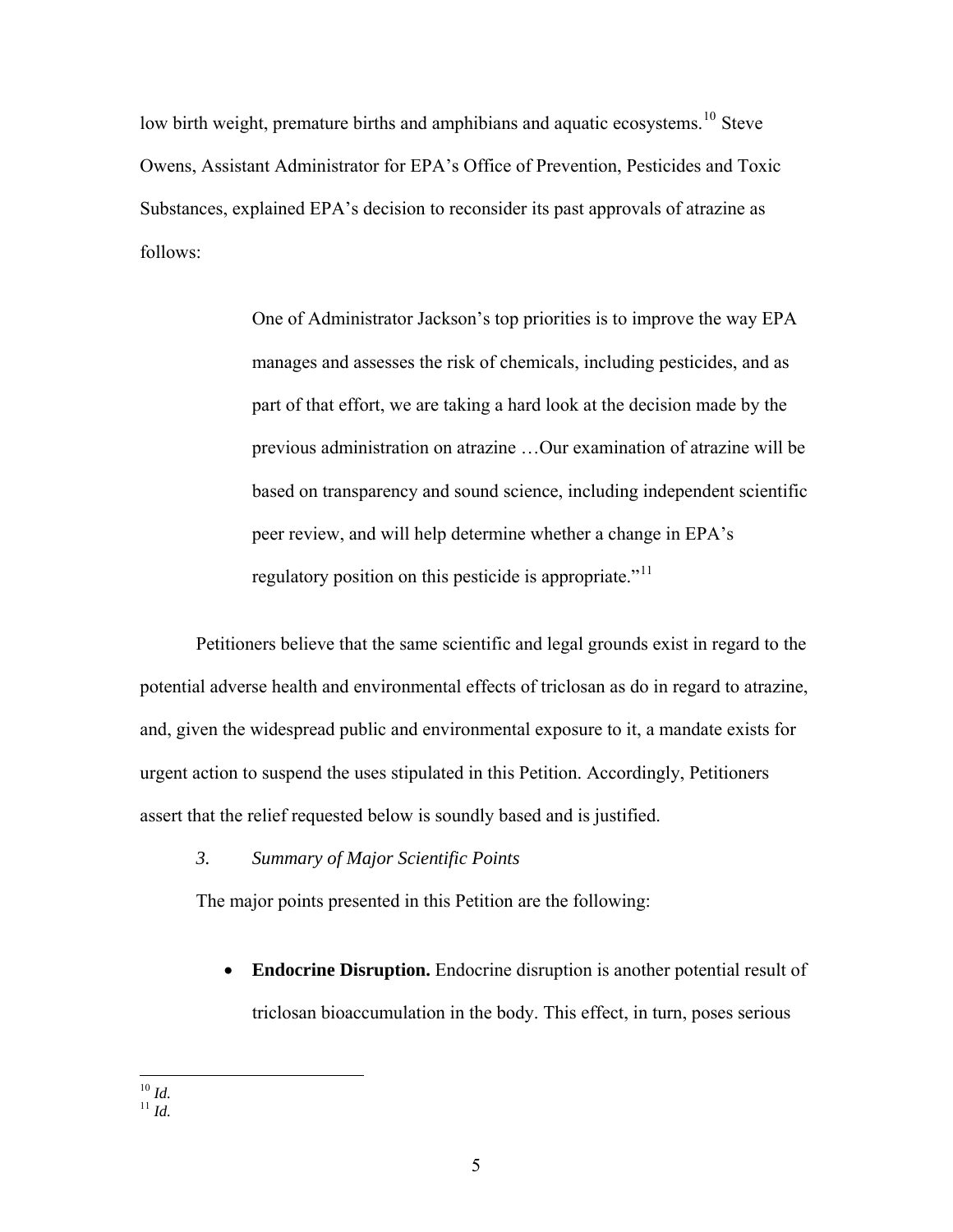threats to thyroid and other organ functions, and it can also influence the development of cancer.

- **Bacterial Resistance.** Bacterial resistance to antibiotic medications and antibacterial cleansers is just one category of threats emanating from the growing body burden of triclosan. Such resistance renders humans (especially vulnerable subpopulations) wide open to bacteria-induced illnesses and death;
- **Body Burden.** The presence of triclosan in the human body (as evidenced by scientific studies of its activity in blood, urine and breast milk) imposes an immense and dangerous "body burden." This presence raises concerns about a multitude of threats to humans;
- **Wastewater, Sludge and Food Contamination.** Wastewater contamination by triclosan is a serious health threat. Importantly, triclosan products used in the home and in the workplace typically yield residues that flow into wastewater from rinsing, cleaning and other normal activities. Because these residues are not rendered harmless by the wastewater treatment process, they are free to reenter the environment and ultimately the human body;
- **Failure to Address Major Degradates.** Once in the larger environment, triclosan poses numerous additional dangers: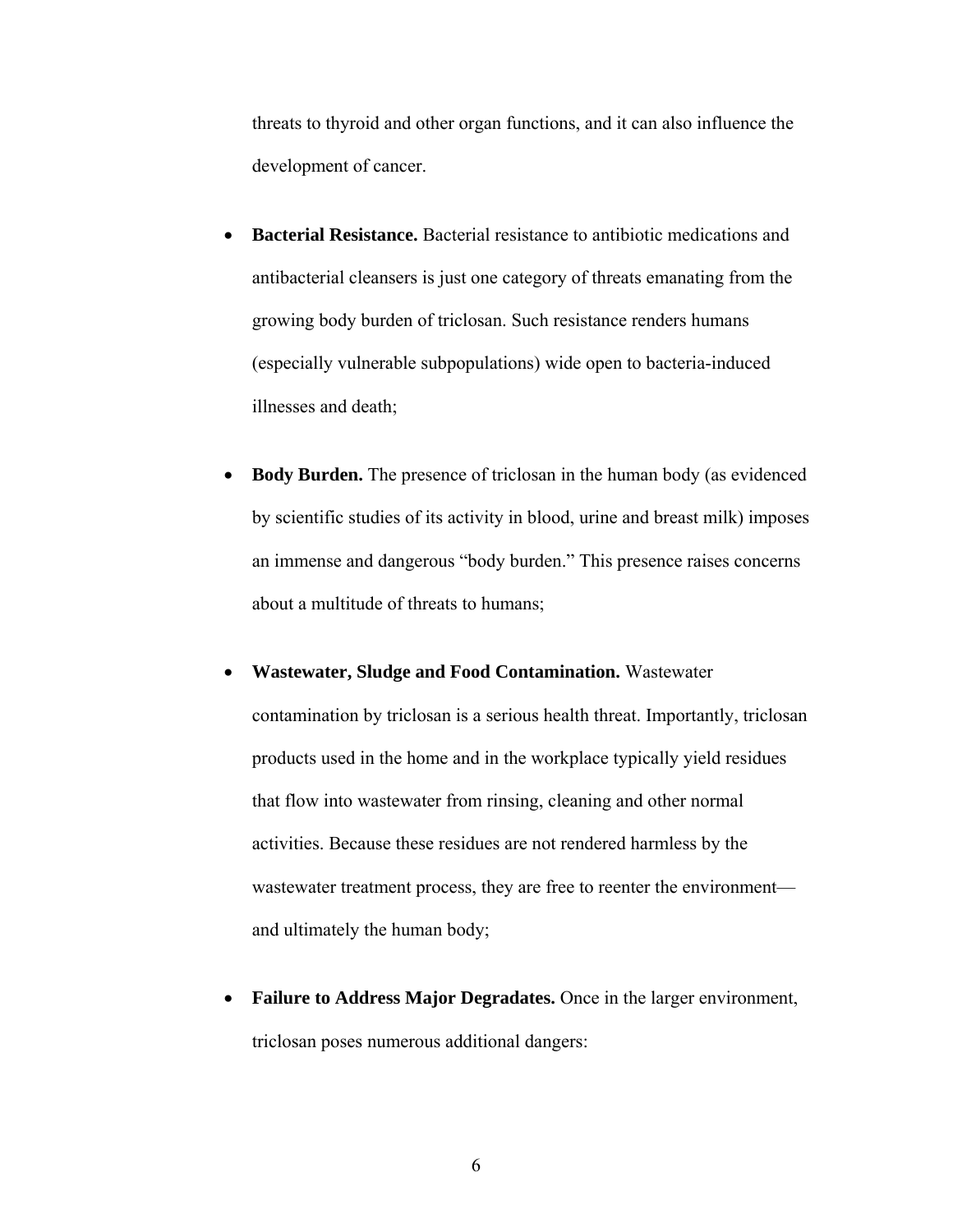- o It may be transformed into dioxin and chloroform when exposed to sunlight under certain conditions, thus creating the threat of cancer development;
- **Aquatic and Other Ecosystem Impacts.** Because it is present in the larger environment, triclosan can be highly toxic to different types of algae, thus creating both specific threats as well as potential destruction of larger ecosystem balance. Threatened and endangered species and their habitat, to the extent they come into contact with sufficient quantities of triclosan, are vulnerable.
- **Efficacy.** Numerous scientific studies and reports indicate that triclosan is not any more effective than many safer, less-expensive products. Therefore, consumers and other users of triclosan products suffer, at a minimum, economic detriment from having purchased a product that is unnecessarily costly, and, in the worst case, poses potential danger to their health and safety.
- **Organizational Actions and Decisions Targeting Triclosan.** As a result of the rapidly mounting evidence, serious concerns about triclosan's safety and efficacy have led a number of governmental, professional, corporate and other organizations to condemn or reject that substance as appropriate for many uses in society.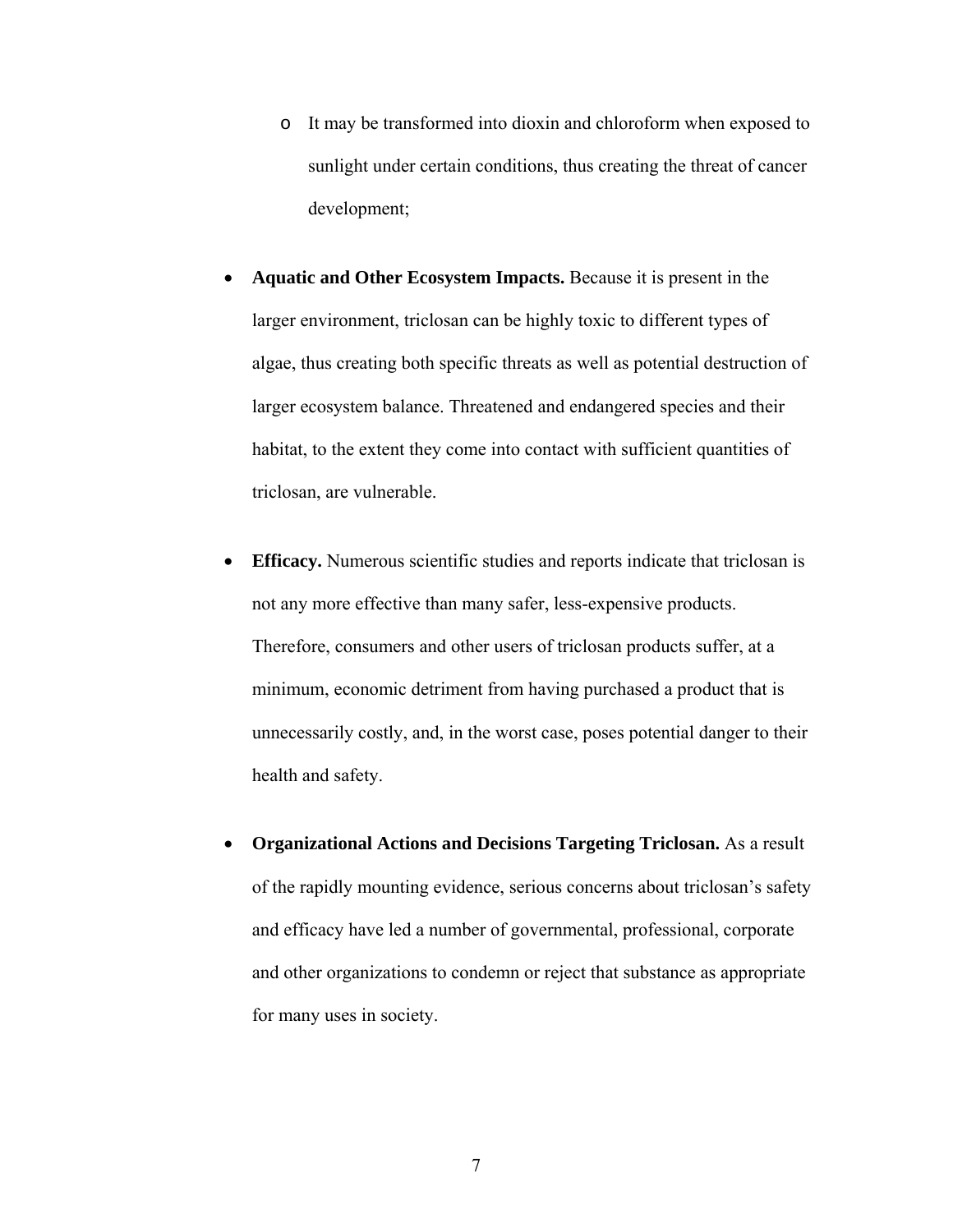These points are discussed in detail in Section II of this Petition.

# I. **Environmental Laws Violated by Triclosan Usage, and the Administrator's Authority to Take Action to Protect Public Health and Safety and the Environment and the Requested Relief**

The Federal Insecticide, Fungicide and Rodenticide Act,  $^{12}$  $^{12}$  $^{12}$  (FIFRA) and the Federal Food, Drug and Cosmetic  $Act^{13}$  $Act^{13}$  $Act^{13}$  (FFDCA) are the principal statutes relied upon in this Petition. Nonetheless, the pervasive and widespread use of triclosan, along with its particular characteristics and the nature of its authorized uses, has also triggered actual or potential violations of certain other federal statutes. This section describes the various statutes invoked by this usage.

# **A. Federal Insecticide, Fungicide and Rodenticide Act and the Federal Food, Drug and Cosmetic Act**

**1.** Objectives, Structure and Relevant Legal Provisions

Under FIFRA, EPA may not register a "pesticide" unless the chemical will perform its intended function without causing any "unreasonable adverse effects on the environment."<sup>[14](#page-7-2)</sup> This effect is defined as "any unreasonable risk to man or the environment, taking into account the economic, social, and environmental costs and benefits of the use of any pesticide."<sup>[15](#page-7-3)</sup>

# *Regulatory Jurisdiction of EPA and FDA*

EPA and the FDA both have major regulatory mandates regarding substances like triclosan.<sup>[16](#page-7-4)</sup> Further, the two agencies have concurrent jurisdiction over certain substances

 $12$  7 U.S.C. § 136w et seq.

<span id="page-7-1"></span><span id="page-7-0"></span><sup>13 21</sup> U.S.C. §§ 301 et seq.

<span id="page-7-2"></span> $14$  7 U.S.C. § 136a(c)(5)(C).

<span id="page-7-3"></span><sup>15 7</sup> U.S.C. §136(bb).

<span id="page-7-4"></span><sup>16</sup> *Memorandum of Understanding Between the Environmental Protection Agency and the Food and Drug Administration, Drug/Pesticide Products for Use on or in Animals,* 48 Fed. Reg. 22799 (May 20, 1983); *Enforcement of the Federal Insecticide, Fungicide and Rodenticide Act, Registration, Reregistration and*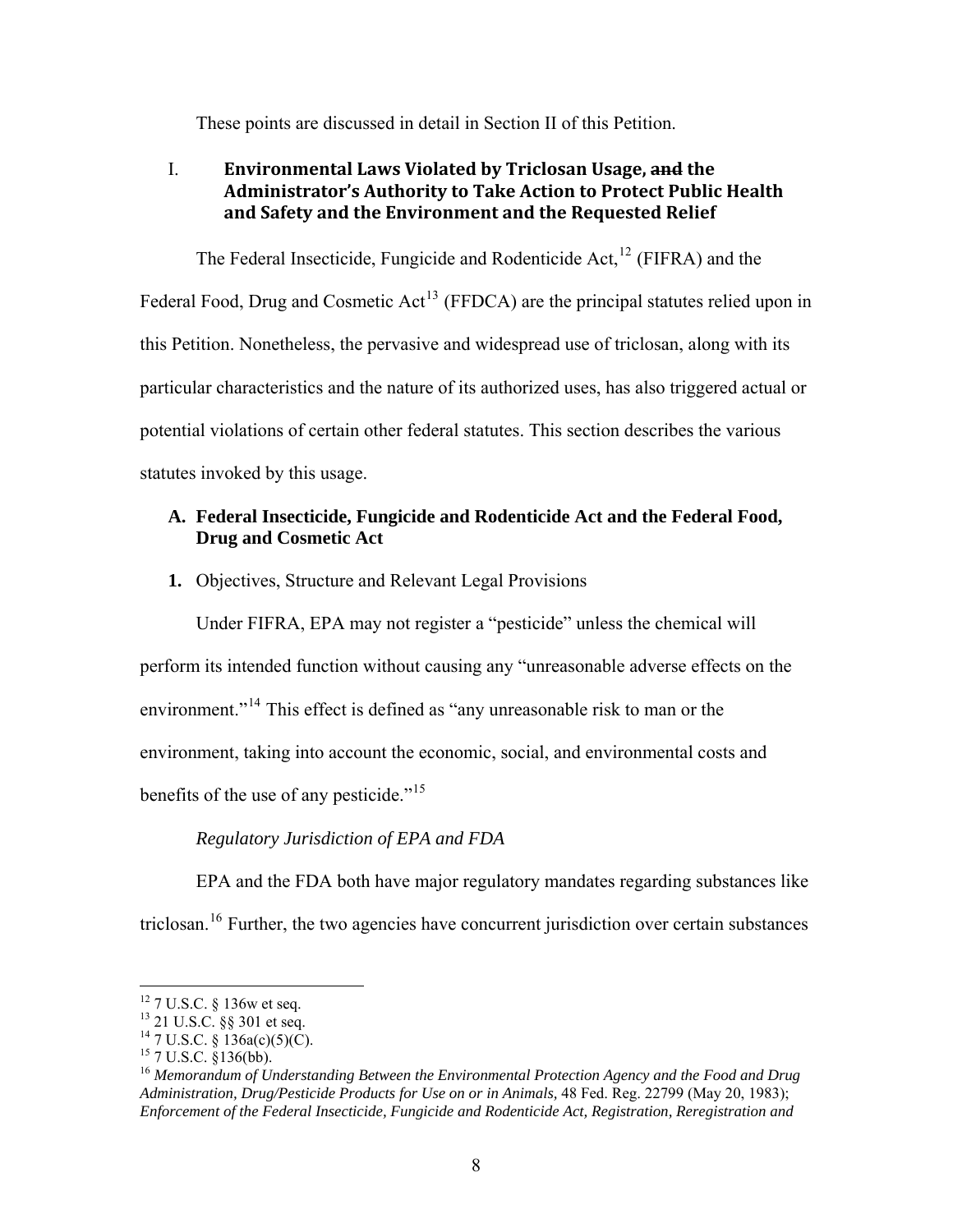and uses. Examples include: sanitizers for food contact surfaces; microbiocides in packaging coming into contact with food; antimicrobial agents used on medical devices; and substances used to control microorganisms in cane sugar and beet sugar mills.<sup>[17](#page-8-0)</sup>

## *EPA Regulation*

 Although EPA's regulatory mandate under FIFRA covers a number of activities, the most pertinent ones to this Petition are registration (including reregistration), labeling and pesticide residue tolerances.

 FIFRA Section 3(a) prohibits the distribution or sale of a pesticide that is not registered under that statute.<sup>[18](#page-8-1)</sup> The Administrator will register a pesticide upon a determination, subject to any applicable restrictions, that: its composition is such as to warrant the proposed claims about it; its labeling and other submitted material comply with FIFRA; it will perform its intended function without unreasonable adverse effects on the environment; and when used in accordance with widespread and commonly recognized practice it will not generally cause unreasonable adverse effects on the environment $19$ 

The reregistration review requirements imposed on EPA by FIFRA reflect an increasing concern for protection of human health and the environment. Indeed, a series of statutory amendments to FIFRA, including the Federal Insecticide, Fungicide and Rodenticide Act Amendments of 1988, the Food Quality Protection Act of 1996 and the

*Classification Procedures,* 44 Fed. Reg. 63749 (Nov. 5, 1979) (Update to Memorandum of Agreement); *Agreement Between Department of Health, Education and Welfare and Environmental Protection Agency, Notice Regarding Matters of Mutual Responsibility, Amendment*, 38 Fed. Reg. 24233 (Sept. 6, 1973)(regulatory exemption from FIFRA of certain products subject to the FFDCA); *Agreement Between Department of Health, Education and Welfare and Environmental Protection Agency, Notice Regarding Matters of Mutual Responsibility*, 36 Fed. Reg. 24234 (Dec. 22, 1971). (Memorandum of Agreement). <sup>17</sup> E Brown, A Claassen, C Hathaway, J Homstead, T Powell, W Wehrum, K Weinstein, Pesticide Regulation Deskbook, 12 (2000). 18 7 U.S.C. § 136a(a).

<span id="page-8-2"></span><span id="page-8-1"></span><span id="page-8-0"></span> $19$  7 U.S.C. § 136a(c)(5)(A)-(D).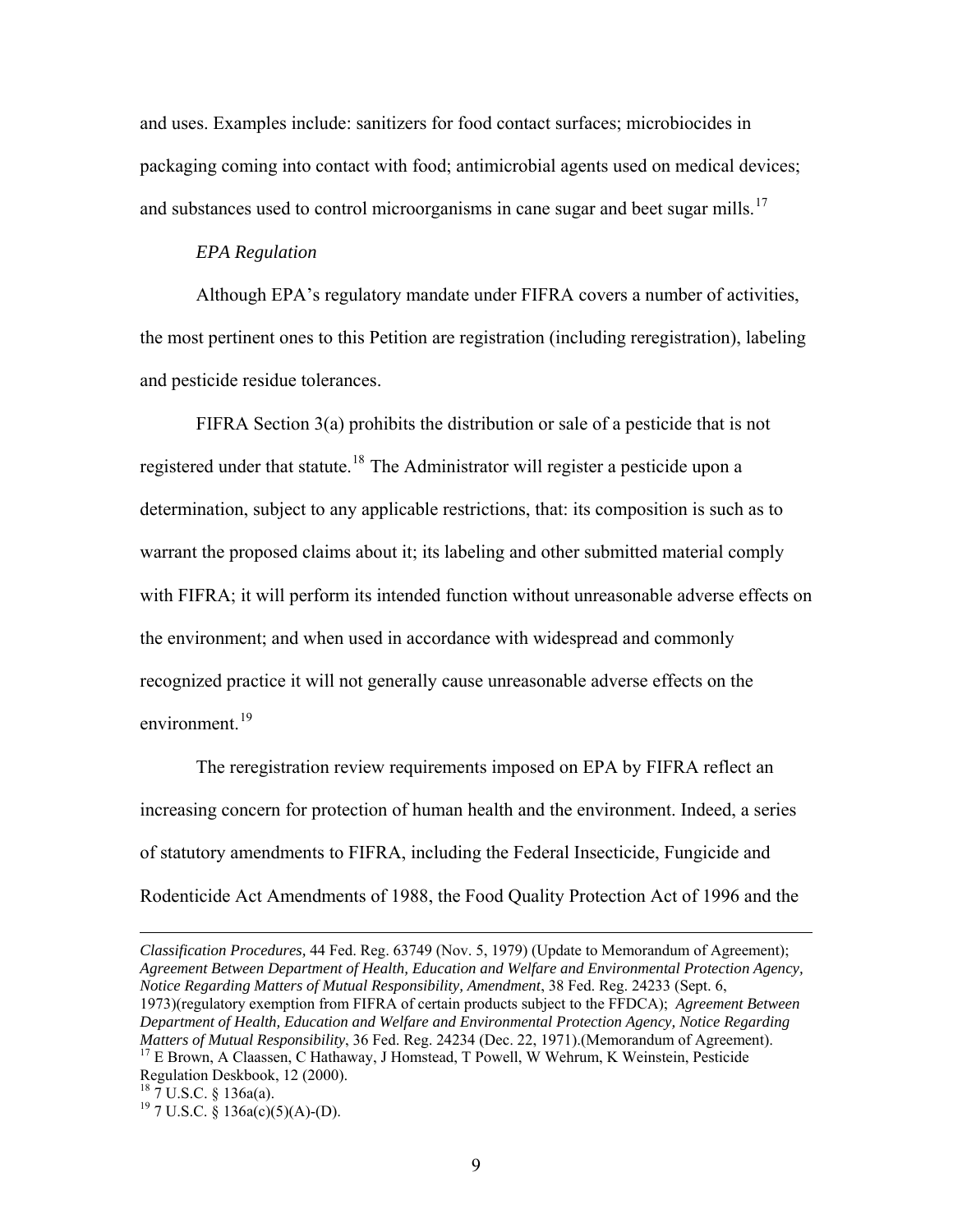Pesticide Registration Improvement Act of 2003, all evidence a growing consensus in society and among public policymakers that strict regulation of pesticides is vital to the health and safety of humans and the ecosystems of which they are a part.<sup>[20](#page-9-0)</sup>

 Each Phase of the reregistration review process reflects this emphasis. In particular, currency and completeness of pertinent data and studies, as well as thorough and comprehensive assessment by the agency, lie at the heart of the process. Section 4 (a) of FIFRA requires the EPA Administrator to reregister each registered pesticide containing any active ingredient contained in any pesticide first registered before November 1, 1984.<sup>[21](#page-9-1)</sup> Triclosan was first registered by EPA in 1969. Having completed Phase V of its reregistration review for triclosan, has issued the present final RED.

FIFRA contains several statutory provisions authorizing the Administrator to ban or otherwise restrict the manufacture, labeling and sale of a pesticide when use of that pesticide would have unreasonable adverse effects on humans and the environment. These provisions include: registration and re‐registration; suspension and cancellation of pesticide registrations; special review; notice of warning; civil penalties; civil administrative proceedings; supplemental environmental projects; stop sale, use, or removal orders; seizure; injunction; and criminal proceedings.

The Federal Food, Drug and Cosmetic  $Act^{22}$  $Act^{22}$  $Act^{22}$  (FFDCA) was first enacted by Congress in 1938 to provide a comprehensive mandate for the federal Food and Drug

<span id="page-9-0"></span>20 See, FIFRA Amendments of 1988, Press Release, October 26, 1988, available at <http://www.epa.gov/history/topics/fifra/01.htm>. "I am pleased with this bill and want to commend Congress for this action," said EPA Administrator Lee M. Thomas. "It will go a long way toward assuring safer pesticide use."

<span id="page-9-1"></span><sup>21 7</sup> U.S.C. § 136a-1(a).

<span id="page-9-2"></span> $^{22}$  21 U.S.C. §§ 301 et seq.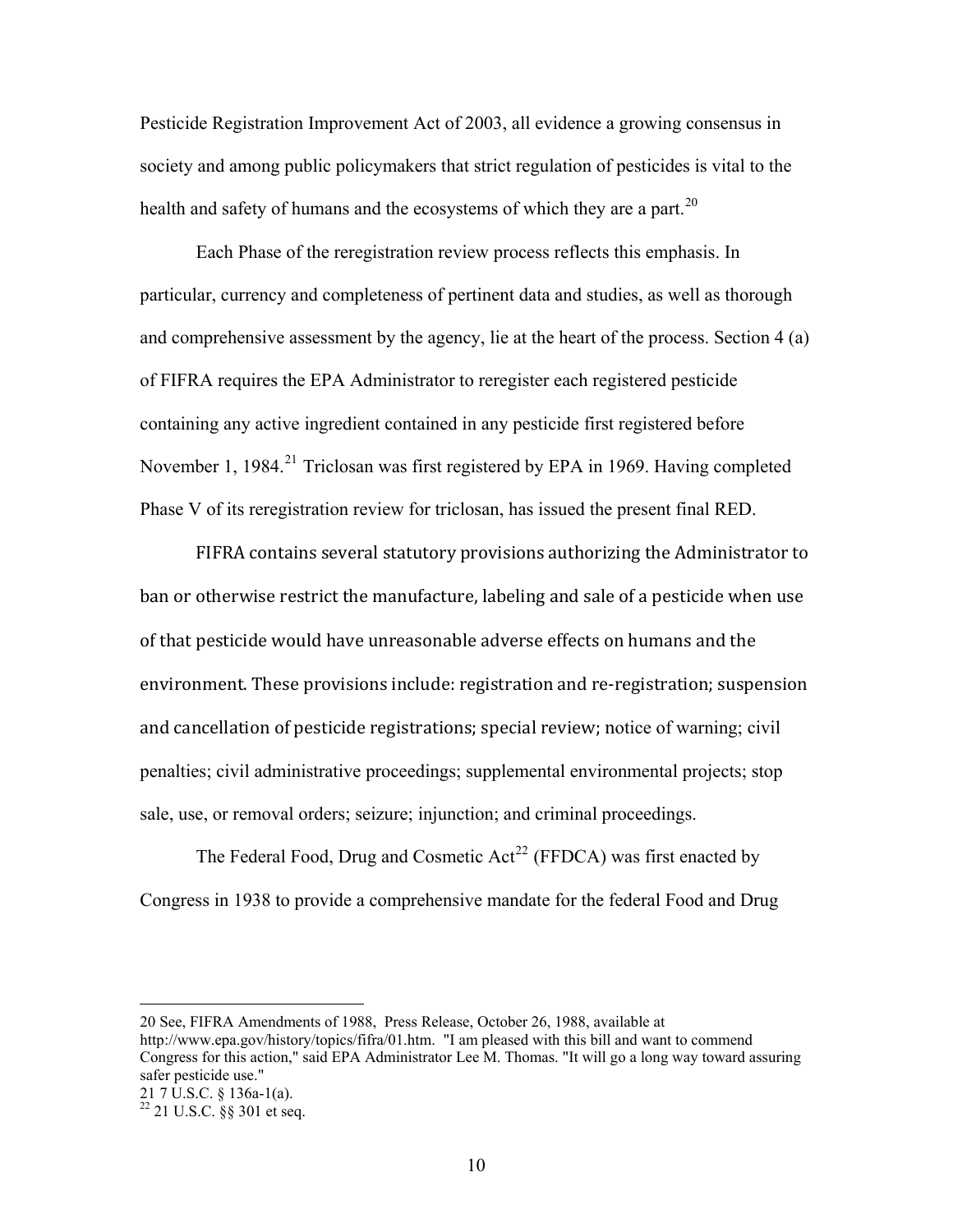Administration (FDA) in its oversight of food, drug, and cosmetic safety.<sup>[23](#page-10-0)</sup> FFDCA Section 408 authorizes EPA to set tolerances, or maximum residue limits, for pesticide residues on foods. The FFDCA was amended in 1996 by the Food Quality Protection Act to impose enhanced standards for the protection of not only adults, but also children, infants and other vulnerable subpopulations. In setting tolerances, EPA must make a finding that the tolerance is "safe." Safe is defined as meaning that there is a "reasonable certainty that no harm will result from aggregate exposure to the pesticide residue."<sup>[24](#page-10-1)</sup>

EPA possesses certain authority to protect the public from unsafe pesticide residues. This authority includes: establishment of a tolerance or grant of a tolerance exemption; modification, suspension or revocation of the tolerance; requirement of submission of additional data or information.

**2.** Violations of Law and Requested Relief

In their December 2008 Comments on EPA/OPP Reregistration Eligibility Decision for Triclosan (EPA Comments)<sup>[25](#page-10-2)</sup>, Petitioners described the FIFRA violations being allowed by EPA's reregistration of triclosan:

> EPA … continues to ignore serious risks posed to public health. The agency has failed to address the impacts posed by triclosan's degradation products on human health and the environment, failed to conduct separate assessments for triclosan residues in contaminated drinking water and food and is complacent in seriously addressing concerns related to antibacterial resistance and endocrine disruption. As such, the agency has

 $23$  21 U.S.C. §301 et seq.

<span id="page-10-1"></span><span id="page-10-0"></span> $24\overline{21}$  U.S.C. § 346a (a)-(c).

<span id="page-10-2"></span><sup>&</sup>lt;sup>25</sup> Comment on Proposed Rule, Triclosan: Reregistration Eligibility Decision, Notice of Availability. Document ID: [EPA-HQ-OPP-2007-0513](http://www.regulations.gov/search/Regs/home.html#docketDetail?R=EPA-HQ-OPP-2007-0513)-0053. (EPA Comments), Available at [www.regulation.gov](http://www.regulation.gov/). See Appendix B for complete list of signatories.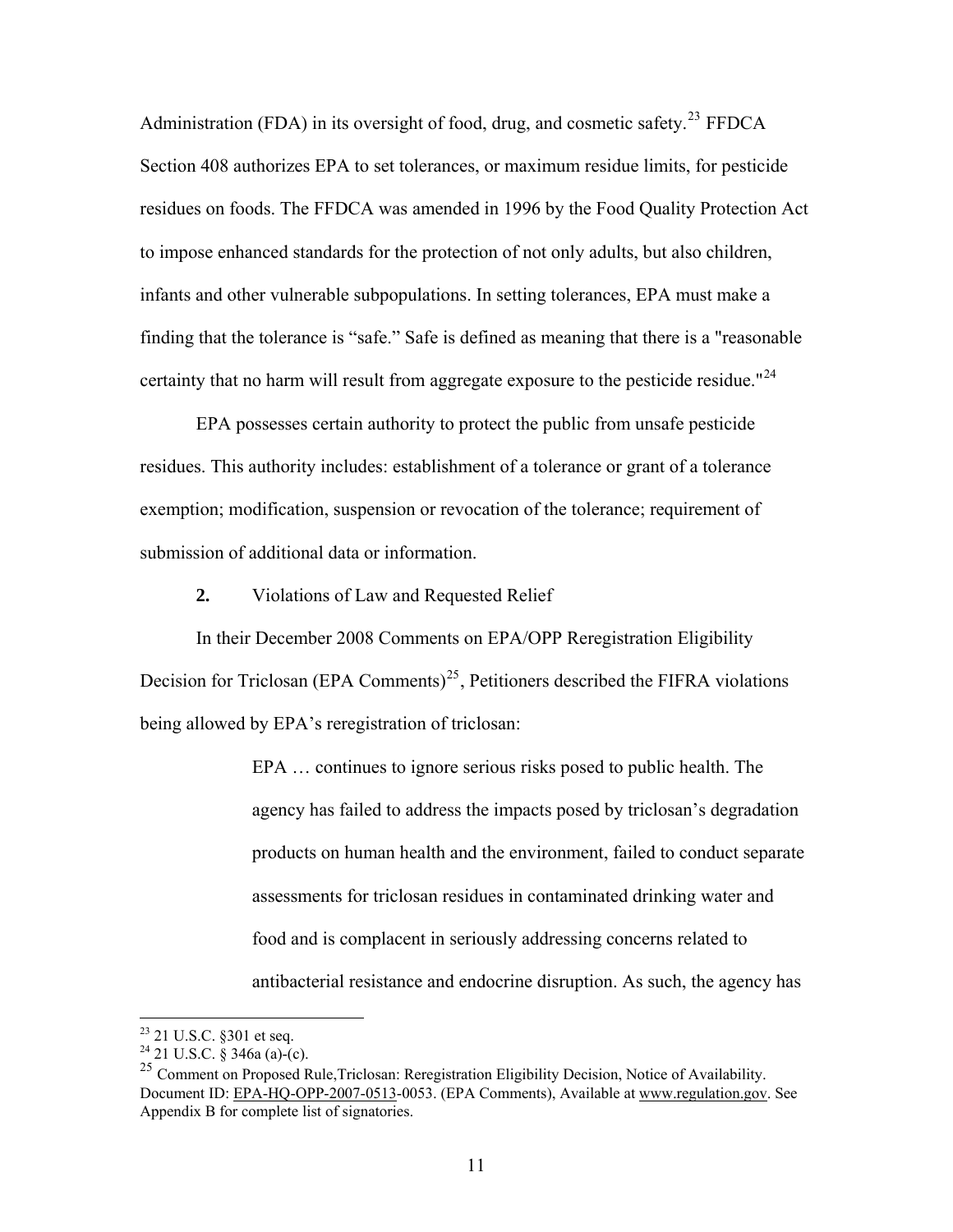still not proven that triclosan poses "no unreasonable adverse effects" to human health and the environment.<sup>[26](#page-11-0)</sup>

Petitioners take the position that the EPA RED, depending on the specific topic addressed, contains incomplete data, inadequate analysis, or both. Such a failure, in Petitioners' view is "arbitrary, capricious" and "otherwise not in accordance with law."<sup>[27](#page-11-1)</sup> Even EPA itself acknowledged the substantial uncertainty lying at the core of its own decision. Noting the "considerable amount of ongoing research regarding triclosan" and the "rapidly developing scientific database" for the chemical, EPA intends to "accelerate the schedule for the reregistration review process" by ten years.<sup>[28](#page-11-2)</sup>

 Indeed, the research has been ongoing and the scientific database has developed considerably. It is, in fact, in light of not only the research studies and organizational responses identified and discussed in Petitioners' EPA Comments but also in light of subsequent studies and responses to them that this Petition is being submitted. Because of the agency's incomplete and inadequate assessments in its past decisions, Petitioners request that the Administrator now take decisive action.

Petitioners strongly believe that the suspension/cancellation remedy is the most appropriate remedy, in light of the magnitude of the health threat posed by triclosan. . The hazards associated with triclosan use and exposure during the pendency of a long review does not meet EPA's statutory duty to protect health and the environment. That is, because scientific studies demonstrate that the substance is used so pervasively that is present in most people's bodies, EPA must take the most protective steps provided for

<span id="page-11-0"></span>26 Id.

<span id="page-11-2"></span><span id="page-11-1"></span><sup>27 5</sup> U.S.C. § 506(2)(a). See also, Love v. Thomas, 858 F.2d 1347 (9th Cir. 1988); National Grain Sorghum Producers Assoc., Inc. v. EPA, 84 F.3d 1452 ( D.C. Cir. 1996). 28 EPA RED, p. 41.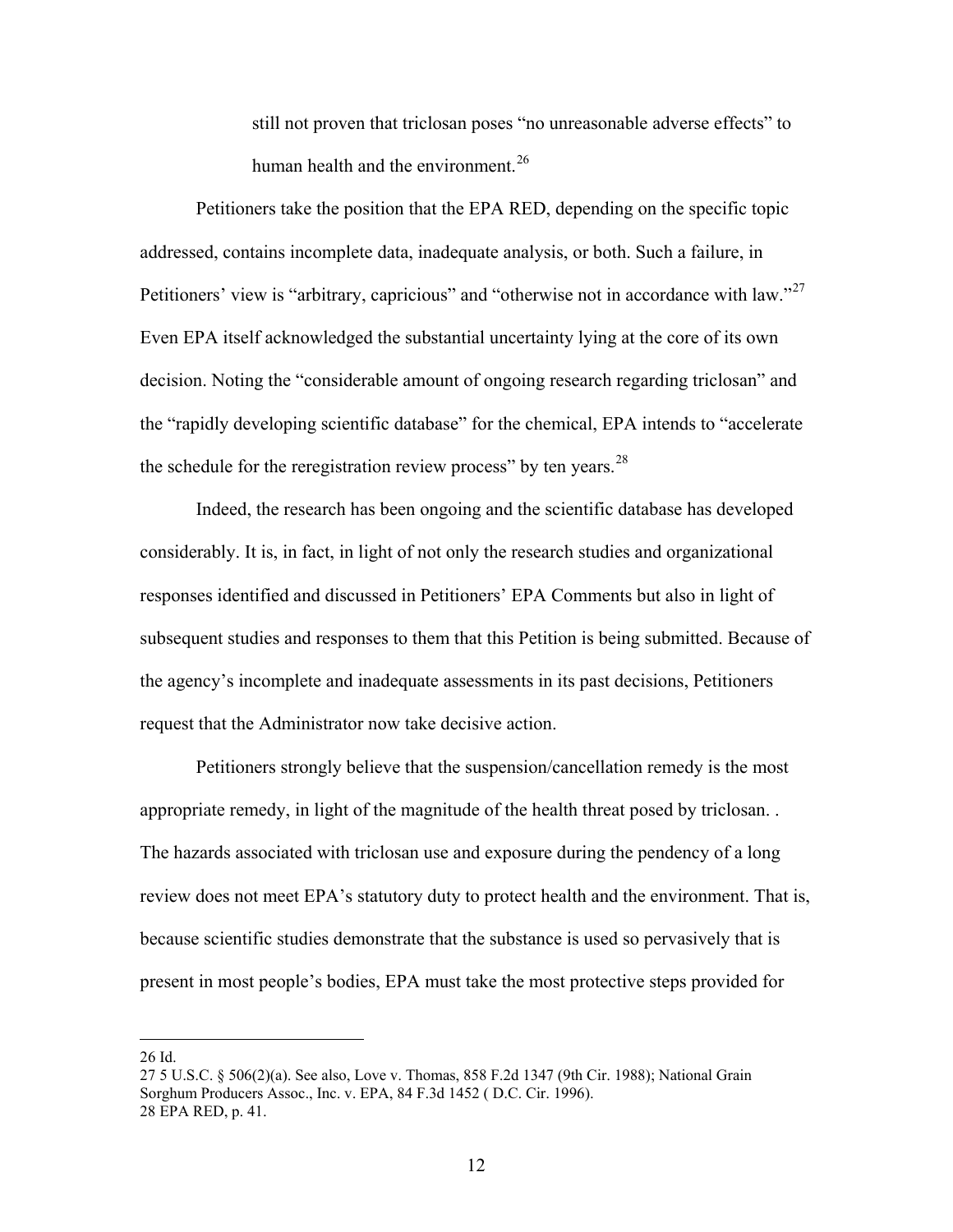under the statute to protect public health. Again, the suspension/cancellation remedy was expressly contemplated by Congress as remedy for such a potent threat. In this regard, Petitioners request that EPA (1) issue a notice of cancellation of the registrationso of all products containing triclosan, pursuant to 7 U.S.C. § 136d(b)(1), and (2) at the same time issue an emergency order pursuant to 7 U.S.C.  $\S$  136d(c)(3) to suspend immediately those registrations.

 Further, Petitioners' preferred remedy of suspension/cancellation is particularly appropriate because EPA's decisions allowing, in effect, violations of FIFRA and the FFDCA also "enable" violations of other federal environmental statutes. (See the discussions below of the CWA, the SDWA and the ESA.) Petitioner's overall point in this regard is that EPA's mandate under FIFRA and the FFDCA *must* be viewed in the context of its overall mandate as an agency to protect public health and the environment. Indeed, this point has met with the approval of the federal courts, as reflected in the following sections below.

### **B. Clean Water Act**

## 1. Objectives, Structure and Relevant Legal Provisions

The Federal Water Pollution Control Act<sup>[29](#page-12-0)</sup> (Clean Water Act or  $fCWA$ ) is the primary statutory basis for regulating discharges of pollutants into the waters of the United States and for regulating water quality standards. The United States Supreme Court has observed that in the CWA, Congress intended to regulate water pollution to the full extent of the United States Constitution's Commerce Clause.<sup>[30](#page-12-1)</sup> As set forth in Section 101(a), the CWA's objective is "to restore and maintain the chemical, physical, and

 $29$  33 U.S.C. §1251 et seq.

<span id="page-12-1"></span><span id="page-12-0"></span><sup>30</sup> *United States v. Riverside Bayview Homes,* 474 U.S. 121 (1985).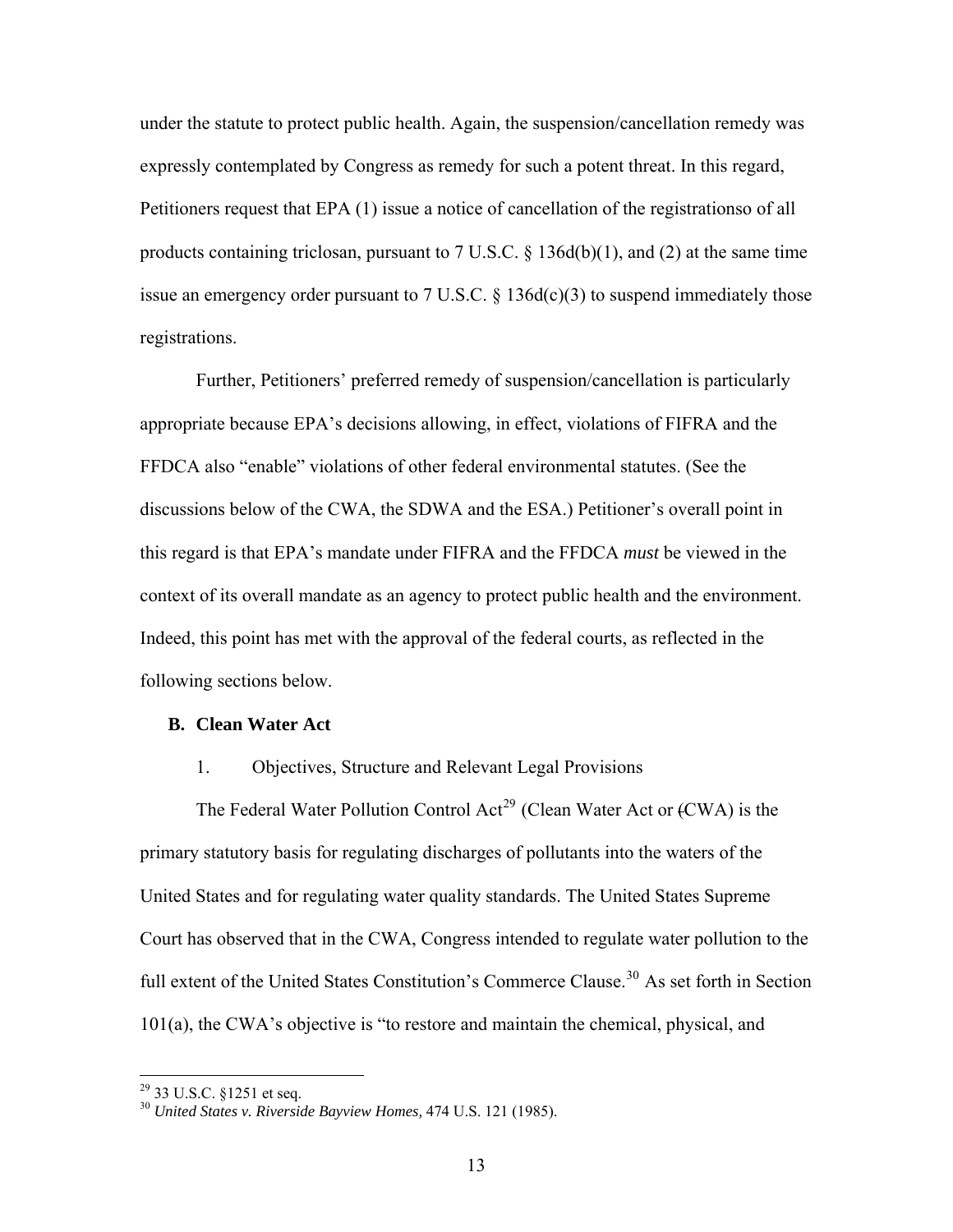biological integrity of the Nation's waters," including the elimination of "the discharge of pollution into the navigable waters, the setting of interim water quality standards providing "protection and propagation of fish, shellfish, and wildlife ." and the prohibition of "the discharge of toxic pollutions in toxic amounts.<sup>[31](#page-13-0)</sup>

## *Technology-Based Regulation*

Under the CWA, EPA has implemented pollution control programs such as those setting wastewater standards for industry and water quality standards for all contaminants in surface waters. Pertinent to this Petition, CWA Section 301 (a) makes "the discharge of any pollutant by any person … unlawful" unless that discharge is in compliance with relevant CWA provisions.<sup>[32](#page-13-1)</sup> Accordingly, the statute requires the Administrator to establish "effluent limitations," in the form of nationally uniform, technology-based standards, and those standards ultimately apply to polluting "point sources."<sup>[33](#page-13-2)</sup> The vehicle for imposing these standards upon individual point sources is the "National Pollutant Discharge Elimination System" (NPDES) permit, which allows the "discharge" of pollutants into navigable waters by point sources--subject to such "conditions" as will assure compliance with the statute's objectives.<sup>[34](#page-13-3)</sup>

## *Health-Based Water Quality Regulation; Toxic Pollutants*

In addition to the imposition of technology-based effluent limitations for point source discharges, the CWA also authorizes the establishment of water-quality-based standards.<sup>[35](#page-13-4)</sup> These more stringent health-based standards recognize that technology-based

<span id="page-13-0"></span> $31$  33 U.S.C. §1251(a)(1),(2), (3).

 $32$  33 U.S.C. §1311(a).

<span id="page-13-2"></span><span id="page-13-1"></span><sup>33 33</sup> U.S.C. §§1251, 1342, 1362(14).

<span id="page-13-3"></span> $34$  33 U.S.C.  $\frac{81}{3}$ 342(a).

<span id="page-13-4"></span><sup>35 33</sup> U.S.C. §§1312, 1313. *See, Natural Resources Defense Council v. Environmental Protection Agency,* 915 F.2d1314 (9<sup>th</sup> Cir. 1990).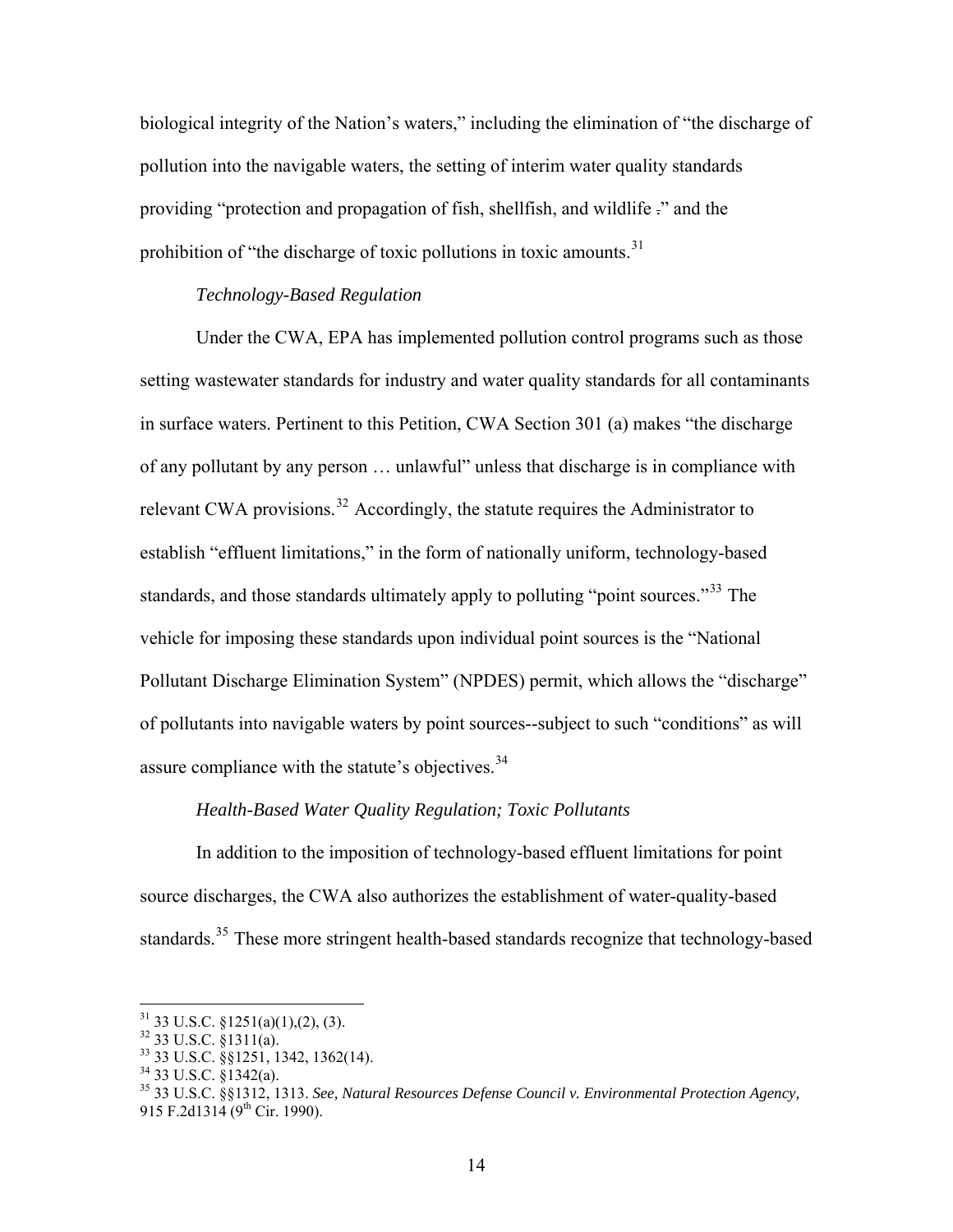effluent limitations alone may not achieve the desired levels of water quality in a given circumstance. Among these standards are those for regulation of "toxic pollutants" under Section 307.

CWA Section  $307(a)(1)$  authorizes the Administrator to revise the list of regulated toxic pollutants originally identified in that statute by adding or removing a pollutant. In so doing, the Administrator "shall take into account toxicity of the pollutant, its persistence, degradability, the usual or potential presence of affected organisms in any waters, the importance of affected organisms, and the nature and extent of the effect of the toxic pollutant on such organisms."[36](#page-14-0) Effluent limitations issued taking Section 307 toxic pollutants into account "shall be set at that level which the Administrator determines provides an *ample margin of safety*." [37](#page-14-1) (Emphasis added)

## *Pretreatment of Toxic Pollutants*

Industrial dischargers may choose not to discharge directly into navigable waters. Instead, they discharge "indirectly" into navigable waters through a POTW. Indirect dischargers, unlike direct dischargers, are not subject to a national permit program, but they are subject to the pretreatment requirements of CWA Section  $307(b)$ .<sup>[38](#page-14-2)</sup>

CWA Section 307(b) requires that the Administrator establish pretreatment standards for [toxic pollutants] that may be introduced into publicly owned treatment works (POTW) that are "determined not to be susceptible to treatment by such treatment works or which would interfere with the operation of such treatment works" Pretreatment standards "shall be established to prevent the discharge of any pollutant through [POTW]

<span id="page-14-0"></span> $36$  33 U.S.C. §1317(a)(1).

<span id="page-14-1"></span> $37$  33 U.S.C. §1342(a)(4).

<span id="page-14-2"></span><sup>38</sup> *See,* 2 W. RODGERS, ENVIRONMENTAL LAW 463-64 (1986).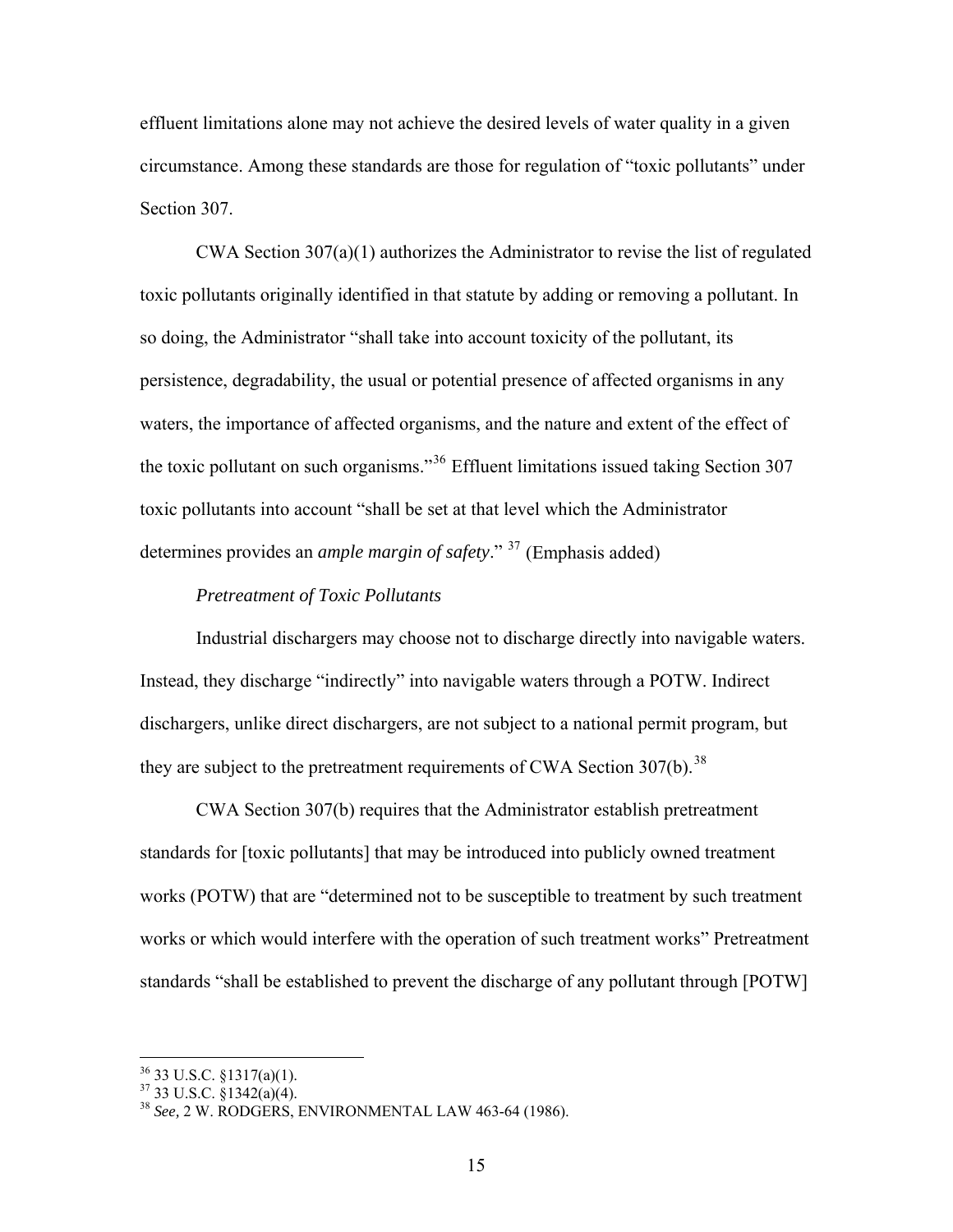which pollutant interferes with, passes through, or otherwise is incompatible with such works."[39](#page-15-0)

## *Regulation of Biosolids*

The CWA also provides for the regulation of "biosolids," which are the nutrientrich organic solid, semisolid or liquid residue generated during the treatment of domestic sewage in a POTW.<sup>[40](#page-15-1)</sup> Biosolids may be recycled and applied as fertilizer to soils, or it may be disposed of in other ways. CWA Section 405(a) provides:

> [W]here the disposal of sewage sludge resulting from the operation of a treatment works …would result in any pollutant from such sewage sludge entering the navigable waters, such disposal is prohibited except in accordance with a permit issued by the Administrator. $41$

Pursuant to CWA Section 405, EPA has developed regulations for the permitted

disposal and utilization of biosolids, including the identification of toxic pollutants that:

on the basis of available information on their toxicity, persistence, concentration, mobility, or potential for exposure, may be present in sewage sludge in concentrations which may adversely affect public health or the environment.  $42$ 

As mandated by CWA Section 405, EPA has promulgated the "Biosolids Rule,"<sup>[43](#page-15-4)</sup> a comprehensive rule for biosolids management that the agency asserts is based on

 $39$  33 U.S.C. §1317(b)(1)..

<span id="page-15-1"></span><span id="page-15-0"></span><sup>&</sup>lt;sup>40</sup> "Sewage sludge" is (the name for the solid, semisolid or liquid residue generated during the treatment of domestic sewage in a treatment facility)

 $41$  33 U.S.C. § 1345(a).

<span id="page-15-3"></span><span id="page-15-2"></span><sup>42 33</sup> U.S.C.  $\frac{8}{3}$  1345(d)(2)(A)(i).

<span id="page-15-4"></span><sup>43 40</sup> C.F.R. Part 503. See also, 58 Fed. Reg. 9248-9404, Feb. 19, 1993.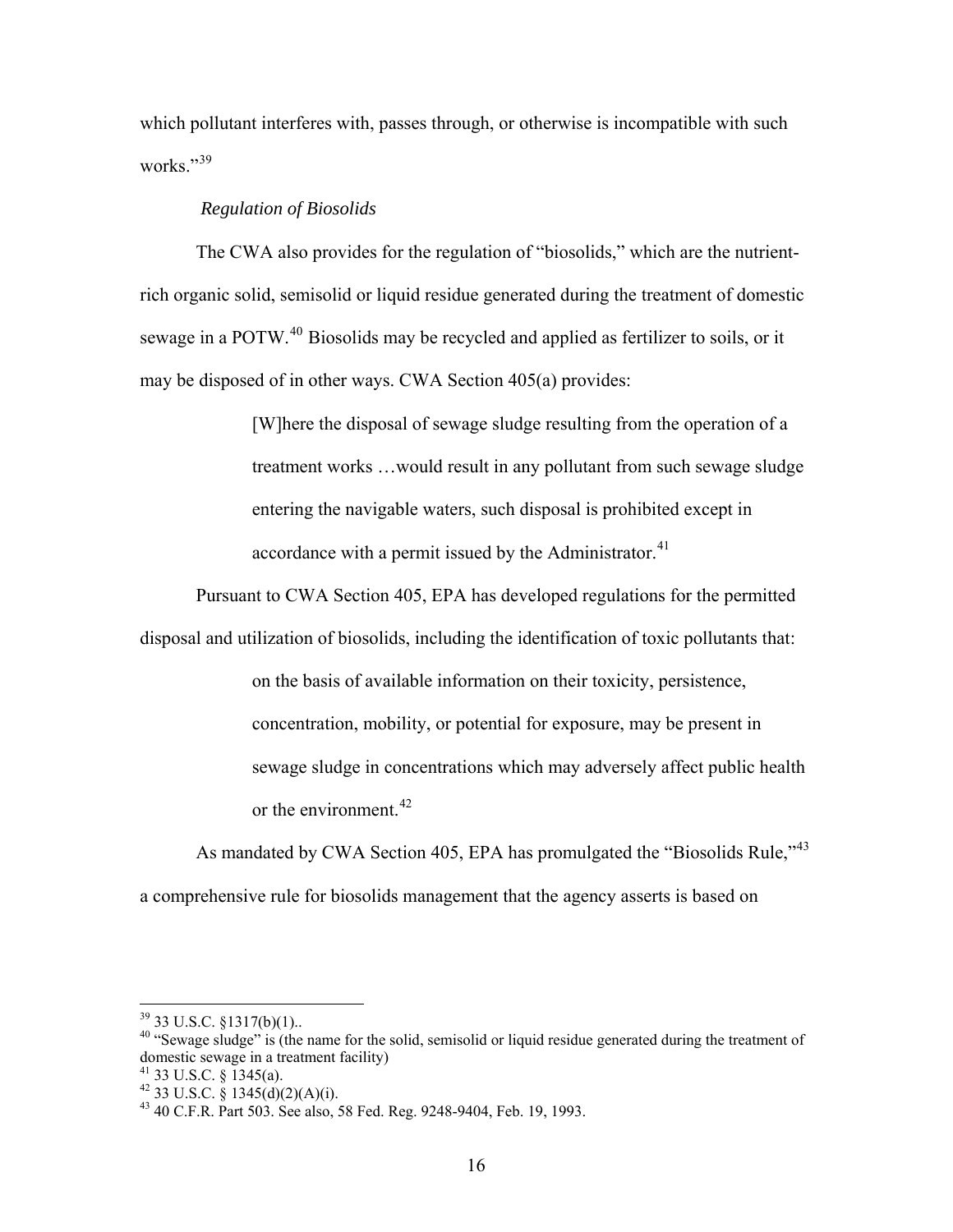extensive risk assessment.<sup>[44](#page-16-0)</sup> EPA's earlier attempts at establishing a biosolids management rule were rejected by the federal courts as inadequate on numerous occasions. Ultimately, these rejections, as well as Congressional action, in the form of the Water Quality Act of 1987, forced proper action by the agency.<sup>[45](#page-16-1)</sup>

 The EPA Administrator's authority to set standards regulating pollutant discharges and water quality—and take action against violations-- is considerable. This authority includes: effluent limitations**; tox**ic and pretreatment effluent standards triclosan degradate 2,4 dichlorophenol is a noted CWA priority pollutant under Section 307(a); pretreatment is required under Section 307(b) to protect wastewater treatment plants); **r**ecords and reports; inspections; enforcement **(**administrative, civil, or criminal penalties; injunctive relief; administrative orders; civil judicial action; compliance orders; civil penalties; criminal penalties); oil and hazardous substance liability**;** national pollutant discharge elimination system (NPDES)**;** permits for dredged or fill material**;**  disposal or use of sewage sludge (EPA Biosolids rule protects public health from certain pollutants and contaminants present in wastewater residues (40 CFR part 503); and emergency powers (imminent and substantial endangerment).

2. Violations of Law and Requested Relief

 $\overline{a}$ 

With the continued registration of triclosan, EPA has allowed the chemical and biological integrity of the nation's waterways. As noted in Section II(D) of this Petition, the USGS finds that triclosan is one of the most frequently detected compounds and at

<span id="page-16-0"></span><sup>&</sup>lt;sup>44</sup> See US Environmental Protection Agency, Office of Wastewater Management, A Plain English Guide to the EPA Part 503 Biosolids Rule**,** EPA/832/R-93/003, at 1 (September 1994). 45 See generally, *Natural Resources Defense Council v. EPA*, 790 F.2d 289 (3d Cir. 1986); *Chicago Ass'n* 

<span id="page-16-1"></span>*of Commerce & Indus. V. EPA*, 873 F.2d 1025 (7<sup>th</sup> Cir. 1989); *Armco, Inc. v. EPA*, 869 F.2d 975 (6<sup>th</sup> Cir. 1989. *See also, Sierra Club v. EPA,* 992 F.2d 337 (D.C. Cir. 1993) (holding that EPA's 1991 revisions to the sludge management guidelines complied with CWA Section 405(d)); Water Quality Act of 1987, Public Law No. 100-4.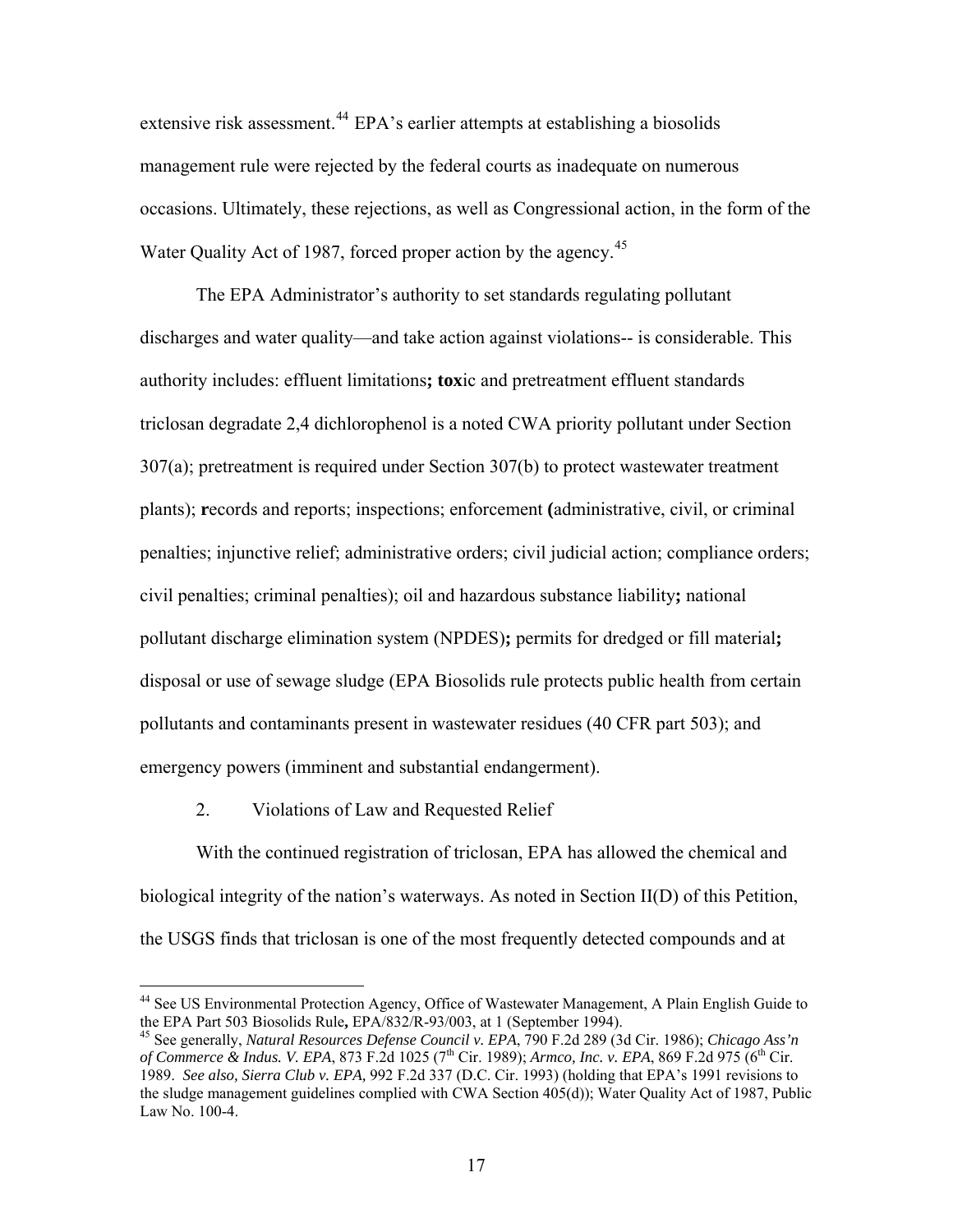some of the highest concentrations in of the nation's waterways and levels of concern (LOCs) are already exceeded for aquatic plants according to EPA's own assessment. As Sections II(A) and (F) of this Petition observe, studies have found that triclosan accumulates in fish, shellfish and possibly other aquatic organisms which may result in endocrine disrupting activities in these organisms. Endocrine disruption impairs the reproductively of many aquatic species with devastating effects on species, including their population size and propagation.

 Notably, 2,4-Dichlorophenol (2,4-DCP), which is a transformation product of triclosan, has been listed in accordance with Sec 307(a) and as a result, has established water quality standards for surface waters. According to scientific studies and EPA's 2008 assessment, described in Section II(E) of this Petition, triclosan in waterways transforms (93.8-96.6%) to 2,4-dichlorophenol, potentially leading or contributing to the violation of the set water quality standards set under the CWA. This is an example of how EPA's failure to implement properly one federal environmental statute (FIFRA) directly enables a violation of another federal environmental statute (CWA). Further, caselaw has firmly established that *even* in situations in which FIFRA has not been violated the CWA must be respected:

> [W]here the herbicide will enter the waters of the United States, FIFRA provides no method for analyzing the local impact and regulating the discharge from a particular point source. *The NPDES permit requirement under the CWA thus provides the local monitoring that FIFRA does not.[46](#page-17-0)* (Emphasis supplied)

<u>.</u>

<span id="page-17-0"></span><sup>&</sup>lt;sup>46</sup> *Headwaters, Inc. v. Talent Irrigation Dist.,* 243 F.3d 526, 531 (9<sup>th</sup> Cir. 2001).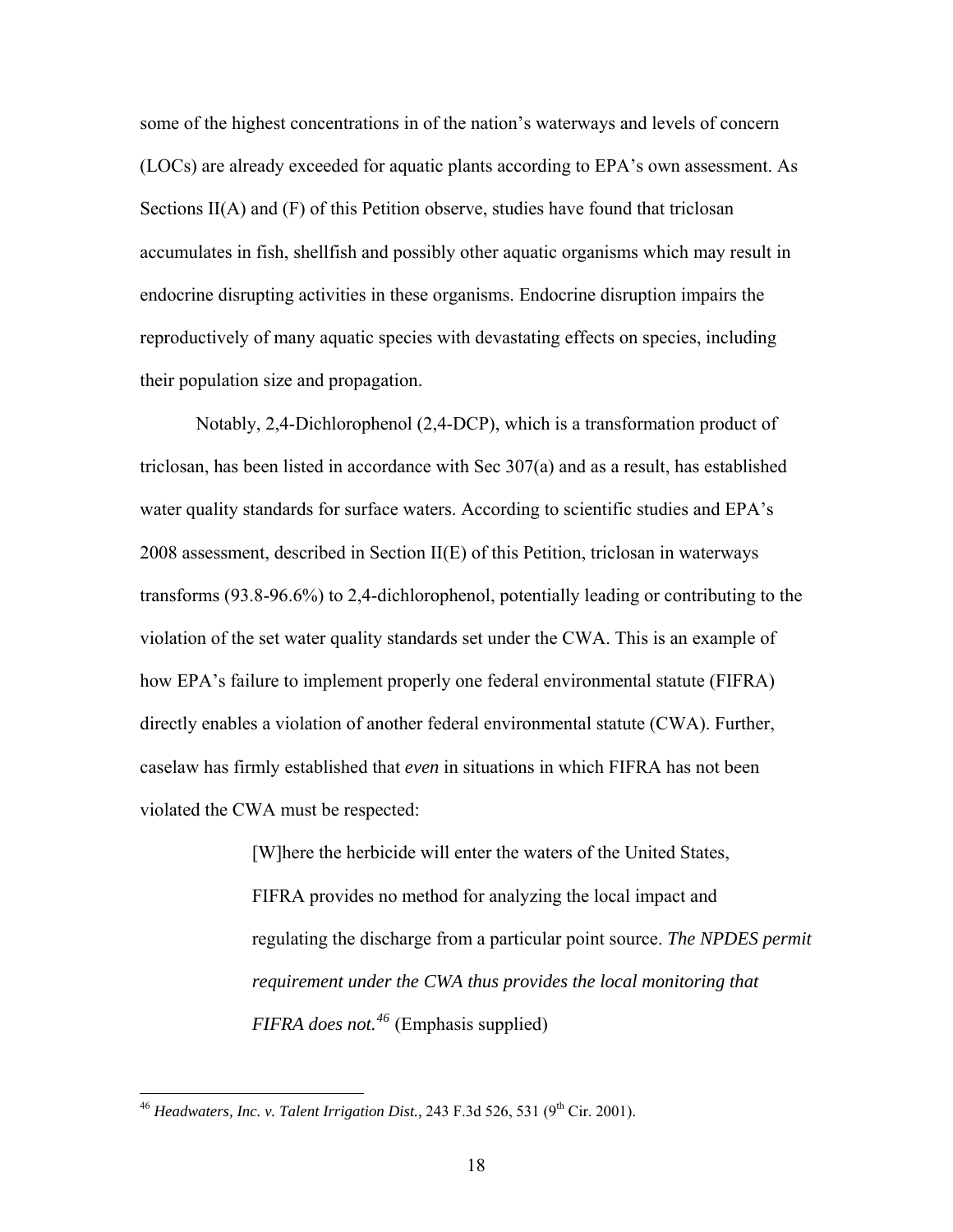In conclusion, numerous studies, including those of EPA, have established the substantial presence, and therefore the serious threat, of triclosan to human health and the environment through the means of pollution of the nation's navigable waters. EPA's failures in this regard, in Petitioners' view are "arbitrary, capricious" and "otherwise not in accordance with law."<sup>[47](#page-18-0)</sup> Therefore, the Administrator should use her authority under the act to evaluate these health and environmental effects thoroughly and act decisively, based on the abundance of scientific evidence and the express requirements of the CWA, to require proper regulation of triclosan. She should use her authority to impose technology-based effluent limitations, health-based toxic pollutant water quality pretreatment requirements, and biosolids regulation.

#### **Safe Drinking Water Act**

1. Objectives, Structure and Relevant Legal Provisions

The Safe Drinking Water Act<sup>[48](#page-18-1)</sup> (SDWA) authorizes the United States Environmental Protection Agency (US EPA) to set national health-based standards for drinking water to protect against both naturally-occurring and man-made contaminants that may be found in drinking water. US EPA, states, and water systems then work together to make sure that these standards are met. EPA sets a health goal based on risk (including risks to the most sensitive people, such as infants, children, pregnant women, the elderly, and the immuno-compromised). EPA then sets a legal limit for the contaminant in drinking water or a required treatment technique. This limit or treatment technique is set to be as close to the health goal as feasible.

The Administrator has numerous powers under the SDWA to regulate against the

<span id="page-18-0"></span> $^{47}$  5 U.S.C. § 506(2)(a)..

<span id="page-18-1"></span><sup>48 42</sup> U.S.C. § 300f-300j-26.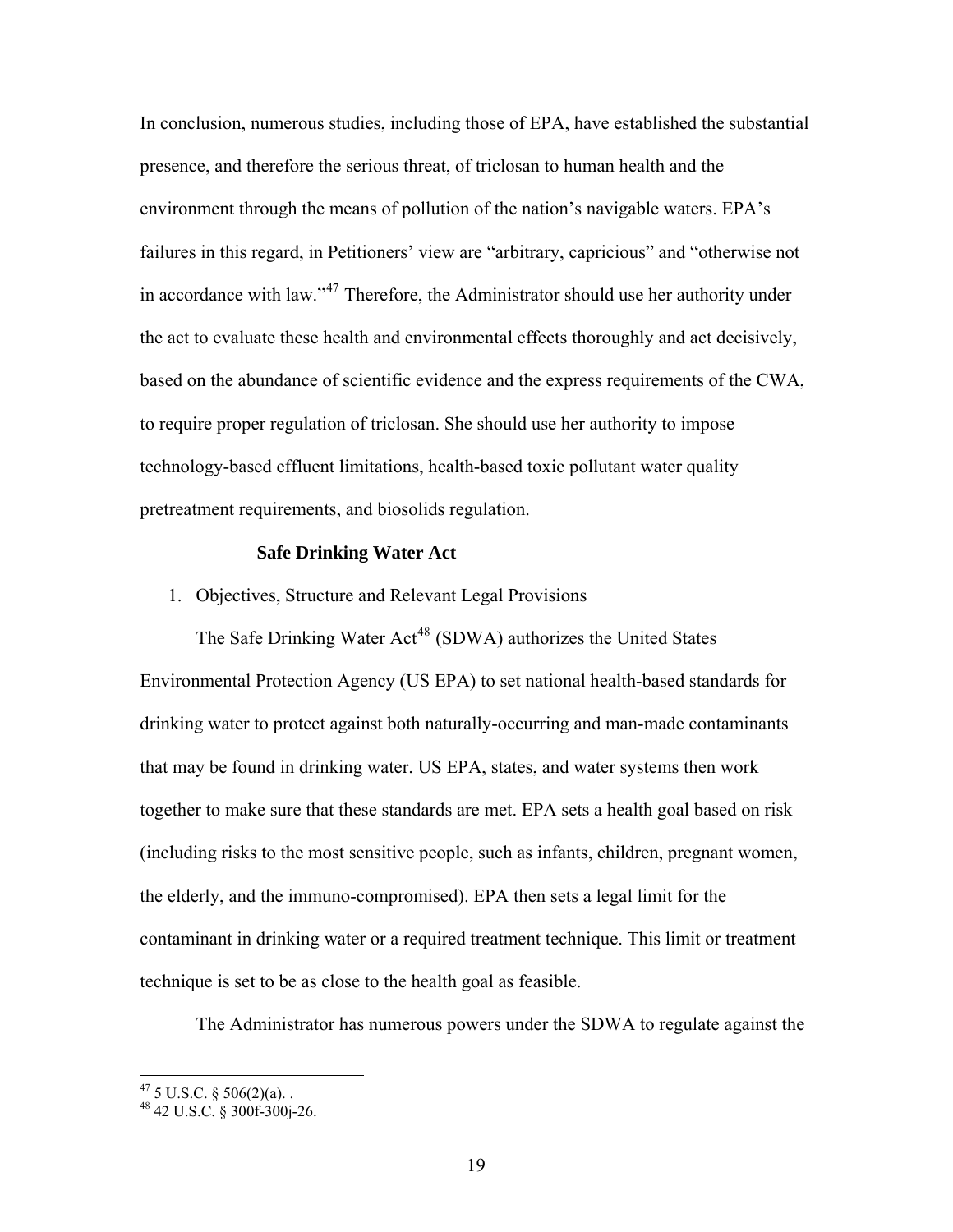health and environmental threats sought to be avoided under that statute. These powers include: listing and regulation of a contaminant under National Primary Drinking Water Regulations; notice to state and public water system; issuance of administrative order; civil action; and enforcement in nonprimacy states.<sup>[49](#page-19-0)</sup>

2. Violations of Law and Requested Relief

 In the same manner as is true with the CWA, EPA's reregistration decision setsthe stage for a violation of SDWA, in that triclosan would be allowed to contaminate drinking water at levels that threaten human health and the environment. For this reason, Petitioners request that the Administrator conduct a comprehensive assessment of the appropriateness of regulating triclosan under the SDWA.

# **C. Endangered Species Act**

1. Objectives, Structure and Relevant Legal Provisions

The Endangered Species Act<sup>[50](#page-19-1)</sup> (ESA) provides a program for the conservation of threatened and endangered plants and animals (species) and their habitats. Under ESA, federal agencies are prohibited from authorizing, funding, or carrying out activities that are likely to jeopardize the continued existence of any listed species or result in the destruction or adverse modification of their designated critical habitats. The law also prohibits any action that causes a "taking" of any listed species of endangered fish or wildlife.

 The ESA confers certain mandates and authorities upon the Administrator, in aid of protection for threatened and endangered species and their habitats. These include:

<span id="page-19-0"></span> $49$  42 U.S.C. § 300g-3(a)-(b).

<span id="page-19-1"></span><sup>50 7</sup> U.S.C. §136; 16 U.S.C. §460 et seq.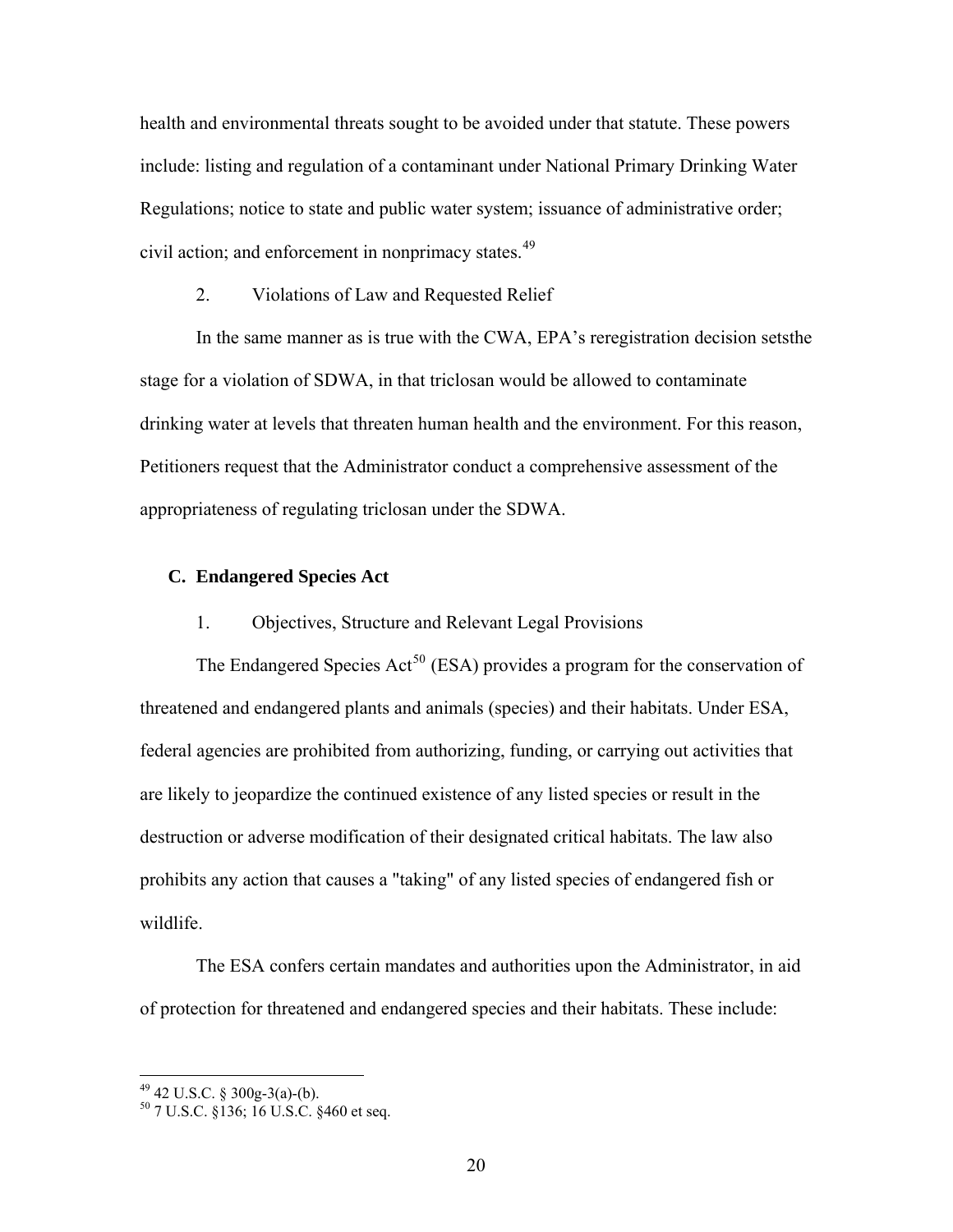consultation with the Secretary of the Interior or the Secretary of Commerce<sup>[51](#page-20-0)</sup> and preparation of a Biological Assessment.<sup>[52](#page-20-1)</sup>

2. Violations of Law and Requested Relief

Because triclosan is present in the larger environment, EPA's registration of that substances creates potential jeopardy for listed threatened and endangered species and may destroy or adversely modify designated critical habitats. This presence has been abundantly demonstrated throughout this Petition. Accordingly, Petitioners request that the Administrator comply fully with the ESA, including the consultation and biological assessment requirements. Petitioners note, in this regard, that notwithstanding FIFRA's primary rule in regulating pesticides, courts have held that EPA must comply with ESA in its administration of FIFRA.<sup>[53](#page-20-2)</sup>

## **II. Statement of Scientific Grounds**

#### **A. The Ubiquity of Triclosan Results in Endocrine Disruption**

In its RED, EPA admits that it retained its current endpoints notwithstanding that it is aware of recent research conducted by its Office of Research and Development on the effects of triclosan on thyroid homeostasis in the rat. EPA determined, however, that "further investigation is needed on the effects of triclosan on the thyroid"<sup>[54](#page-20-3)</sup> before inclusion of this endpoint. Thus, EPA declined to require full and rigorous assessment of this significant health threat even though it acknowledges that there exists "some evidence that triclosan disrupts thyroid hormone homeostasis and interacts with the

<span id="page-20-0"></span> $51$  16 U.S.C. § 1536(a).

 $52$  16 U.S.C. § 1536(c).

<span id="page-20-3"></span><span id="page-20-2"></span><span id="page-20-1"></span><sup>53</sup> *See, Defenders of Wildlife v. EPA, 882 F.2d 1294 (8<sup>th</sup> Cir. 1989).*<br><sup>54</sup> EPA RED, p. 13.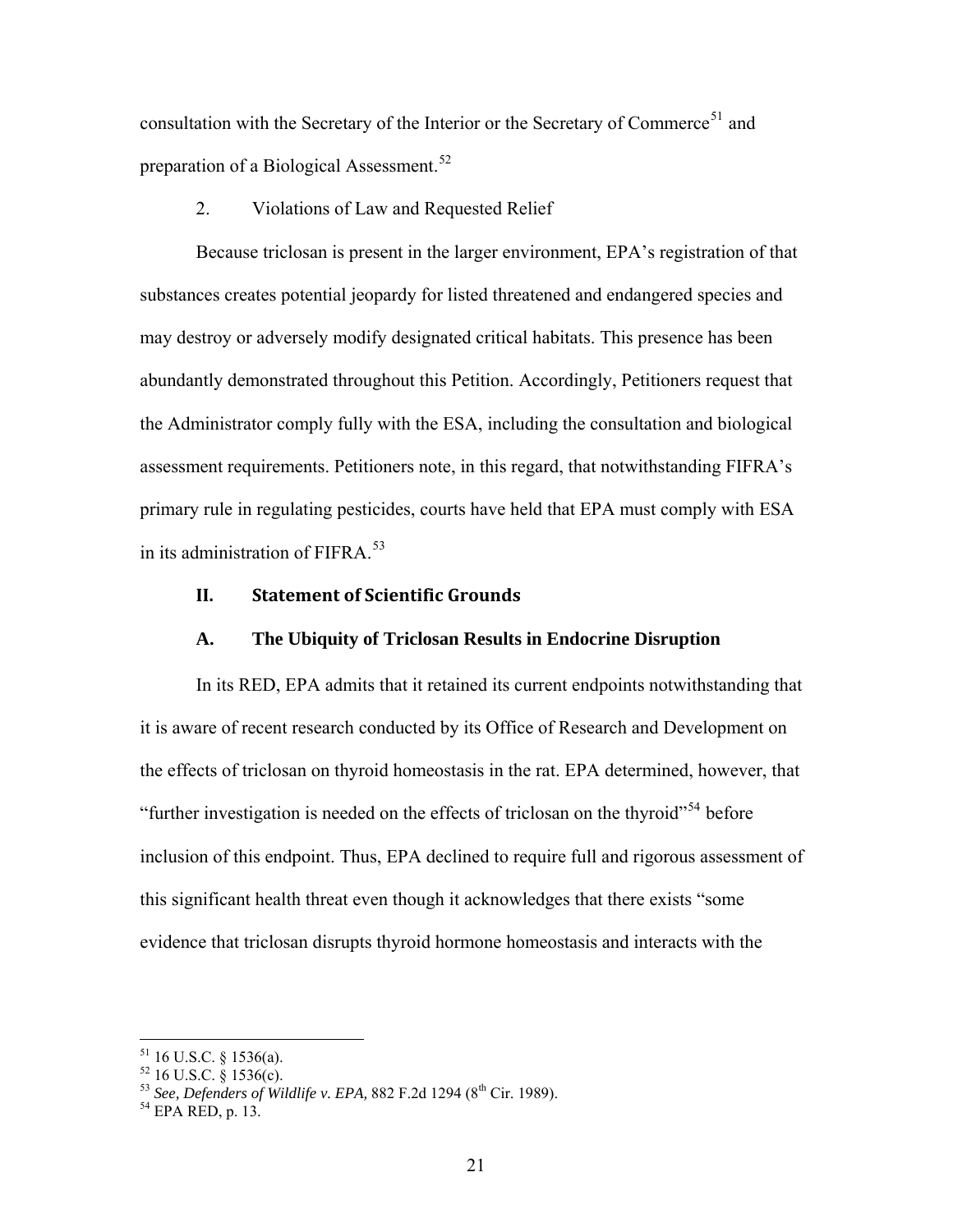androgen and estrogen receptors."<sup>[55](#page-21-0)</sup> As the discussion below demonstrates, there exists considerable evidence of these effects, and, further, that evidence continues to mount. Indeed, research conducted and recently published by EPA scientists demonstrates that triclosan interferes with circulating levels of thyroid and testosterone hormone levels in male juvenile rodents.<sup>[56](#page-21-1)</sup> Further, EPA was recently advised by the National Research Council to consider the cumulative effects of chemicals with similar toxicological outcomes, including neurodevelopmental toxins.<sup>[57](#page-21-2)</sup>

Finally, in its failure to perform a proper assessment, EPA flouted a Congressional determination that endocrine disruption is a serious health threat that merits proper evaluation of substances that can potentially cause that phenomenon. That is, in the Food Quality Protection Act amendments to the Federal Food, Drug and Cosmetics Act (FFDCA), EPA was required to establish an Endocrine Disruptor Screening Program<sup>[58](#page-21-3)</sup> (EDSP). Yet, establishment of the EDSP has not been completed, and thus the RED process did not have the benefit of its potential for promoting more complete and accurate assessment of this important threat to human health.

## *General Endocrine Disruption*

Triclosan has been demonstrated to bioaccumulate and have endocrine effects in

<span id="page-21-0"></span><sup>55</sup> EPA RED, p. 35.

<span id="page-21-1"></span><sup>56</sup> Crofton, KM; Paul, KB; DeVito, MJ; Hedge, JM. *Short-term in vivo exposure to the water contaminant triclosan: Evidence for disruption of thyroxine*. Environ Toxicol Pharmacol. 2007. 24: 194–197, and Zorrilla LM, Gibson EK, Jeffay SC, Crofton KM, Setzer WR, Cooper RL, Stoker TE. *The effects of triclosan on puberty and thyroid hormones in male Wistar rats.* Toxicol Sci. 2009 Jan;107(1):56-64. Epub 2008 Oct. 21.

<span id="page-21-2"></span><sup>57</sup> National Research Council of the National Academies of Science. *Phthalates and Cumulative Risk Assessment The Task Ahead,* 2008. National Academies Press. Washington, D.C. **[http://www.nap.edu/catalog.php?record\\_id=12528](http://www.nap.edu/catalog.php?record_id=12528)**<br><sup>58</sup> FFDCA §408(p)(1), 7 U.S.C. §346a(p)(1).

<span id="page-21-3"></span>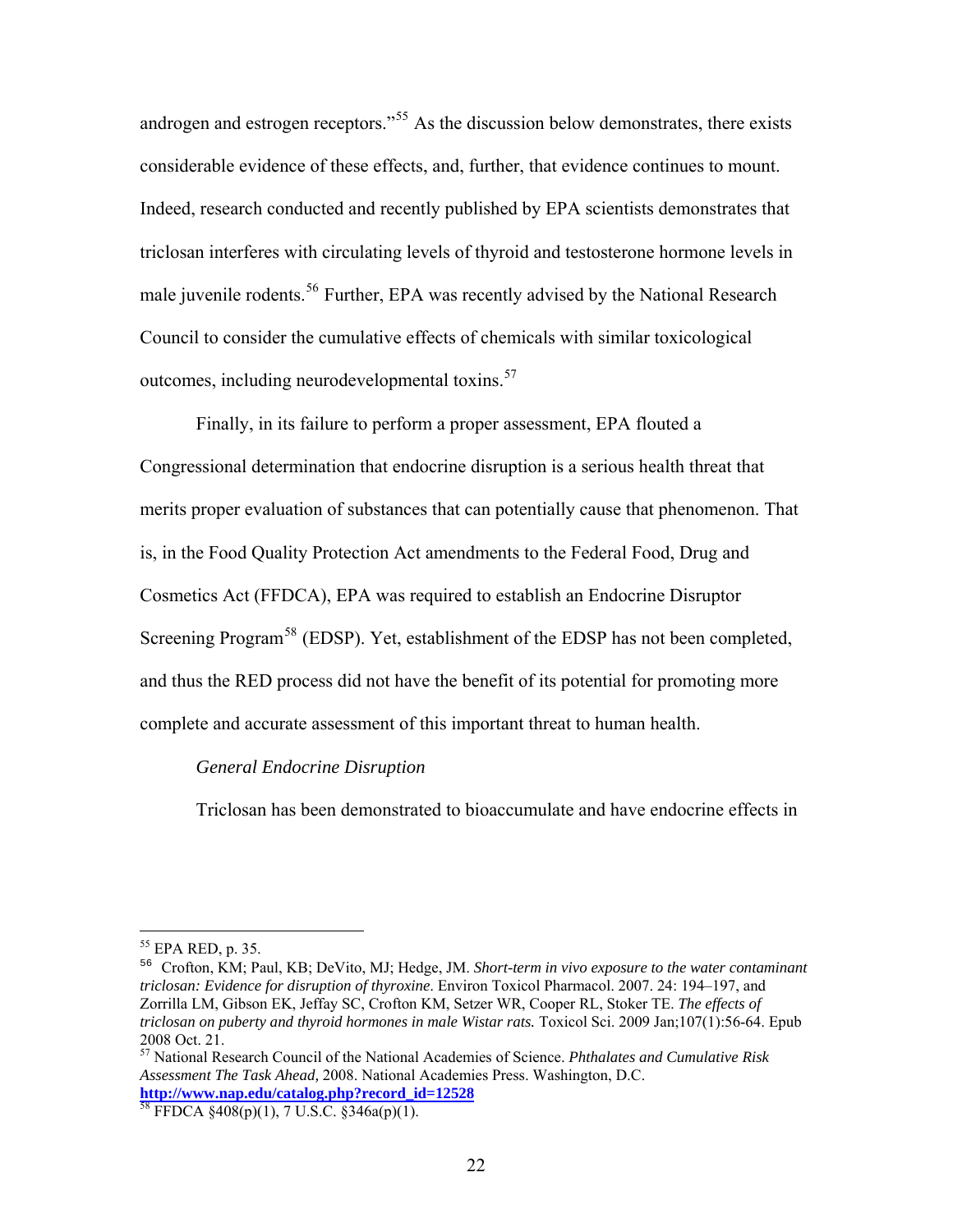amphibians and fish.<sup>[59](#page-22-0)</sup> Notable in the research is its structural similarity to thyroid hormones. This similarity, along with evidence of human exposures, " have increased concern about the possible endocrine disrupting effects of triclosan."<sup>[60](#page-22-1)</sup>

 Recent studies have shown that triclosan can alter endocrine function in a variety of species. For example, one study sought to determine the effects of triclosan on pubertal development and thyroid hormone concentrations in the male Wistar rat. While the study demonstrated that triclosan exposure does not alter androgen-dependent tissue weights or onset of preputial separation, the study did determine that triclosan exposure significantly impacts thyroid hormone concentrations in male juvenile rats.<sup>[61](#page-22-2)</sup>

 The protocol for the study employed the Endocrine Disruptor Screening Program (EDSP) male pubertal protocol, administering triclosan daily by oral gravage until necropsy.<sup>[62](#page-22-3)</sup> The study clearly demonstrated that triclosan exposure in the juvenile male rat suppresses total serum thyroxine (T4) concentrations significantly and in a dosedependent manner, leading the researchers to conclude:

 Because triclosan is present in such a variety of personal care and household products, in the ecosystem, and in human body fluids, there is a serious concern for

; Foran, C. M., Bennett, E. R., and Benson, W. H., *Developmental Evaluation of a Potential Non-Steroidal Estrogen: Triclosan,* Mar. Environ. Res. 50, 153-56 (2000); Ishibashi, H., Matsumura, N., Hirano, M., Matsuoka, M., Shiratsuchi, H., Ishibashi, Y., Takao, Y., and Arizono, K. , *Effects of Triclosan on the Early*  Life Stages and Reproduction of Medaka Oryzias Latipes and Induction of Hepatic Vitellogenin, Acquat. Toxicol. (Amst.) 67, 167-79 (2004); Veldhoen, N., Skirrow, R.C., Osachoff, H., Wigmore, H., Clapson, D.J., Gunderson, M. P., Van Aggelen, G., and Hebing, C.C., *The Bactericidal Agent Triclosan Modulates Thyroid Hormon-Associated Gene Expression and Disrupts Postembryonic Anuran Development,* Acquat. Toxicol. 80, 217-27 (2006).

<span id="page-22-0"></span><sup>59</sup>Tatarzako, N., H. Ishibashi, K. Teshima, K. Kishi, and K. Arizono, *Effects of Triclosan on Various Acquatic Organisms,* Environmental Sciences 11(2), 133-40, (2004).

<span id="page-22-1"></span><sup>60</sup> Kevin M. Crofton, Katie B. Paul, Michael J. DeVito, Joan M. Hedge, *Short-term in vivo Exposure to the Water Contaminant Triclosan: Evidence for disruption of Thyroxine*l Environmental Toxicology and Pharmacology 24, 194-97 (2007).

<span id="page-22-2"></span><sup>61</sup> Leah M. Zorrilla, Emily K. Gibson, Susan C. Jeffay, Kevin M. Crofton, Woodrow R. Setzer, Ralph L. Cooper, and Tammy E. Stoker, *The effects of Triclosan on Puberty and Thyroid Hormones in Male Wistar Rats, Toxicological Sciences 107(1) 56-64 (2009).* <sup>62</sup> *Id.* at 57.

<span id="page-22-3"></span>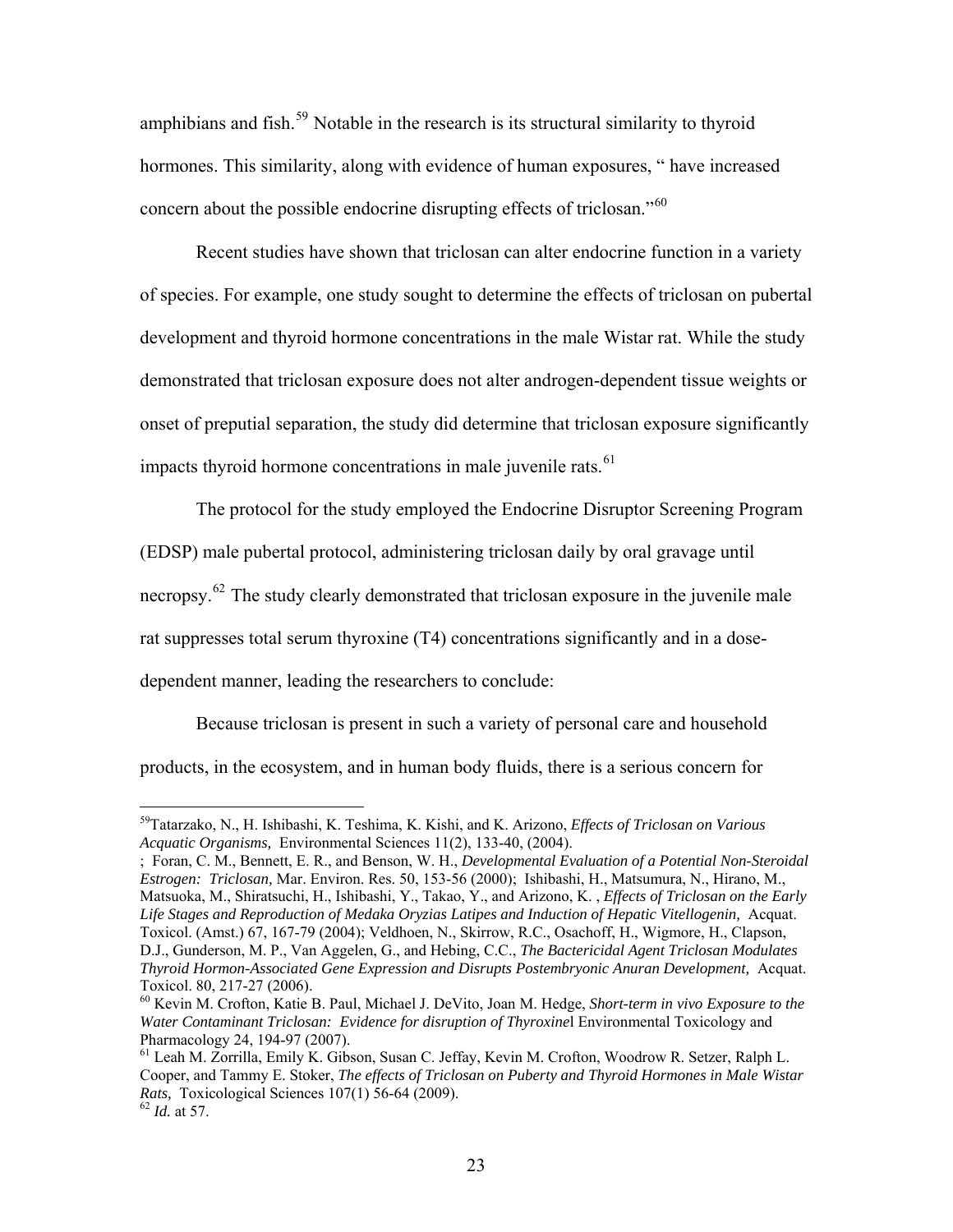adverse effects on human health. Although interspecies differences exist, effects on the thyroid of this magnitude, particularly T4, should be carefully evaluated due to thyroid hormone status of pregnant women on the future neuropsychological development of the child $63$ 

 Another similar study, conducted by a research group that included three scientists from the EPA Office of Research and Development, performed experiments that "clearly demonstrate  $\ldots$  that triclosan decreases circulating concentrations of  $T_4$ [thyroxine] in rats."<sup>[64](#page-23-1)</sup> These findings were deemed sufficiently strong that the researchers called for future research into triclosan's effects on thyroid homeostasis and the relevance to humans $65$ 

## *Breast Cancer*

Another important research area concerns the relation between triclosan usage and endocrine disruption leading to breast cancer. The breast is an endocrine-sensitive organ. So, in a modern environment of exposure to numerous endocrine-disrupting chemicals, it should not be a mystery that "disorders of the breast have become so widespread and that cancer in this organ has become the major cancer of women in the Western world."<sup>[66](#page-23-3)</sup> Indeed, although diet, smoking, alcohol and radiation have been identified as risk factors, "the main influence in the development of breast cancer remains lifetime exposure to

<span id="page-23-0"></span> $63$  *Id.* at 61-62.

<span id="page-23-1"></span><sup>&</sup>lt;sup>64</sup> Kevin M. Crofton, Katie B. Paul, Michael J. DeVito, Joan M. Hedge, *Short-term in vivo Exposure to the Water Contaminant Triclosan: Evidence for Disruption of Thyroxine,* Environmental Toxicology and Pharmacology 24, 194-97 (2007).<br><sup>65</sup> Id. at 196.

<span id="page-23-2"></span>

<span id="page-23-3"></span><sup>&</sup>lt;sup>66</sup> P.D. Darbre, *Environmental Oestrogens, Cosmetics, and Breast Cancer*, Best Practice & Research Chemical Endocrinology & Metabolism, Vol. 20, No.1, pp. 121-43, at 122 (2006).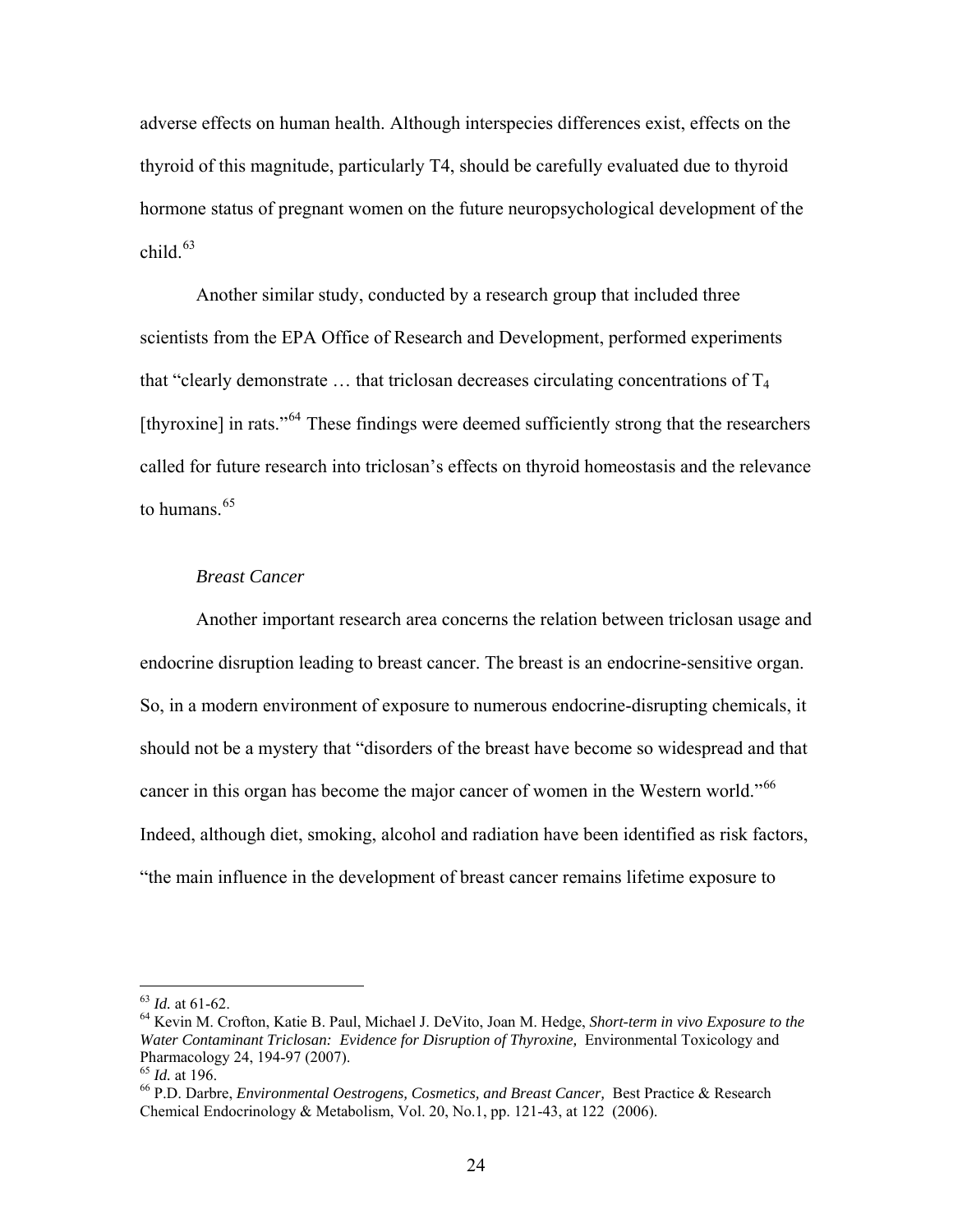oestrogen."[67](#page-24-0) Cancer is caused by genetic changes in somatic cells of the breast that result in the loss of growth control in the affected cells.

 The potential for breast cancer as a result of regular, direct application of xenooestrogens to the breast area has been the subject of significant research. Researchers have noted the rapidly-increasing, widespread use of cosmetics, some of which are applied around the breast, including underarm antiperspirant/deodorant products, body lotions, body sprays, moisturizing creams, tanning creams and suncare products. Further, many of these cosmetics are not rinsed off, as are shampoos or soaps, but are left on the skin so that accumulation, absorption through the dermis, and entry of the cosmetics into the tissues are considerably more likely.<sup>[68](#page-24-1)</sup> Triclosan is known to be one of the substances in cosmetics that alter cell DNA and interfere with normal growth regulatory pathways (including oestrogen action). $^{69}$  $^{69}$  $^{69}$  Petitioners note that while approval and regulation of many of these triclosan applications comes within the ambit of the FDA, it is the *cumulative* impact of triclosan in the body (whatever the source and whatever the regulatory scheme) that poses these dangers.

<span id="page-24-0"></span><sup>67</sup> *Id. See also,* Lipworth, L., *Epidemiology of Breast Cancer,* European journal of Cancer Prevention 4, 7-30 (1995); Key, T.J, Verkasalo, P.K. U Banks, E., *Epidemiology of Breast Cancer*, The Lancet Oncology

<span id="page-24-2"></span><span id="page-24-1"></span>

<sup>2, 133-40 (2001).&</sup>lt;u>,</u><br><sup>68</sup> Darbre, *Environmental Oestrogens, Cosmetics, and Breast Cancer, at 127.*<br><sup>69</sup> Ciniglia, C., Cascone, C., Giudice, R.L. et al., *Application of Methods for Assessing the Geno- and Cytotoxicity of Triclosan to C. ehrenbergii,* Journal of Hazardous Materials 122, 227-32 (2005); Adolfsson-Erici, M., Pettersson, M., Parkkonen, J., and Sturve, J. , *Triclosan, a Commonly Used Bactericide Found in Human Milk and in the Acquatic Environment in Sweden,* Chemospere 46, 1485-89 (2002).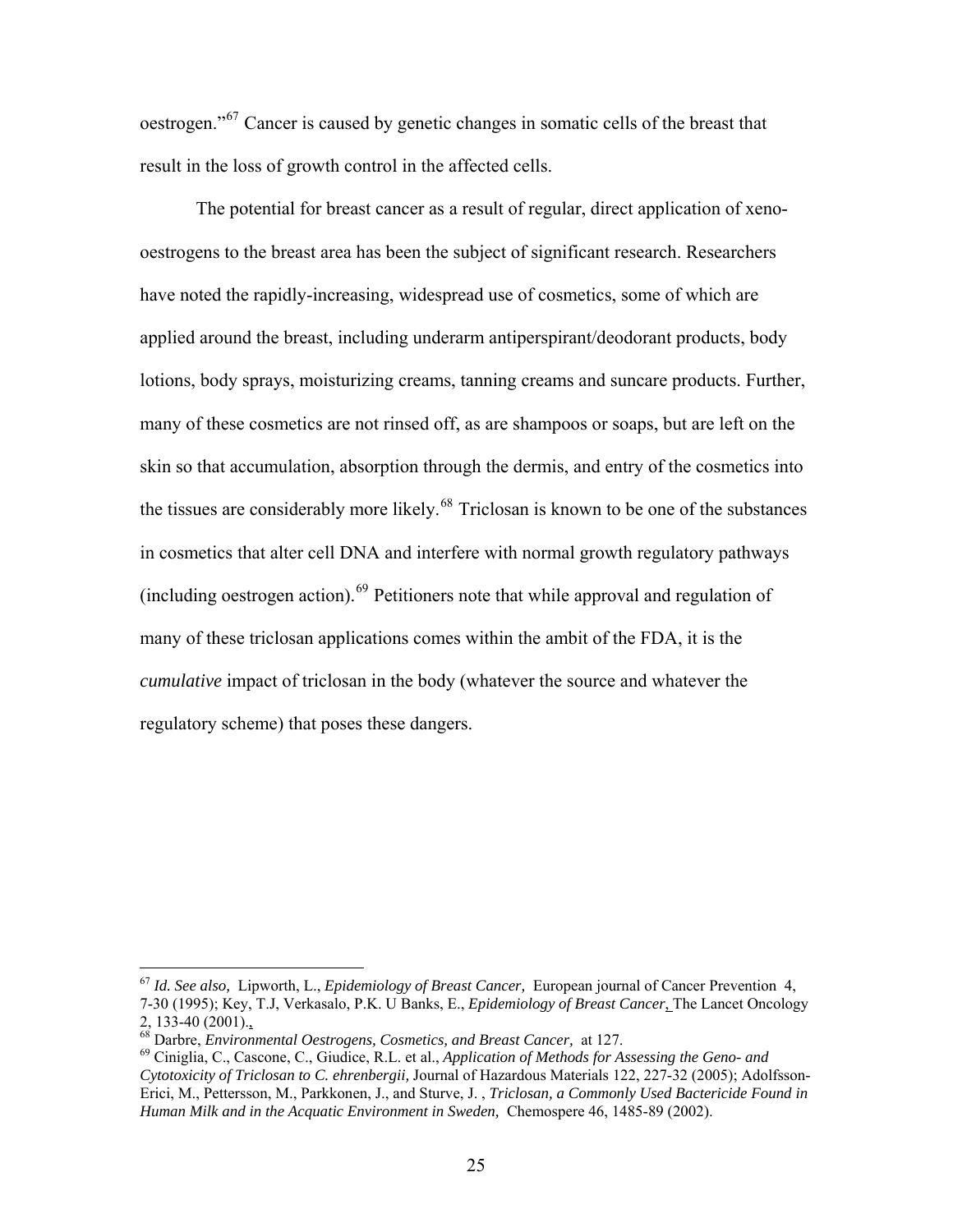# **B. The Ubiquity of Triclosan Contributes to Bacterial Resistance in Antibiotic Medications and Antibacterial Cleansers**

"The major driving force for development of resistance in bacteria to antimicrobial agents  $\ldots$  is the use of antimicrobials themselves."<sup>[70](#page-25-0)</sup> In the specific instance of triclosan, numerous recent studies provide substantial evidence that it promotes bacterial resistance to both antibiotic medications and antibacterial cleansers. This, of course, renders the antibiotics and the antibacterials ineffective for their intended use. Necessarily, users of the medications and cleansers are completely unaware of this nonfunctionality and are simply vulnerable to whatever consequences may ensue. At a minimum, they will have paid for a useless product. But in other instances, they may be left wide open to significant health risks.

Bacterial resistance may occur through mutation of the gene constitutions or the uptake of new genetic elements through horizontal gene transfer. Such resistance may cause multiple threats, since widespread use of the triclosan may not only result in bacteria that are resistant to triclosan but may also create resistance to other, including unrelated, antimicrobials and antibiotics (cross-resistance or co-resistance).

Further, while some have argued that the high concentration of triclosan found in articles like soap (for example, 2,500 μg/ml) is sufficient to kill even resistant bacterial strains, research has shown this is not necessarily true. One study examined triclosan activity in a commercial soap. Achievement of a 90% death rate in wild-type *E. coli*  required exposure to 150 μg/ml of triclosan in soap for 2 hours at 37° C. Obviously, the

<span id="page-25-0"></span><sup>70</sup> Siamak P. Yazdankhah, Anne A. Scheie, E. Arne Høiby, Bjørn-Tore Lunestad, Even Heir, Tor Øystein Fotland, Kristine Naterstad, and Hilde Kruse, *Triclosan and Antimicrobial Resistance in Bacteria: An Overview,* Microbial Drug Resistance, Vol. 12, No. 2, 2006, at 83.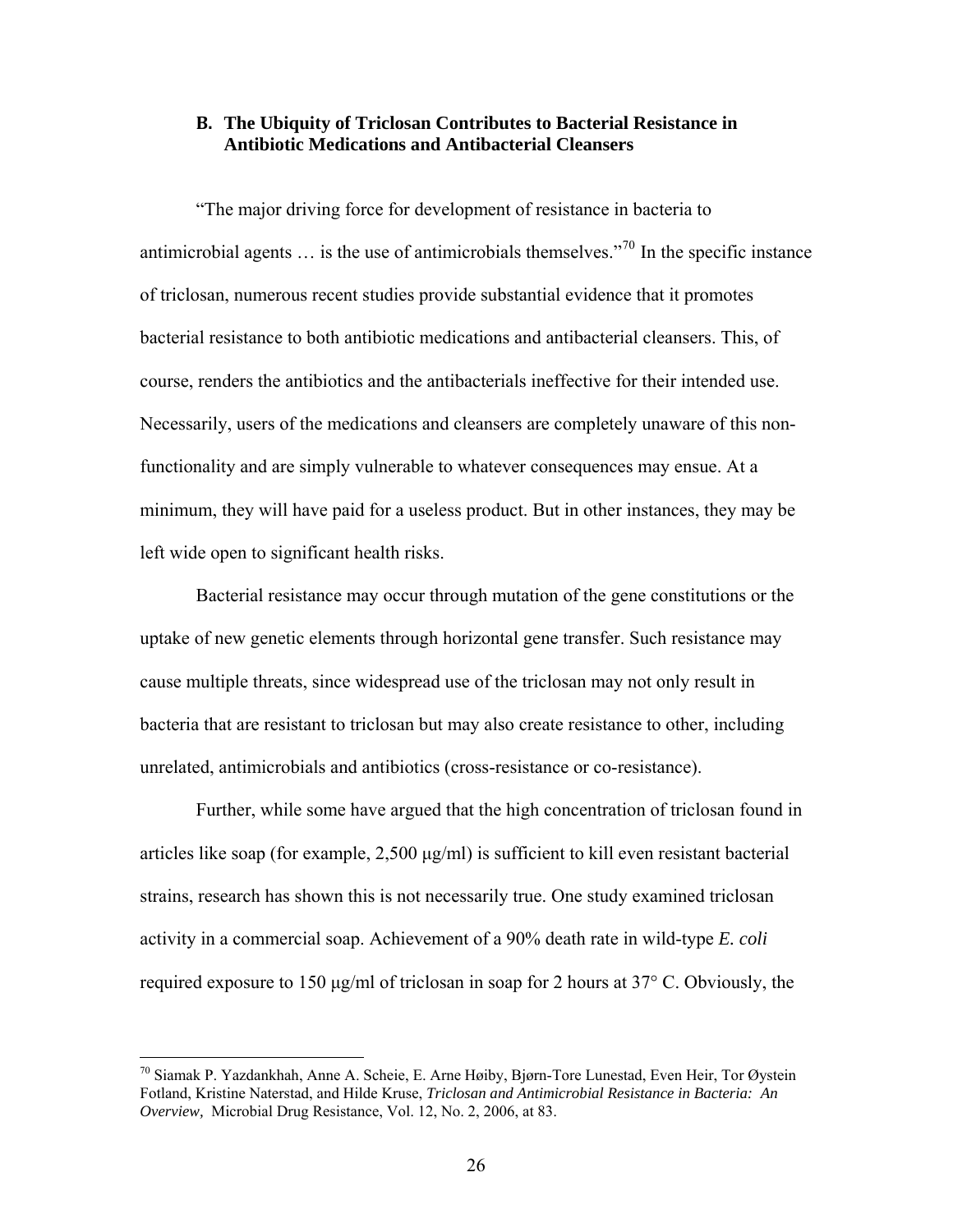time, temperature and amount of the substance needed in the study far exceeded that for the average hand washing.<sup>[71](#page-26-0)</sup>

 Even in instances where triclosan may effectively inhibit bacteria in its principal application, potential problems still exist. The problem, particularly in triclosancontaining consumer products, is residues. These products usually leave residues (on kitchen and bathroom floors, countertops and other surfaces) and these residues will typically be diluted (in comparison to the product itself). At these "sublethal" concentrations, the residues can no longer inhibit or destroy bacterial action. In a similar vein, toothpastes often contain agents designed to increase the retention and effect of triclosan, promoting a more prolonged (but gradually decreasing) effect on the microflora. Important here is the fact that studies have shown that "at sublethal concentrations, triclosan inhibits a specific bacterial target, and several mechanisms of resistance to triclosan have been demonstrated."<sup>[72](#page-26-1)</sup>

The problem, therefore, is the widespread use of triclosan—whatever the source and whatever agency has regulatory authority—giving rise to *increased and cumulative* exposure. And this should be distinguished from the more restricted, knowledgeable and careful use of it by medical professionals.[73](#page-26-2) Just a few years ago, "only a few dozen products containing antibacterial agents were being marketed for the home. Now more than 700 are available."[74](#page-26-3) Triclosan's broad-spectrum antibacterial properties have

<span id="page-26-0"></span><sup>71</sup> Steward B. Levy, *Antibacterial Household Products: Cause for Concern,* Conference Presentation, Emerging Infectious Diseases, Vol. 7, No. 3 Supplement, June 2001, at 513.

<span id="page-26-2"></span><span id="page-26-1"></span><sup>&</sup>lt;sup>72</sup> *Triclosan and Antimicrobial Resistance in Bacteria: An Overview, at 88.*<br><sup>73</sup> Siamak P. Yazdankhah, Anne A. Scheie, E. Arne Høiby, Bjørn-Tore Lunestad, Even Heir, Tor Øystein Fotland, Kristine Naterstad, and Hilde Kruse, *Triclosan and Antimicrobial Resistance in Bacteria: An Overview,* Microbial Drug Resistance, Vol. 12, No. 2, 2006. 74 *Antibacterial Household Products: Cause for Concern,* at 512.

<span id="page-26-3"></span>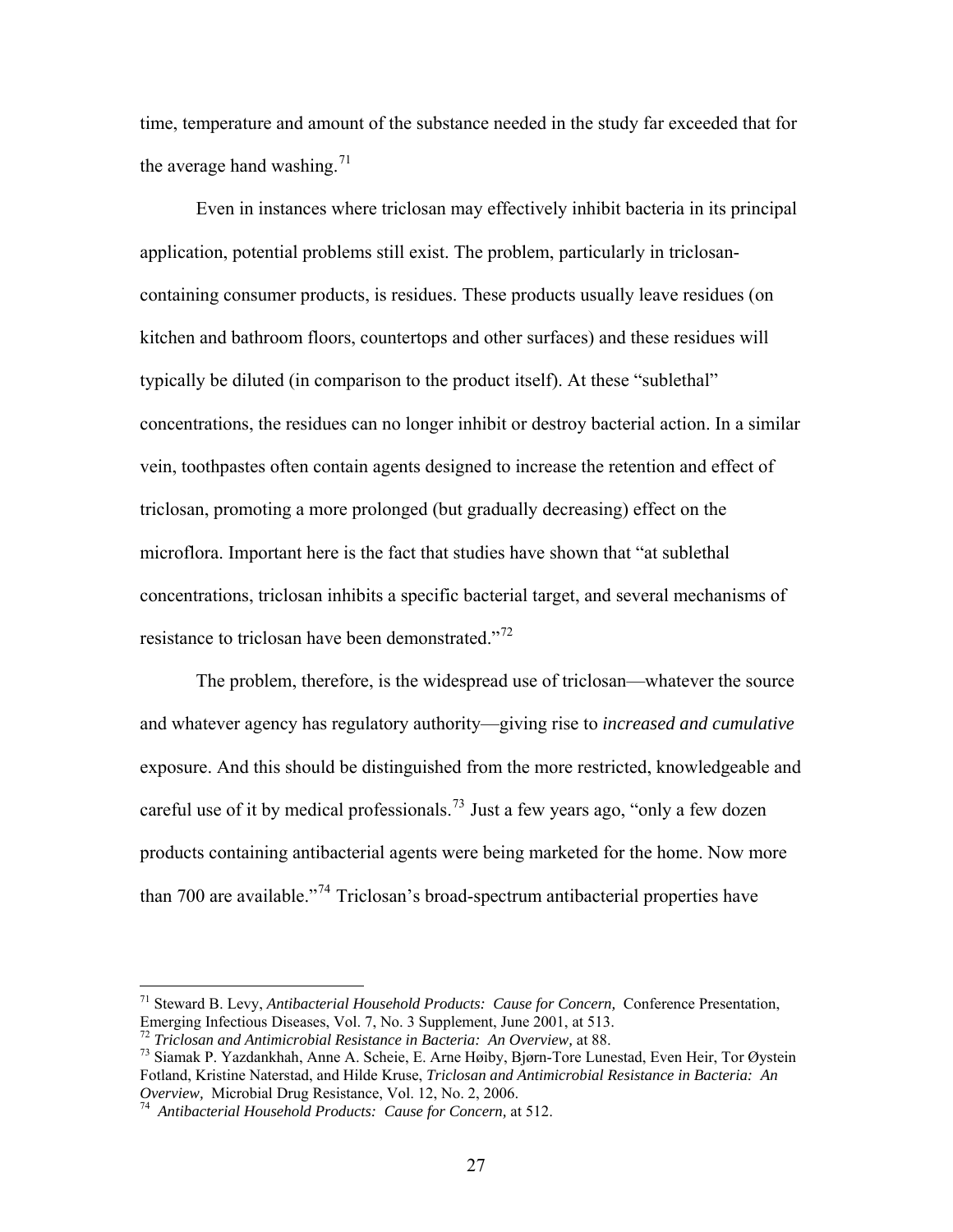caused it to be utilized in an increasingly diverse and extensive range of uses. The implications of this broad, rapid increase for public health, however, are important:

> There is a link between antibiotic and antibacterial resistance. Overuse or improper usage of antibacterials in the home can potentially enhance the selection process for resistance to these [antibacterial] products and to antibiotics.[75](#page-27-0)

 While ordinary, healthy adults are indeed at risk because of triclosan-induced bacterial resistance, certain subpopulations are particularly vulnerable. These subpopulations include persons with impaired immune systems, infants and young children, and persons needing the benefit of antibiotics. One steadily rising and increasingly vulnerable subpopulation is that of persons recently returning home from hospitals and health care facilities who must continue to take antibiotics. It is well known that today hospital stays have become much shorter, both to lower hospital costs and to protect patients from problems such as nosocomial inflections.<sup>[76](#page-27-1)</sup> Patients returning home who continue to take antibiotics enter an environment rife with antimicrobial and other products containing triclosan. Hence, the danger of the antibiotics being rendered ineffective could be dangerously high. $^{77}$  $^{77}$  $^{77}$ 

EPA's RED states that there is currently "some research attempting to demonstrate a connection between antimicrobial resistance and antibiotic resistance in regard to triclosan, but the linkage has not been expressly proven."[78](#page-27-3) But to the contrary, as discussed above, several peer-reviewed studies highlighting the concerns many

<span id="page-27-0"></span><sup>75</sup> Stuart B. Levy, *Antibiotic and Antiseptic Resistance: Impact on Public Health,* Pediatric Infectious Disease Journal, Vol. 19, No. 10, Oct. 2000, at S121.  $^{76}$  *Id.* 

<span id="page-27-1"></span>

<span id="page-27-3"></span><span id="page-27-2"></span><sup>76</sup> *Id.* <sup>77</sup> *Id.* 78 EPA RED, p. 40.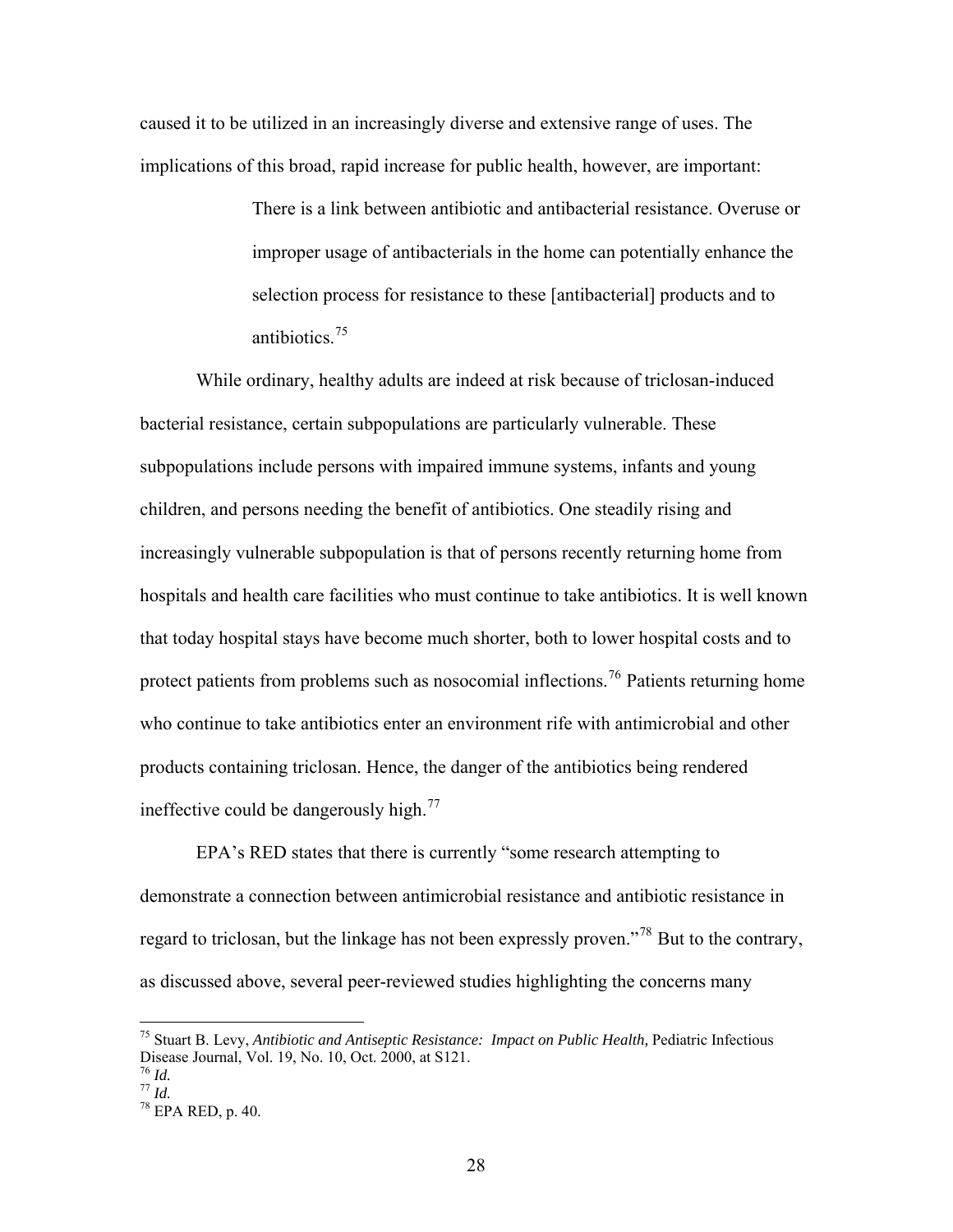scientists have with regard to triclosan's role in antibacterial resistance.

 In spite of important research findings such as those described above, EPA chose to take an approach directly contrary to the precautionary principle. Thus, the agency requires that the connection between antimicrobial resistance and antibiotic resistance be "expressly proven,"[79](#page-28-0) rather than taking action based on what is substantial and credible evidence of such a connection. Further, the serious nature of the threat posed in this area by triclosan merits more than having the agency merely "look into the issue," or participate in the work of the Interagency Task Force on Antimicrobial Resistance<sup>[80](#page-28-1)</sup> (Task Force). EPA even admits that "none of the goals [of the Task Force] are associated with a specific active ingredient."<sup>[81](#page-28-2)</sup>

# **C. Triclosan is Bioaccumulative and Poses an Immense Body Burden.**

Because of its widespread usage and its properties, triclosan can be found in blood,  $82$  urine,  $83$  and breast milk  $84$  in people around the world. And while consumers of triclosan-containing products retain the highest levels of the substance, even persons not using those products are vulnerable to exposure through food, water, and even household dust.<sup>[85](#page-28-6)</sup> Indeed, one study, conducted by scientists at the Center for Disease Control and Prevention (CDC), found triclosan in 75 percent of the U.S. general population [a study of 2.517 urine samples using the NHANES method] and took particular note that the

<span id="page-28-0"></span> $^{79}_{80}$  EPA RED, p. 40.<br> $^{80}$  *Id.* 

<span id="page-28-3"></span><span id="page-28-2"></span><span id="page-28-1"></span><sup>81</sup> *Id.*<br><sup>81</sup> *Id.* 82 Allmyr, M. F. Harden, L.L. Toms, et al., *The Influence of Age and Gender on Triclosan Concentrations* 

<span id="page-28-4"></span>*in Australian Human Blood Serum, Science of the Total Environment 393, 162-67 (2008).*<br><sup>83</sup> Calafat, A.M, X Ye, L.Y. Wong et al., *Urinary Concentrations of Triclosan in the U.S. Population: 2003-2004, Environmental Healt* 

<span id="page-28-5"></span><sup>&</sup>lt;sup>84</sup> Allymyr, Mats et al., *Triclosan in Plasma and Milk from Swedish Nursing Mothers and Their Exposure Via Personal Care Products, Sci. Total Environ.* 372(1), 87-93 (2006).<br><sup>85</sup> Canosa, P., I Rodriguez, E. Rubi, and R. Cela, *Determination of Parabens and Triclosan in Indoor Dust* 

<span id="page-28-6"></span>*Using Matrix Solid-Phase Dispersion and Gas Chromatography with Tandem Mass Spectrometry,*  Analytical Chemistry 79(4), 1675-81 (2007).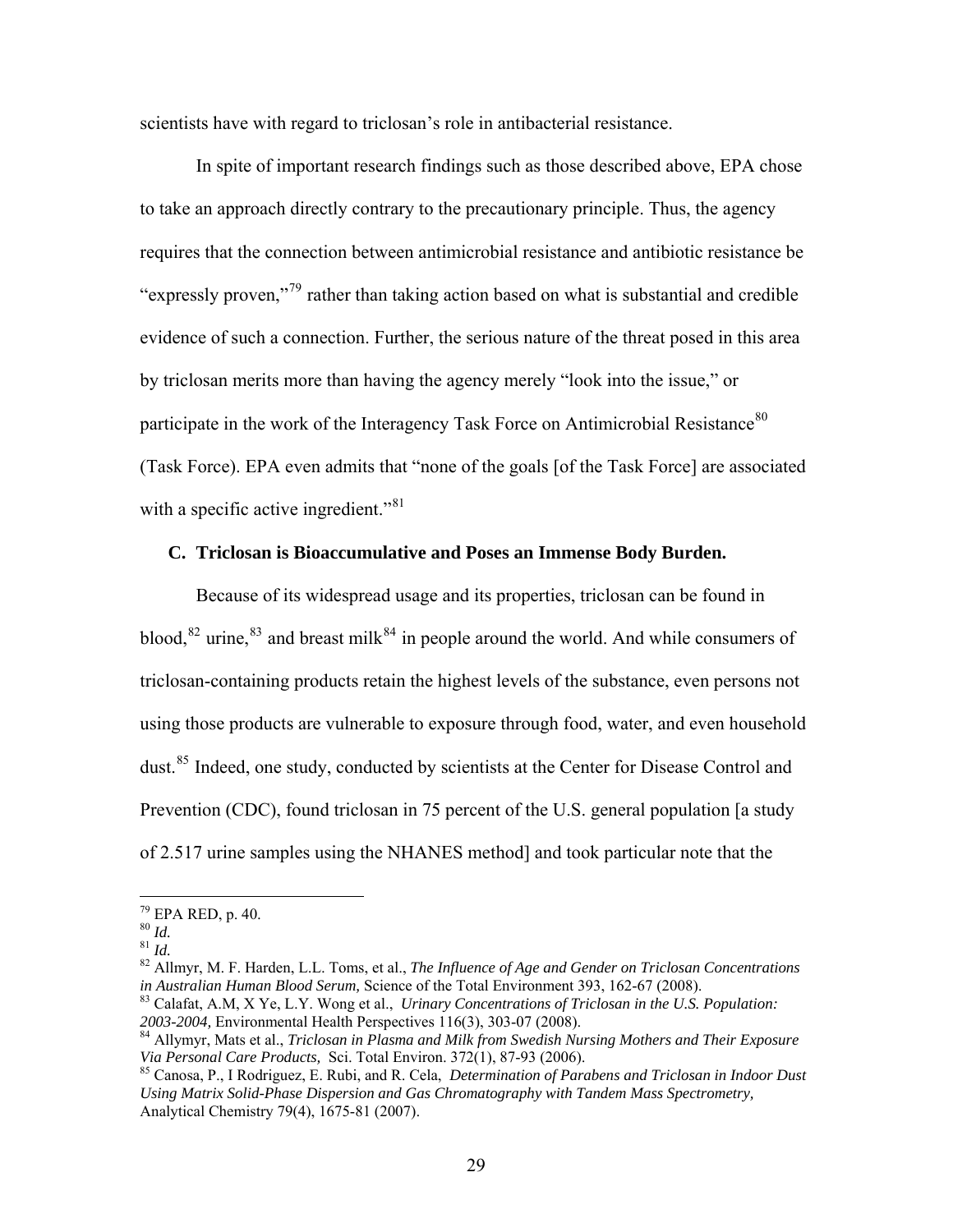"high frequency of detection is most likely with daily use by the U.S. general population of [triclosan-containing] consumer products."[86](#page-29-0) As described throughout this Petition, given the dangers of each *individual* source of triclosan, the notion of a *cumulative* effect from all sources of this lipophilic (bioaccumulative in fatty tissues) substance truly makes clear the gravity of the health threat and the dire need for action.

EPA used data from the National Health and Nutrition Examination Survey  $(NHANES)^{87}$  $(NHANES)^{87}$  $(NHANES)^{87}$  to determine population exposures to triclosan in its RED risk assessment. Petitioners take the position that NHANES data are useful only as a *supplement* to the risk assessment process. It is commendable that EPA has become receptive to using improved methods for carrying out its responsibilities with the use of real-world data. But NHANES data on triclosan exposure, standing alone, are insufficient to adequately determine human risk. Petitioners' EPA Comments made the following significant points about NHANES methodology and capacity:

- *Urine Testing is Inadequate Because Triclosan Accumulates in Fatty* 
	- *Tissue*

 $\overline{a}$ 

o Measurements of triclosan under NHANES are based on concentrations in spot urine samples.<sup>[88](#page-29-2)</sup> Urine is not the appropriate fluid to *quantitatively* assess triclosan exposure, though it does provide useful *qualitative* information on population exposure to triclosan.

<span id="page-29-0"></span><sup>86</sup> Calafat, A.M, X Ye, L.Y. Wong et al., *Urinary Concentrations of Triclosan in the U.S. Population: 2003-2004,* Environmental Health Perspectives 116(3), 303-07 (2008); CDC. *Fourth National Report on Human Exposure to Environmental Chemicals.*Department of Health and Human Services Centers for Disease Control and Prevention (2009)<br><sup>87</sup> NHANES data for triclosan can be found at <u><http://www.cdc.gov/nchs/nhanes.htm></u>.<br><sup>88</sup> Risk Assessment, p. 27. See also, Calafat, A.M., X Ye, L.Y. Wong et al., *Urinary Concentratio* 

<span id="page-29-2"></span><span id="page-29-1"></span>

*Triclosan in the U.S. Population: 2003-2004,* Environmental Health Perspectives 116(3), 303-07 (2008).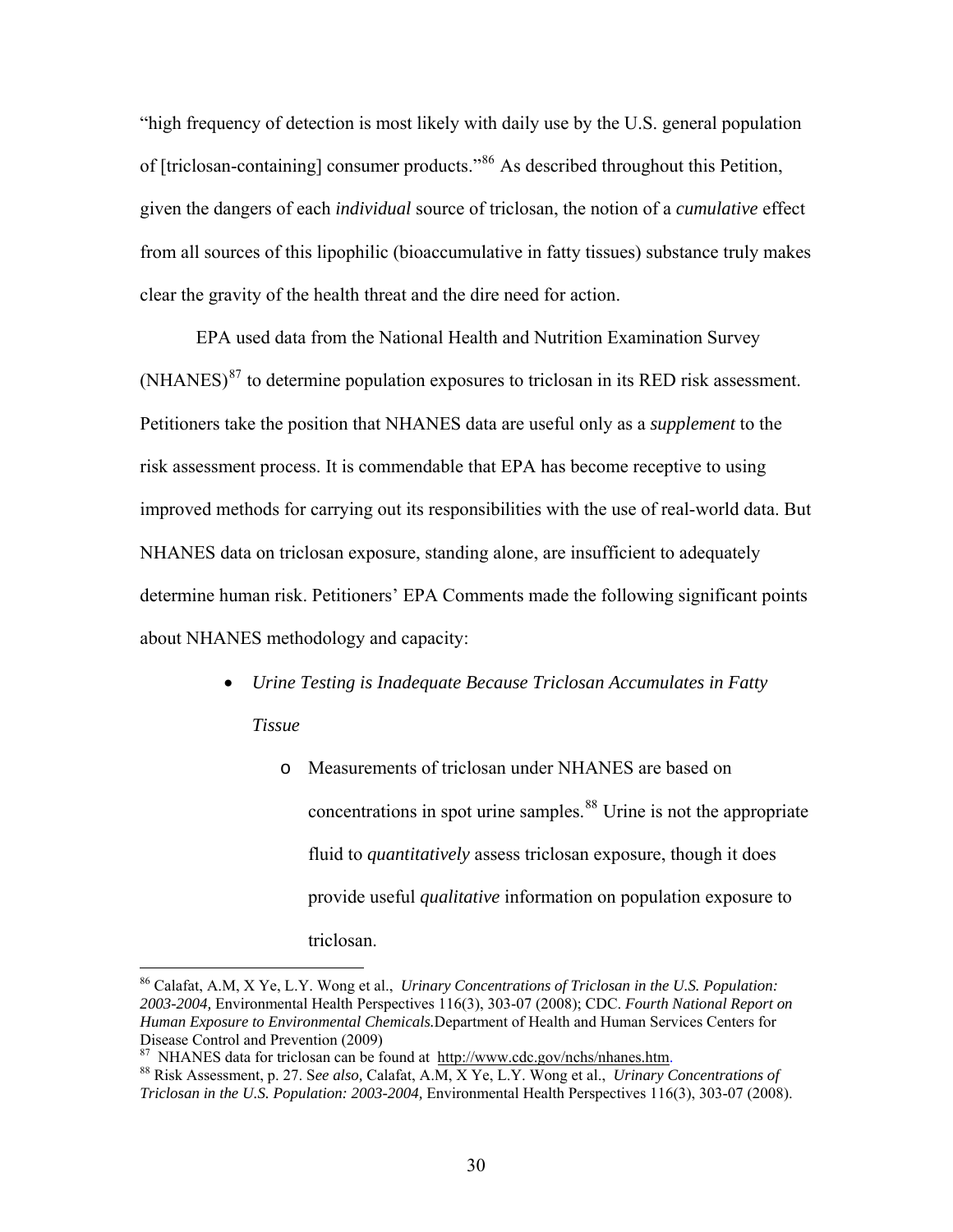- o Quantitative estimates require more detailed testing, including testing using breast milk, blood, and fat tissue sampling.
- *The Rapidly Growing List of Uses for Triclosan Renders the 2003-2004 NHANES Data Inadequate as a Basis for a Useful Assessment* 
	- o The current RED document is based on exposure information captured from the NHANES 2003-2004 data set. These data are simply unable to estimate the risk associated with the ever growing use of hundreds of triclosan-containing consumer products that have entered the market since 2003.
- *Food Contamination Must be Assessed by EPA*
	- o EPA's RED and its *Dietary Risk Assessment for Triclosan for the RED Process[89](#page-30-0)* (Dietary Risk Assessment) concluded that "[n]one of the indirect food contact scenarios appear [sic] to exceed [the] Agency's level of concern."<sup>[90](#page-30-1)</sup>
	- o EPA acknowledges, however, that "[e]xposures can occur where there is the possibility of indirect food migration (including paper/pulp use, use in ice-making equipment, adhesives, cutting boards, counter tops, and conveyer belts)."<sup>[91](#page-30-2)</sup>
	- o Yet, EPA admits that "no residue chemistry data based on [agency guidelines] were submitted nor was it requested."[92](#page-30-3)

<span id="page-30-0"></span><sup>89</sup> EPA's *Dietary Risk Assessment for Triclosan for the RED Process, August 11, 2008*(Dietary Risk Assessment).

<span id="page-30-2"></span><span id="page-30-1"></span> $^{90}$  Dietary Risk Assessment. (unpaginated)<br><sup>91</sup> EPA RED, p. 15.

<span id="page-30-3"></span><sup>&</sup>lt;sup>92</sup> Dietary Risk Assessment.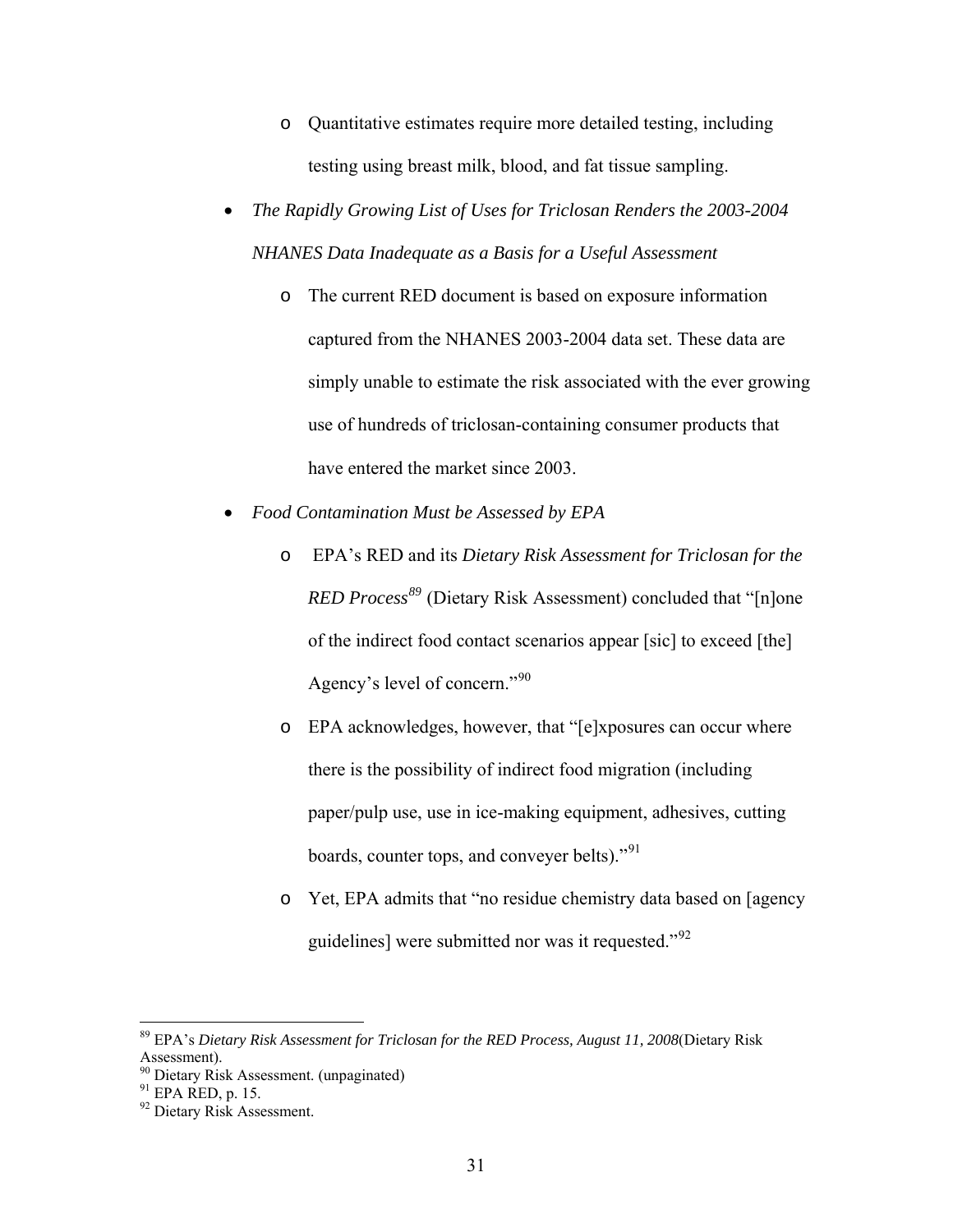- o Petitioners believe that failure to perform a dietary risk assessment on triclosan- contaminated fish and shellfish ignores the evidence that triclosan is indeed readily absorbed via the human gastrointestinal tract and that this route of exposure could impact overall risk.<sup>[93](#page-31-0)</sup> NHANES may capture many triclosan use patterns, but a complete evaluation of dietary risk from food and drinking water indirectly contaminated by triclosan is necessary.
- Total Reliance on NHANES Misses Health Impact on Users
	- o NHANES does not specifically enable the evaluation of triclosan exposure and resulting residues in the body for those who use triclosan or triclosan-treated products. It instead identifies exposure to the general population, among a mixture of users and nonusers. Reliance solely on NHANES for the agency's exposure assessment, therefore, provides inadequate protection of triclosan users.

#### **1. Infants and Children Are Especially Vulnerable to Triclosan Reliance**

Many parents are misled into thinking that antibacterial products are better to protect their children against germs and bacteria. However, children are especially put at risk when they are exposed to antibacterial toothpaste, soaps, baby creams, hand sanitizers and wipes that leave triclosan residues on their skin. This is especially so for products coming into contact with their hands, as this could ultimately result in oral exposures to the chemical as a direct result of hand –to-mouth activity. Babies' skin is

<span id="page-31-0"></span><sup>&</sup>lt;sup>93</sup> Sandborgh-Englund et al. 2006. Pharmacokinetics of triclosan following oral ingestion in humans. J. Tox. and Environ. Health. Part A 69:1861-1873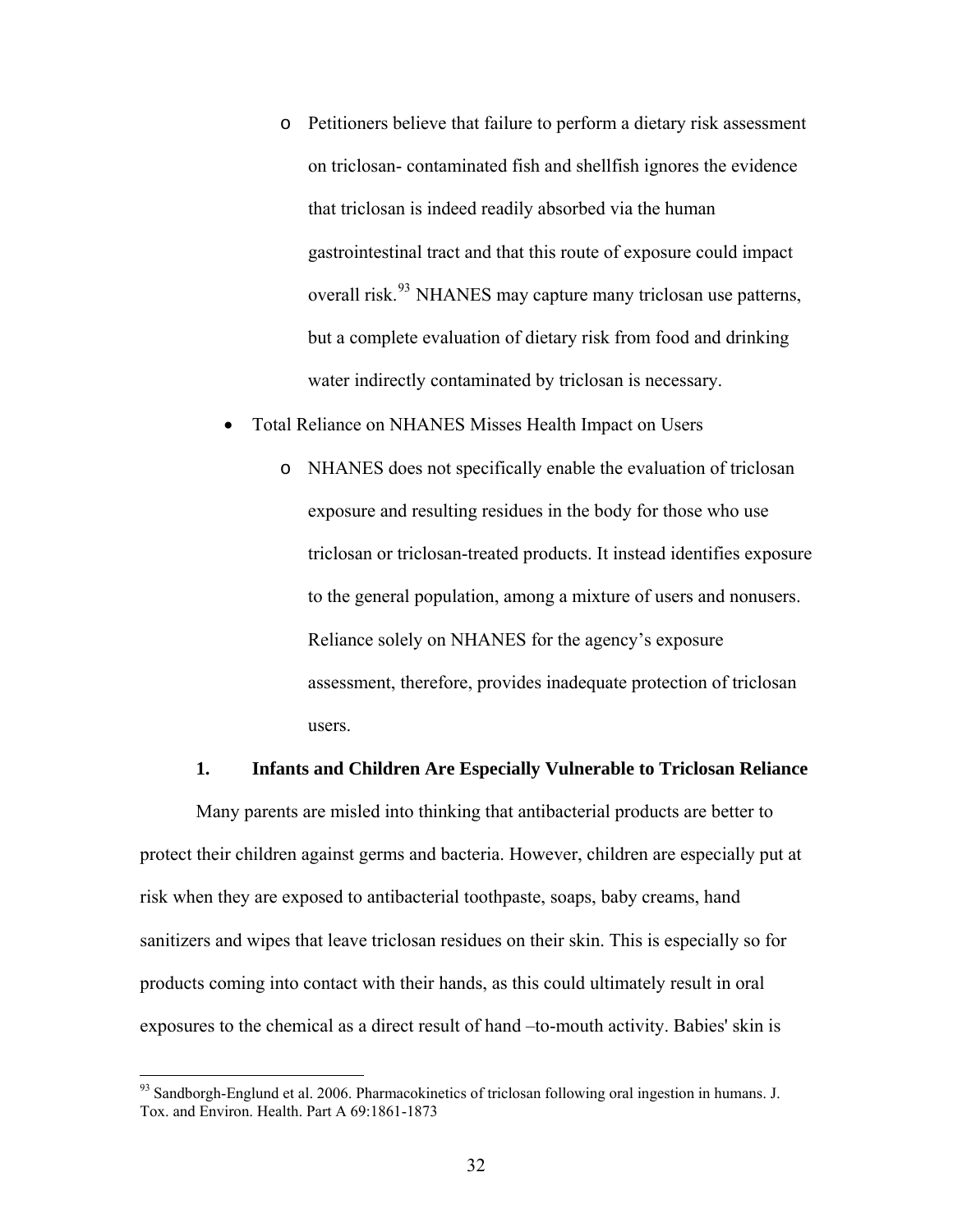also more permeable than an adult's,  $94$  leading to increased dermal absorption. As previously mentioned, triclosan is also found in breast milk and accumulates in the human body, directly exposing babies pre- and post-natal to concentrations of triclosan.

Studies have shown that children face unique hazards from chemical exposure.<sup>[95](#page-32-1)</sup> They take in more chemical relative to their body weight than adults from the products to which they are exposed. Their developing organ systems often make them more sensitive to toxic exposure. The body of evidence in scientific literature shows that chemical exposure can adversely affect a child's neurological, respiratory, immune, and endocrine system, even at low levels.<sup>[96](#page-32-2)</sup>

## **2. Triclosan Poses Health Risks for Health Care Professionals**

Triclosan even poses threats to health care professionals. In a 2009 report, Physicians for Social Responsibility announced the results of a study demonstrating that "health care professionals are exposed—through the workplace or in their personal lives—to a wide range of chemicals [including triclosan] known or suspected to cause health problems."[97](#page-32-3) *[Hazardous Chemicals In Health Care](http://www.psr.org/resources/hazardous-chemicals-in-health.html)* discussed the body burden and other threats posed by triclosan and concluded with several recommendations designed to protect health care professionals and the public.<sup>[98](#page-32-4)</sup>

<span id="page-32-0"></span><sup>94</sup> Silver, L. 2007. Baby Care Products. Prevention and Practice. *Learning and Developmental Disabilities Initiative.* Institute for Children's Environmental Health (ICEH).<br><sup>95</sup> US EPA, Office of the Administrator, Environmental Health Threats to Children, EPA 175-F-96-001,

<span id="page-32-1"></span>September 1996. See also: <http://www.epa.gov/pesticides/food/pest.htm>.<br><sup>96</sup> Weiss, B., et al. 2004 April. "Pesticides," *Pediatrics* 113(4): 1030-1036; National Research Council.

<span id="page-32-2"></span><sup>2000.</sup> Scientific frontiers in developmental toxicology and risk assessment. Washington, DC: National Academy Press; Physicians for Social Responsibility, The National Environmental Trust, and the Learning Disabilities Association of America. 2000. Polluting our future: Chemical pollution in the U.S. that affects child deve[lopment and learning. http://www.net.o](http://www.psr.org/resources/hazardous-chemicals-in-health.html)rg/health/tri\_report. pdf (accessed 6/2/05). 97 Report: *Hazardous Chemicals In Health Care,* Physicians for Social Responsibility, p. 23, October 9,

<span id="page-32-4"></span><span id="page-32-3"></span><sup>2009. (</sup>also available at [http://www.psr.org/assets/pdfs/hazardous-chemicals-in-health-care.pdf\)](http://www.psr.org/assets/pdfs/hazardous-chemicals-in-health-care.pdf). 98 *Id.* at 22,-24 26-30.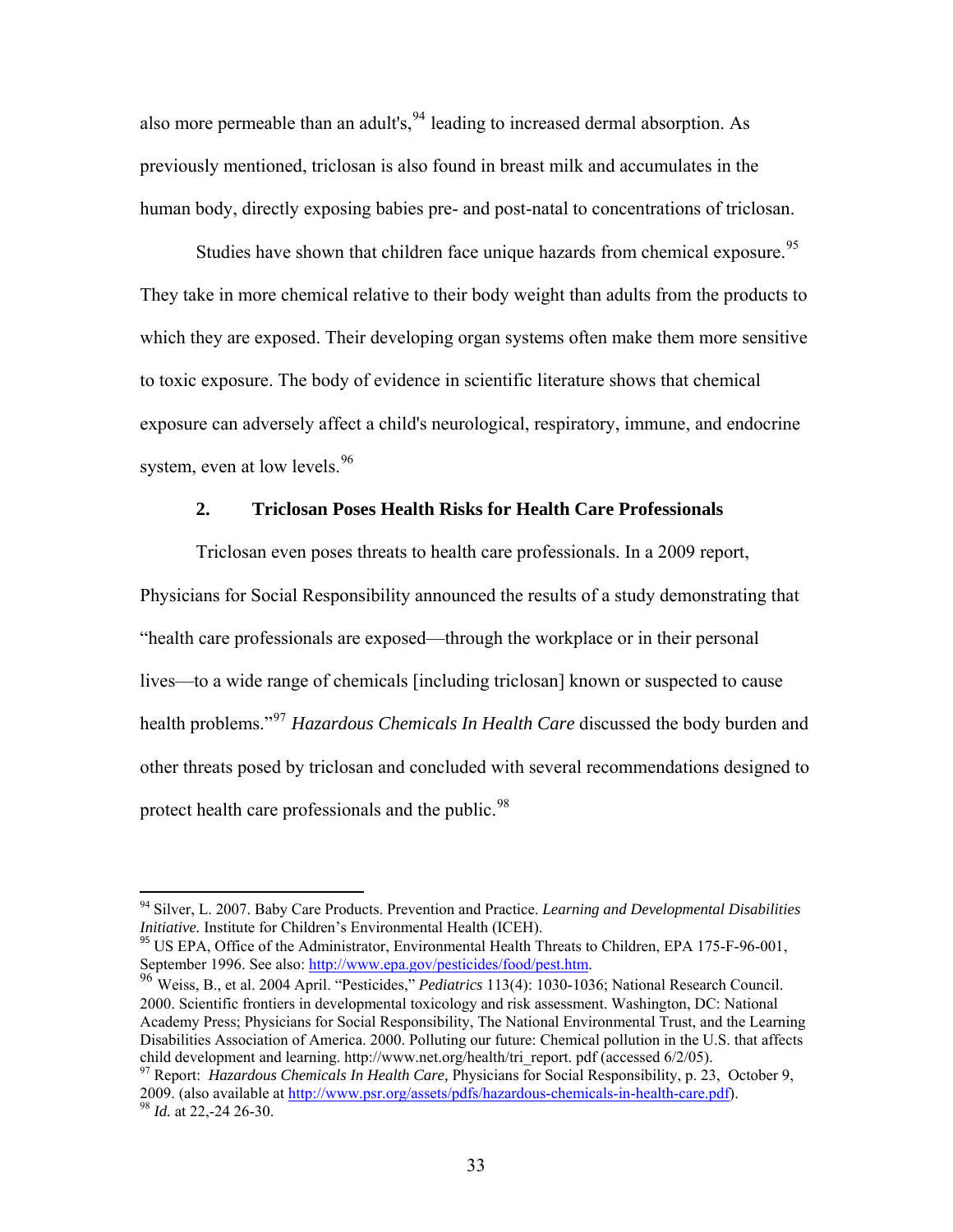# **3. Triclosan Usage Poses Health Risks for the Skin Because of its Toxicity**

Numerous studies attest to the problems triclosan can cause for the skin. Reports observe such problems as dermatitis, or skin irritation,  $99$  photoallergic contact dermatitis,<sup>[100](#page-33-1)</sup> eczematous rash, and even immunotoxic and neurotoxic reactions to the substance.<sup>[101](#page-33-2)</sup>

# **D. Triclosan is Not Completely Removed from Wastewater and Sludge, Which May Result in Food Contamination**

Triclosan products eventually enter the larger environment through wastewater and otherwise, and then adversely affect human, animal and other environmental resources. Because 95% of triclosan use is in consumer products that are disposed of down residential drains, sewage and wastewater provide a prime medium of triclosan entry into the larger environment. As explained below, even where it does reach wastewater treatment plants (as some runoff from both residential and commercial sites streams directly into the environment), triclosan still may re-enter the environment and pose health threats.

A major source of triclosan in waterways is sewage sludge. Triclosan accumulates in sewage sludge from municipal wastewater treatments.<sup>[102](#page-33-3)</sup> The sewage sludge is spread on land, and triclosan leaches down through the soil and runs off into surface water from

<span id="page-33-0"></span><sup>99</sup> Strer, E., K.J. Koh, and L. Warren, *Severe Contact Dermatitis as a Result of an Antiseptic Bath Oil,*  Australasian Journal of Dermatology 45(1), 73-75 (2004).

<span id="page-33-1"></span><sup>100</sup> Durbize, E., M. Vigan, E. Puzenat, et al., *Spectrum of Cross-photosensitization in 18 Consecutive Patients with contact Photoallergy to Keptoprofen: Associated Photoallergies to Non-benzophenone-*

<span id="page-33-3"></span><span id="page-33-2"></span> $^{101}$  Stafford, J., Germ Warfare, Voices, Health and Fiction, C2-C3 (May 5, 1997).<br> $^{102}$  Heidler, J and RU Halden, *Mass Balance Assessment of Triclosan Removal During Conventional Sewage Treatment,* Chemosphere 66: 362-69, (2007)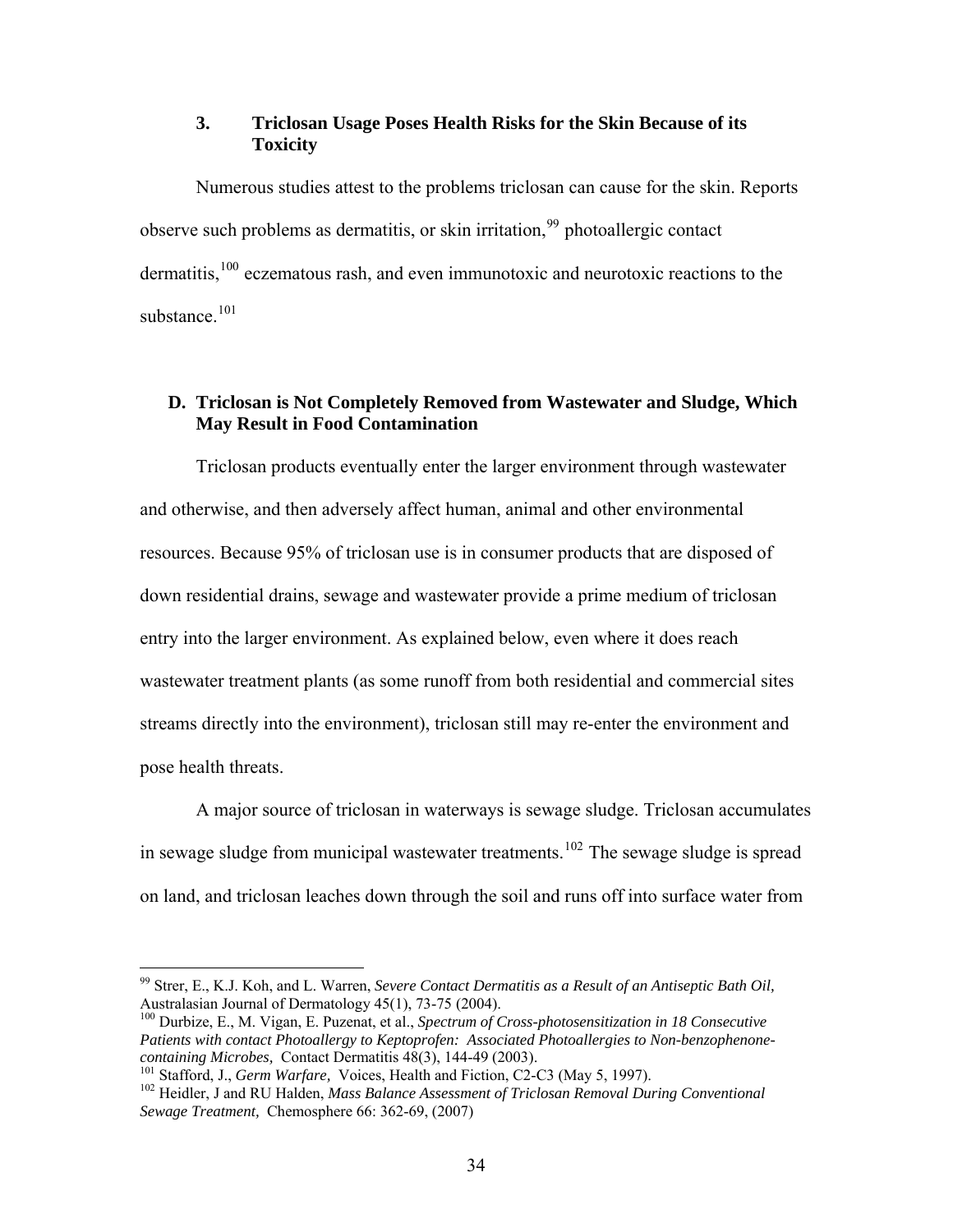the fields.<sup>[103](#page-34-0)</sup> Triclosan has been shown to persist in the runoff from treated fields for as long as 266 days after biosolid application and to persist in the sediment for long periods of time.[104](#page-34-1) EPA, in its *Targeted National Sewage Sludge Survey Report,* presented the results of certain studies, specifically, the *[Targeted National Sewage Sludge Survey](http://www.epa.gov/waterscience/biosolids/tnsss-tech.pdf)  [Sampling and Analysis Technical Report \("Technical Report"\),](http://www.epa.gov/waterscience/biosolids/tnsss-tech.pdf)* and the *Targeted [National Sewage Sludge Survey Statistical Analysis Report \("Statistical Report"\).](http://www.epa.gov/waterscience/biosolids/tnsss-tech.pdf)*  [Triclosan was detected in 79 of a total of 84 sludge samples used in the survey, and both](http://www.epa.gov/waterscience/biosolids/tnsss-tech.pdf)  [its minimum and maximum observed dry-weight concentrations were significant.](http://www.epa.gov/waterscience/biosolids/tnsss-tech.pdf)<sup>105</sup> [Wastewater, in fact, is "the principal pathway of \[triclosan\] contamination" in estuarine](#page-34-2)  [sediments.](#page-34-2)<sup>106</sup> As discussed below, the health and environmental implications of these

characteristics are significant.

 $\overline{a}$ 

The EPA RED acknowledged that "triclosan has been detected in natural waterways," and thus it was "prudent to conduct a qualitative risk assessment using surface water monitoring data."<sup>[107](#page-34-3)</sup> Therefore, the agency conducted an assessment using various studies and methods, including a Tier 1, *Down-the-Drain (DTD) module* and a *Probabilistic Dilution Model* (PDM). In doing so, EPA found that "triclosan may be susceptible to biodegradation based on the presence of methyl-triclosan following

<span id="page-34-0"></span><sup>103</sup> Lapen, D.R., E. Topp, C.D. Metcalfe, et al., *Pharmaceutical and Personal Care Products in Tile Drainage Following Land Application of Municipal Biosolids,* Science of the Total Environment, 2008. Topp, E., S.C. Monteiro, A. Beck, et al., *Runoff of Pharmaceuticals and Personal Care Products Following* 

<span id="page-34-1"></span><sup>&</sup>lt;sup>104</sup> Topp, et al. Wilson, B., J. Zhu, M. Canwell, and C.R. Olsen, *Short-Term Dynamics and Retention of Triclosan in the Lower Hudson River Estuary*, Marine Pollution Bulletin (2008).

<span id="page-34-3"></span><span id="page-34-2"></span><sup>&</sup>lt;sup>105</sup> See, Technical Report, Table 12, p 41..<br><sup>106</sup> Todd R. Miller, Jochen Heidler, Steven N. Chillrud, Amelia DeLaquil, Jerry C. Ritchie, Jana N. Milhalic, Richard Bopp, and Rolf U. Halden, *Fate of Triclosan and Evidence for Reductive Dechlorination of Triclocarban in Estuarine Sediments, Environ. Sci. Technol. 42(12), 4570-4576, 2008.* <sup>107</sup> EPA RED, p. 28.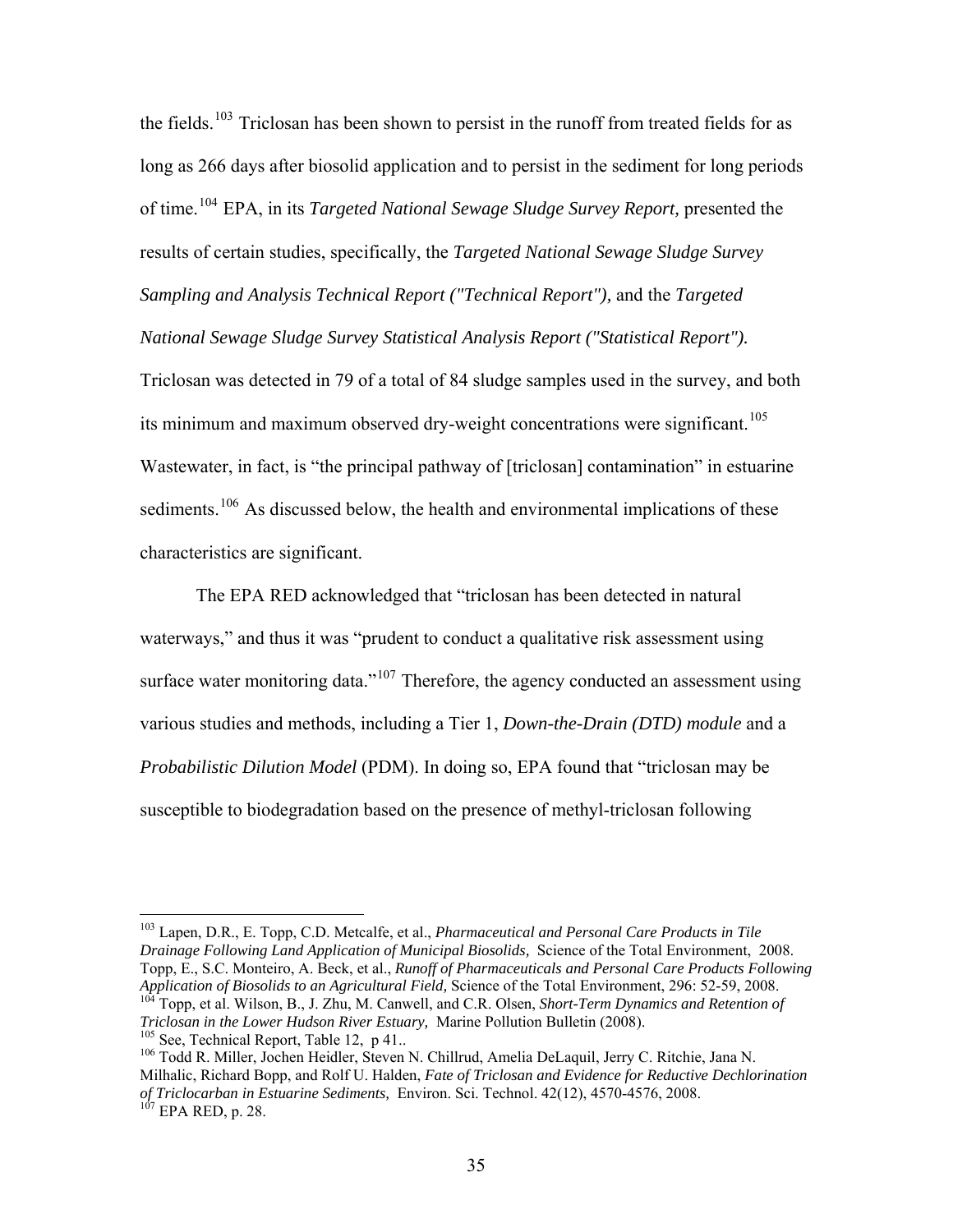wastewater treatment."<sup>[108](#page-35-0)</sup> Interestingly, for a number of areas of health and environmental impacts, EPA reached no ultimate conclusion. Rather it shifted the responsibility for (and the control over) to applicants for reregistration at a later date:

> At this time this testing is not required for triclosan, but is dependent upon the results of environmental modeling and monitoring which are required to support reregistration of triclosan.<sup>[109](#page-35-1)</sup>

 In this regard, it is noteworthy that on October 8, 2008, EPA proposed revisions to its data requirements for antimicrobial pesticides under FIFRA, in conjunction with its wider effort to update and streamline its data requirements for all pesticides.<sup>[110](#page-35-2)</sup> Among the new requirements are certain ones intended for use in a screening-level assessment on the fate of antimicrobials with the potential to reach a wastewater treatment plant. These products would include "down-the-drain" products as well as microbiocides used in industrial process and water systems. The proposal has been viewed favorably by many concerned agencies.<sup>[111](#page-35-3)</sup>

 In other areas, EPA admitted to considerable uncertainty about ecological exposure and risk.<sup>[112](#page-35-4)</sup> Petitioners submit that these scenarios call out for application of the precautionary principle. That is, in the face of credible evidence of health and environmental threats, a regulatory agency must not allow continued use of a suspect substance until scientific study and evidence clearly demonstrate the safety of that substance.

<span id="page-35-1"></span><span id="page-35-0"></span><sup>&</sup>lt;sup>108</sup> *Id.* at 29.<br><sup>109</sup> Id. at<br><sup>110</sup> Data Reauirements for Antimicrobia Pesticides. 73 Fed. Reg. 59382 (Oct. 8, 2008).

<span id="page-35-4"></span><span id="page-35-3"></span><span id="page-35-2"></span><sup>&</sup>lt;sup>111</sup> See, e.g., Comments of the National Association of Clean Water Agencies, the California Association of Sanitation Agencies, and the San Francisco Department of the Environment. 112 EPA RED at 31-33.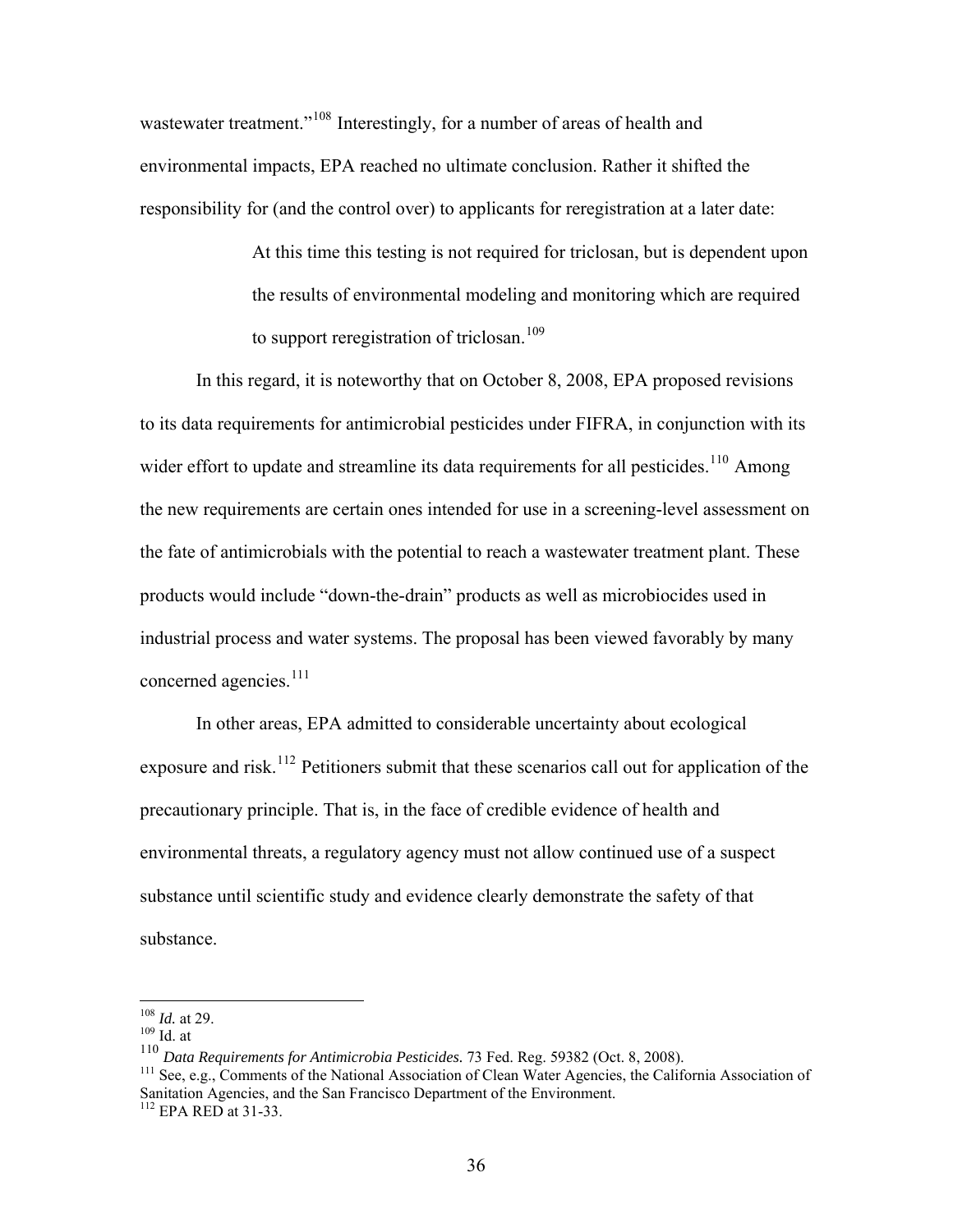A study by researchers from the U.S. Geological Survey, using five newly developed analytical methods, sought to measure concentrations of 95 organic wastewater contaminants (OWCs). The study took water samples from a network of 139 streams across 30 states during 1999 and  $2000$ .<sup>[113](#page-36-0)</sup> Sampling site selection was biased in favor of streams susceptible to contamination, such as waters downstream of intense urbanization and livestock production. Results revealed that triclosan was one of the 30 most frequently detected OWCs.<sup>[114](#page-36-1)</sup> The researchers observed:

> Surprisingly, little is known about the extent of environmental occurrence, transport, and ultimate fate of many synthetic organic chemicals after their intended use, particularly hormonally active chemicals, personal care products and [certain] pharmaceuticals.<sup>[115](#page-36-2)</sup>

 Subsequently, researchers have expanded the base of knowledge about triclosan's presence and impact in the environment. One study evaluated a full-scale activated sludge facility (one representative of most U.S. plants) to determine its effectiveness in controlling triclosan. The study concluded that "the beneficial reuse of digested municipal sludge as agricultural fertilizer represents a mechanism for the reintroduction of substantial amounts of TCS [triclosan] into the environment."[116](#page-36-3) Thus, not only is triclosan present in the environment initially, but it remains in the environment even after the wastewater treatment process.

<span id="page-36-0"></span><sup>113</sup> Dana W. Kolpin, Edward T. Furlong, Michael T. Meyer, E. Michael Thurman, Steven D. Zaugg, Larry B. Barber, Herbert T. Buxton, *Pharmaceuticals, Hormones, and Other Organic Wastewater Contaminants in U.S. Streams, 1999-2000: A National Reconnaissance,* Environ. Sci. Tech. 36, 1202-1211, at 1202,

<sup>(2002).&</sup>lt;br><sup>114</sup> Id. at 1207 (Fig. 2), 1208.

<span id="page-36-3"></span><span id="page-36-2"></span>

<span id="page-36-1"></span><sup>115</sup> *Id.* at 1207 (Fig. 2), 1200.<br><sup>115</sup> *Id.* 116 Jochen Heidler, Rolf U. Halden, *Mass Balance Assessment of Triclosan Removal During Conventional Sewage Treatment,* Chemosphere 66, 362-369, at 368, (2007).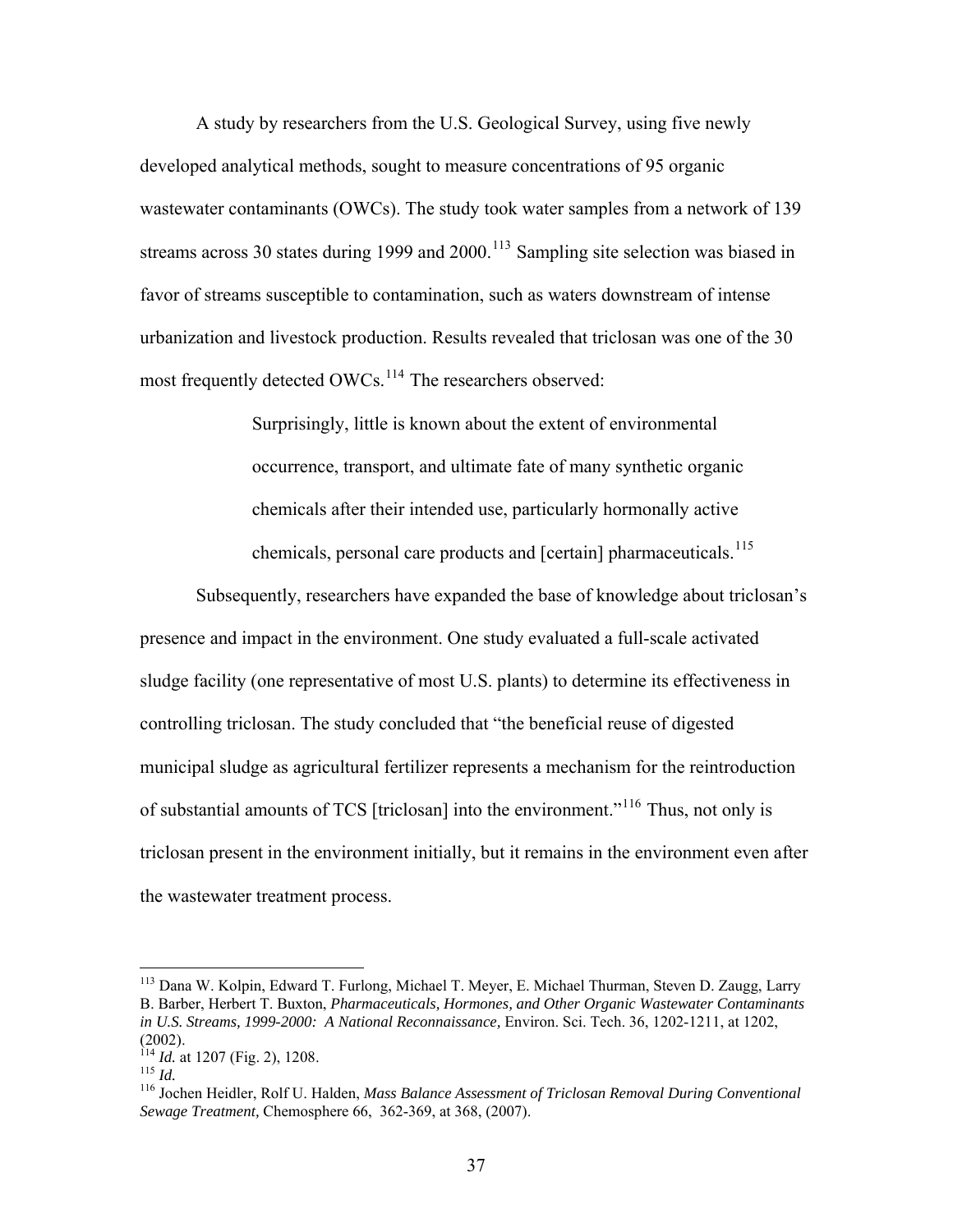A study of triclosan in Swiss water bodies found high concentrations of the substances in several lakes and rivers, as well as lower levels of methyl triclosan, a byproduct. (Methyl triclosan is more lipophilic than triclosan and is thus more bioaccumulative.<sup>[117](#page-37-0)</sup>) Generally, therefore, triclosan is present in a large number of waterways, and thus humans and animals are vulnerable to its effects. Accordingly, there are numerous potential adverse impacts.

## **E. EPA Failed to Address Major Degradates**

As the following discussion shows, EPA has failed to address adequately the subject of the health and environmental threats posed by major degradates of triclosan.

Dioxins are highly carcinogenic that can cause immune system compromise, decreased fertility, altered sex hormones, miscarriage, birth defects, and cancer. It can be present or be formed in many ways, including as a synthesis impurity of triclosan<sup>[118](#page-37-1)</sup> during the manufacture of many products, and upon the incineration of triclosan.<sup>[119](#page-37-2)</sup> Researchers who added triclosan to river water and shined ultraviolet light on the water found that between one and twelve percent of the triclosan was converted to dioxide in the water. This suggests that sunlight could transform triclosan into dioxin naturally.<sup>[120](#page-37-3)</sup> Further, triclosan-tainted water at water treatment plants pose the danger of sunlight converting chlorinated triclosan into highly toxic forms of dioxins. Yet another potential

<span id="page-37-1"></span><sup>118</sup> Menoutis, J. and A.I. Parisi, *Triclosan and its impurities*, Triclosan Review Series, Quantex Laboratories, Inc., available at http://www.quantexlabs.com/triclosan.htm.

1

<span id="page-37-2"></span><sup>119</sup> Kanetoshi, A., H. Ogawa, E. Katsura, H. Kaneshima, and T. Miura, *Formation of Polychlorinated Dibenzo-p-dioxins Upon Combustion of Commercial Textile Products Containing 2,4,4-Trichloro2 Hyroxydiphenyl Ether, Journal of Chromatography A 454, 145-55 (1988).*<br><sup>120</sup> Latch, D.E., J.L. Packer, W.A. Arnolda, and K. McNeill, *Photochemical Conversion of Triclosan to 2,8-*

<span id="page-37-0"></span><sup>&</sup>lt;sup>117</sup> Anton Lindstrom, Ignaz J. Buerge, Thomas Poiger, Per-Anders BergqVist, Markus D. Müller, and Hans Rudolf Buser, *Occurrence and Environmental Behavior of the Bactericide Triclosan and its Methyl* 

<span id="page-37-3"></span>*Dichlorodibenzo-p- in acqueous solution,* Journal of Photochemistry and Photobiology A: *Chemistry* 158 (1), 63-66 (2000).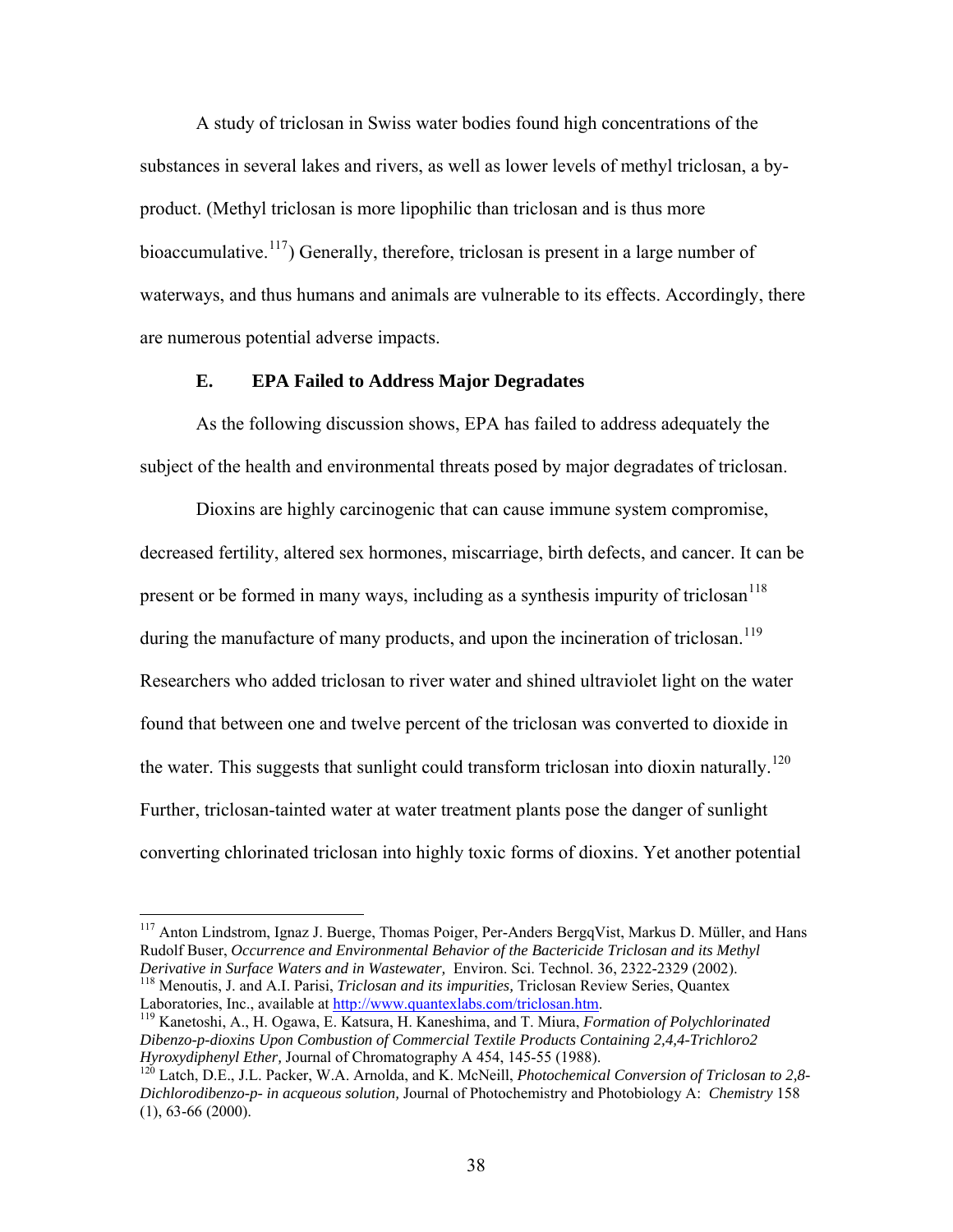danger is that exposure of sunlight to solid-state triclosan, such as on commercial textile products, causes formation of small amounts of dioxin.<sup>[121](#page-38-0)</sup>

 A study by researchers at the Virginia Polytechnic Institute and State University found that triclosan reacts with free chlorine in tap water to form a number of chlorinated triclosan intermediates, including 2,4 dichlorophenol, which photochemically generates highly chlorinated dioxins. These are some of the most toxic forms of dioxin. Those researchers found that these chlorinated intermediates can be formed in kitchen sinks simply by using dishwashing liquid containing triclosan.<sup>[122](#page-38-1)</sup> Additionally, it should be noted that degradate 2,4 dichlorophenol is a noted CWA priority pollutant, as well as a potential endocrine disruptor.

 Some of the same studies concluding that triclosan reacts with tap water under dishwashing conditions to form dioxins also found that this combination also produces significant quantities of chloroform gas.<sup>[123](#page-38-2)</sup> Chloroform has been classified as a probable human carcinogen.<sup>[124](#page-38-3)</sup>

# **F. Triclosan is Highly Toxic to Various Forms of Algae and This Can Cause Ecological Damage**

Triclosan can have detrimental effects on aquatic ecosystems. Triclosan has been found to be highly toxic to different types of algae.<sup>[125](#page-38-4)</sup> Triclosan effluents affect both the

<span id="page-38-0"></span><sup>121</sup> Kanetoshi, A., H. Ogawa, E. Katsura, H. Kaneshima, and T. Miura, *Formation of Polychlorinated Dibenzo-p-dioxins Upon Combustion of Commercial Textile Products Containing 2,4,4-Trichloro2* 

<span id="page-38-1"></span>*Hyroxydiphenyl Ether, Journal of Chromatography A 454, 145-55 (1988).*<br><sup>122</sup> Rule, K.L., V.R. Ebbett, and PlJ. Vikesland, *Formation of Chloroform and Chlorinated Organics by Free-Chlorine-Mediated Oxidation of Triclosa* 

<span id="page-38-3"></span><span id="page-38-2"></span><sup>&</sup>lt;sup>123</sup> Ibid.<br><sup>124</sup> EPA, Office of Pesticide Programs, *List of Chemicals Evaluated for Carcinogenic Potential*, updated July 19, 2004.

<span id="page-38-4"></span><sup>125</sup> Tatarzako, N., H. Ishibashi, K. Teshima, K. Kishi, and K. Arizono, *Effects of Triclosan on Various Acquatic Organisms,* Environmental Sciences 11(2), 133-40, (2004).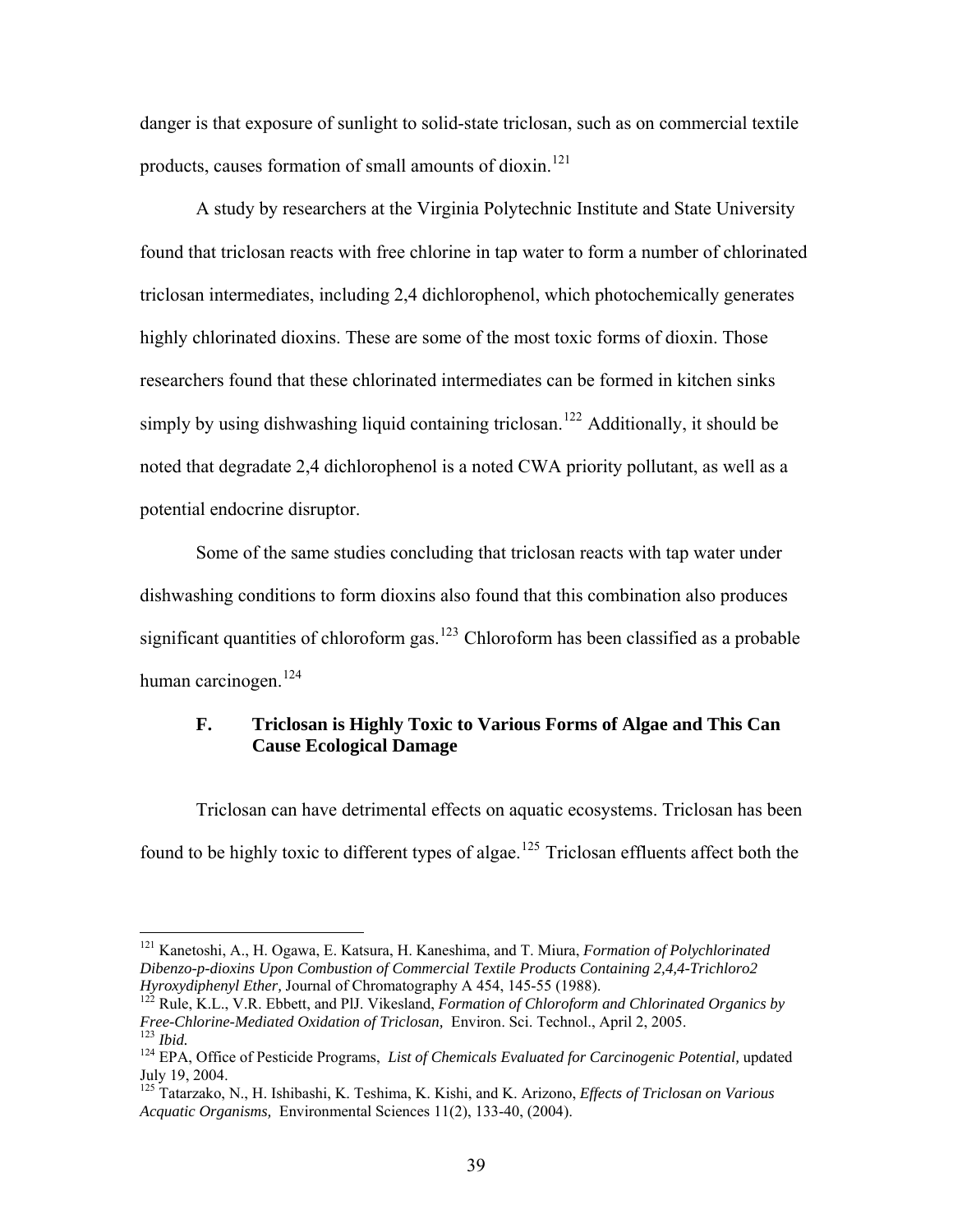structure and the function of algal communities in stream ecosystems.<sup>[126](#page-39-0)</sup> Because algae are the first-step producers in aquatic ecosystems, high levels of triclosan discharged into the environment may cause widespread negative consequences, including "the possible destruction of the balance of the ecosystem."[127](#page-39-1) The risks are especially high immediately downstream from wastewater treatment plants.<sup>[128](#page-39-2)</sup>

 Because of its lipophilic nature and resistance to degradation, triclosan in waterways is readily available for absorption and bioaccumulation by aquatic organisms in the environment.<sup>[129](#page-39-3)</sup> Researchers in Sweden found high levels of triclosan were present in the bile of fish that were placed in cages downstream of sewage treatment works in Sweden.<sup>[130](#page-39-4)</sup> Methyl triclosan, a transformation product of triclosan, has been found in fish.<sup>[131](#page-39-5)</sup> Although little is known about the effects on fish, triclosan has been found to be highly toxic to Japanese medaka fish in their early life stages, and it may cause weak endocrine disruption a well.<sup>[132](#page-39-6)</sup>

 The EPA RED observed that in aquatic environments, "triclosan is expected to absorb to [sic] suspended solids and sediments and may bioaccumulate…posing a

<span id="page-39-0"></span><sup>126</sup> Wilson, B.A., V.H. Smith, F. deNoyelles Jr., and C.K. Larive, Effects of Three Pharmaceutical and Personal Care Products on Natural Freshwater Algal Assemblages, Environmental Science and Technology 37(9), 162A-164A (2003).

<span id="page-39-1"></span><sup>127</sup> Tatarzako, N., H. Ishibashi, K. Teshima, K. Kishi, and K. Arizono, Effects of Triclosan on Various Acquatic Organisms, Environmental Sciences 11(2), 133-40, (2004).

<span id="page-39-2"></span><sup>128</sup> Reiss, R., N. Mackay, C. Habig, and J. Griffin, An Ecological Risk Assessment for Triclosan in Lotic Systems Following Discharge from Wastewater Treatment Plants in the United States, Environmental Toxicology and Chemistry 21 (11), 2483-2492 (2002).

<span id="page-39-3"></span><sup>129</sup> Tatarzako, N., H. Ishibashi, K. Teshima, K. Kishi, and K. Arizono, Effects of Triclosan on Various Acquatic Organisms, Environmental Sciences 11(2), 133-40, (2004). 130 Ibid.

<span id="page-39-5"></span><span id="page-39-4"></span><sup>131</sup> Balmer, M. E., T. Poiger, C. Droz, K. Romanin, et al., Occurrence of Methyl Triclosan, a Transformation Product of the Bactericide Triclosan, in Fish from Various Lakes in Switzerland, Environmental Science and Technology 38, 390-95 (2004).

<span id="page-39-6"></span><sup>132</sup> Ishibashi, H., N. Matsumura, M. Hirano, M. Matsuoka, et al., Effects of Triclosan on the Early Life Stages and Reproduction of Medake Oryzias Latipes and Induction of Hepatic Vitellogenin, Acquatic Toxicology 67, 167-79 (2004).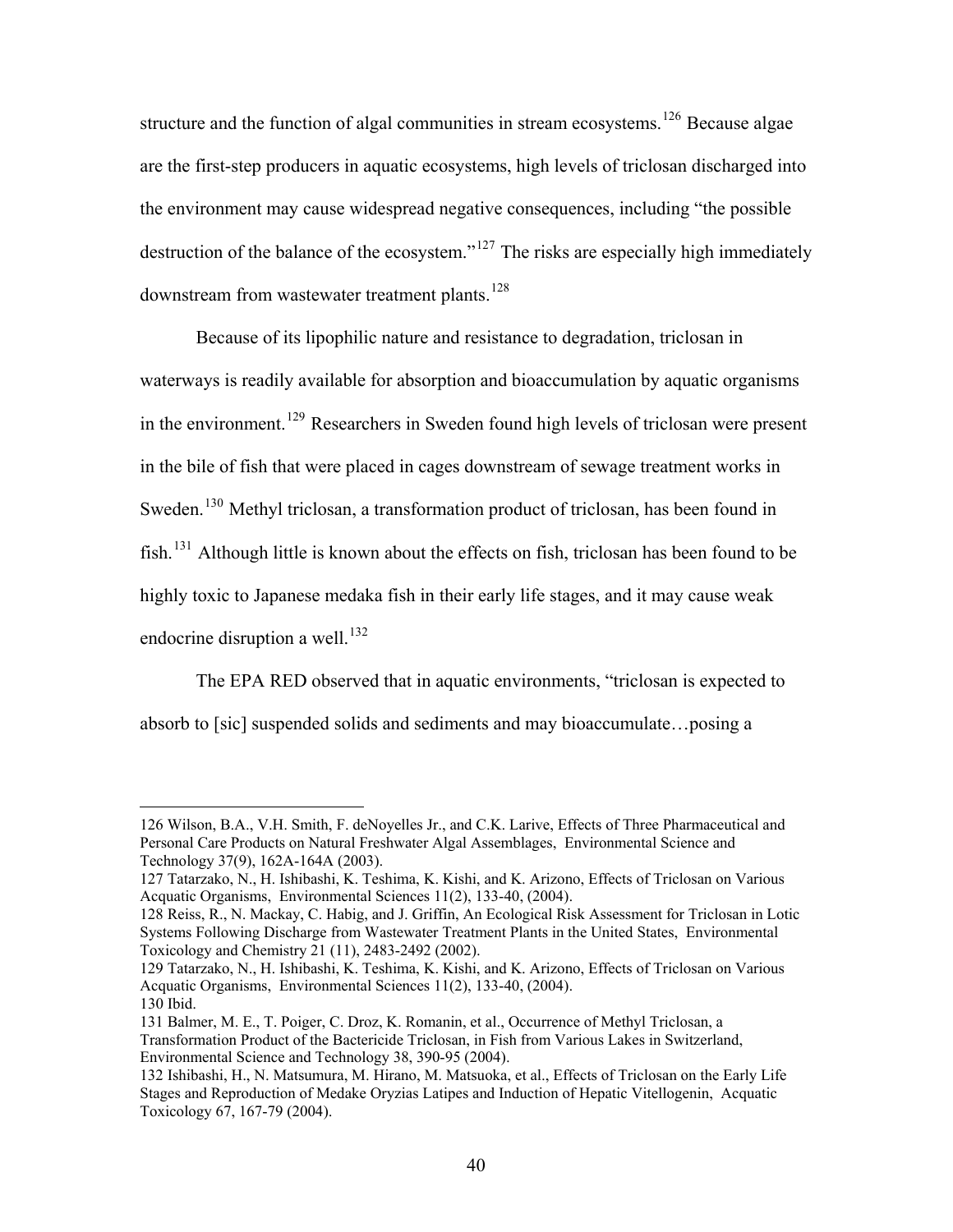concern for acquatic organisms.<sup>[133](#page-40-0)</sup> In fact, its own qualitative environmental risk assessment determined that levels of concern "were exceeded for aquatic plants."<sup>[134](#page-40-1)</sup> But, as noted in this Petition's discussion of wastewater treatment, EPA's analysis was incomplete. In some areas, no conclusions were drawn and further testing was left to registrants. In other instances, EPA admitted that the studies and data were incomplete, but the agency declined to apply the precautionary principle.<sup>[135](#page-40-2)</sup>

# **G. Efficacy**

Petitioners assert that triclosan is "misbranded" in violation of the FFDCA because it fails to provide the benefits claimed on product labels, in marketing and advertising campaigns and in other public statements in a cost-effective, safe manner.

 As discussed in Section II (B) of this Petition, development of bacterial resistance to triclosan itself from triclosan use and exposure render the substance ultimately ineffective for the purposes claimed. But further, numerous studies demonstrate that triclosan, in its initial use, confers no real added benefits to consumer users. One study concludes there are no added health benefits (that is, none beyond those provided by soap and water) for consumer use of triclosan. Said the study:

> The results of our review call into question the marketing of soaps containing triclosan as a product providing efficacy *beyond* the use of plain soap in the community setting …Current findings warrant actions by the FDA for evaluating consumer product advertising claims.<sup>[136](#page-40-3)</sup>

<span id="page-40-0"></span><sup>&</sup>lt;sup>133</sup> RED, p. 28-29.

<span id="page-40-3"></span>

<span id="page-40-2"></span><span id="page-40-1"></span><sup>&</sup>lt;sup>134</sup> RED, p. 31.<br><sup>135</sup> *See, e.g., EPA RED, pp. 30-31.*<br><sup>136</sup> Aiello, A.E., E.L. Larson, and S.B. Levy, *Consumer Antibacterial Soaps: Effective or Just Risky?,* Clinical Infectious Diseases 45, 137-47 (2007); Siamak P. Yazdankhah, Anne A. Scheie, E. Arne Høiby, Bjørn-Tore Lunestad, Even Heir, Tor Øystein Fotland, Kristine Naterstad, and Hilde Kruse, *Triclosan and Antimicrobial Resistance in Bacteria: An Overview,* Microbial Drug Resistance, Vol. 12, No. 2, 2006.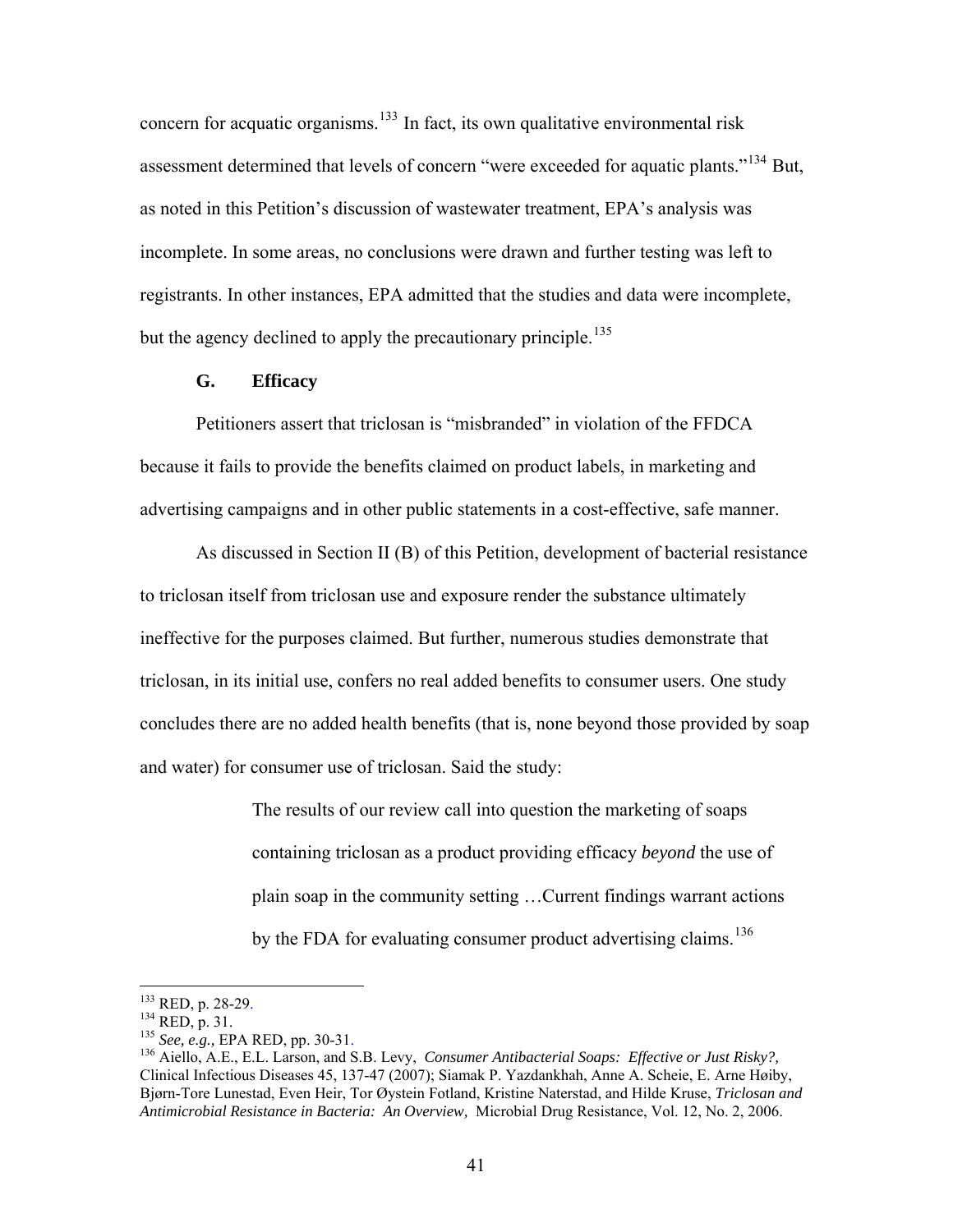As early as 2000, the American Medical Association (AMA) expressed doubt about the efficacy of antimicrobial ingredients in consumer products. The AMA Council on Scientific Affairs stated that "[n]o data exist to support their efficacy when used in such products or any need for them."<sup>[137](#page-41-0)</sup> Further, while lack of efficacy is important, what rendered this lack of evidence concerning was that "increasing data now suggest growing acquired resistance to these commonly used antimicrobial agents."<sup>[138](#page-41-1)</sup> Especially for these reasons the AMA Council recommended that:

- The FDA "expedite its regulation of the use in consumer products of antimicrobials for which acquired resistance has been demonstrated;"
- The AMA "monitor the progress of the current FDA evaluation of the safety and effectiveness of antimicrobials for consumer use;" and
- The AMA encourages "continued research" on the use of common antimicrobials in consumer products and its impact on the *major health problem of antimicrobial resistance.*"[139](#page-41-2)

 These and other influential expressions set forth a clear and sound mandate for action by the EPA.

# **H. Organizational Decisions Criticizing, Condemning or Rejecting Triclosan Usage**

As the scientific evidence against widespread triclosan usage mounts, numerous organizations have criticized, condemned or rejected that substance in formal and definitive ways. These organizations run the gamut, including governmental units,

<span id="page-41-0"></span><sup>137</sup> American Medical Association, 2000 Annual Meeting, *Reports of the Council on Scientific Affairs,* at 4  $(2000).$ <sup>138</sup> *Id.* 

<span id="page-41-2"></span><span id="page-41-1"></span><sup>138</sup> *Id.* <sup>139</sup> *Ibid.*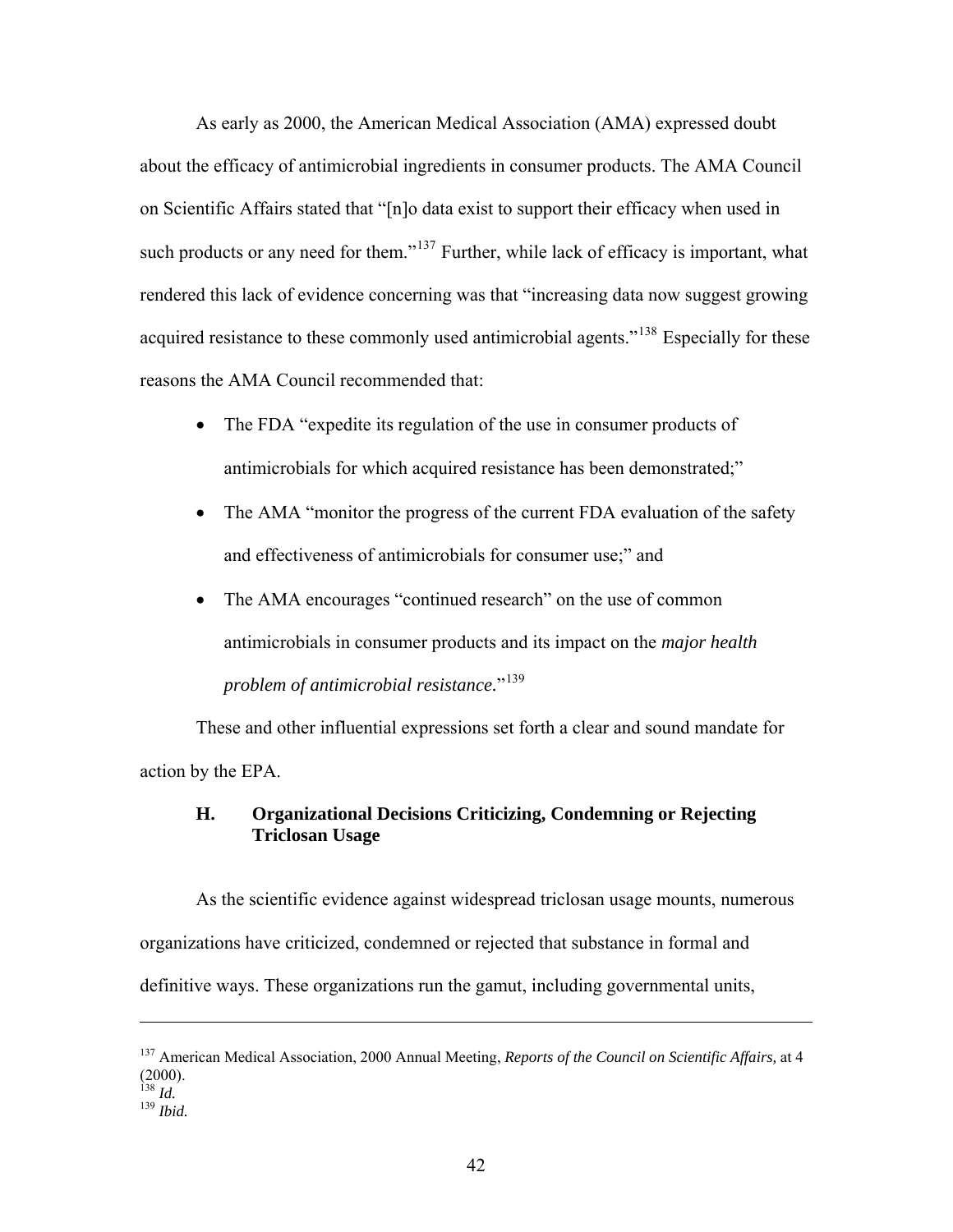corporate entities, research societies and professional associations. The following are prominent examples:

## *Corporate Retreats from Triclosan*

 In March 2009, Ciba, the creator of triclosan, formally filed with the EPA a request for the "voluntary cancellation of the registrations for triclosan regulated by the" EPA.<sup>[140](#page-42-0)</sup> This request seeks to cancel the use of Ciba triclosan "as an antimicrobial for the protection of polymers/plastics and textiles."[141](#page-42-1) The company decided *"to pull out* of ancillary markets such as household items." In taking this step, the company sought to "differentiate Ciba triclosan products, which [it claims] are supported by an exhaustive database of safety research, from the proliferation of triclosan made by other manufacturers."<sup>[142](#page-42-2)</sup>

 Petitioners query whether this decision to "differentiate" Ciba triclosan products is *actually* a reflection of the growing scientific evidence *against* many of the varied and pervasive uses of triclosan. After all, Ciba could well have "differentiated" those nowabandoned products through the traditional methods of marketing, advertising and informational campaigns about their safety and effectiveness—as it has attempted to do with the products it continues to produce. At a minimum, such a substantial strategic change<sup>[143](#page-42-3)</sup> must be viewed against the background of the growing scientific consensus and public concern about triclosan usage. Additionally, and necessarily, the rationale for

<span id="page-42-0"></span><sup>&</sup>lt;sup>140</sup>EPA, Notice of Receipt of Requests To Voluntarily Cancel Certain Pesticide Registrations, Docket No. EPA-HQ-OPP-2007-0513; FRL-8410-6, Federal Register: April 22, 2009, Volume 74, Number 76.

<span id="page-42-3"></span>

<span id="page-42-2"></span><span id="page-42-1"></span><sup>&</sup>lt;sup>141</sup> Ciba website, available at <u>http://www.ciba.com/ind-pc-triclosan-prod-safe.htm</u>.<br><sup>142</sup> *Id.* (Emphasis added) <sup>143</sup> See, 2008 Ciba Annual Report, Notes to Consolidated Financial Statements, Note 4, Acquisitions and discontinued operations, available at <http://www.ciba.com/2008-ciba-annualreport.pdf>, observing that Ciba sold its Textile Effects business in 2006 and sold its Performance Polymers business in 2000. The transactions involved significant restructuring costs.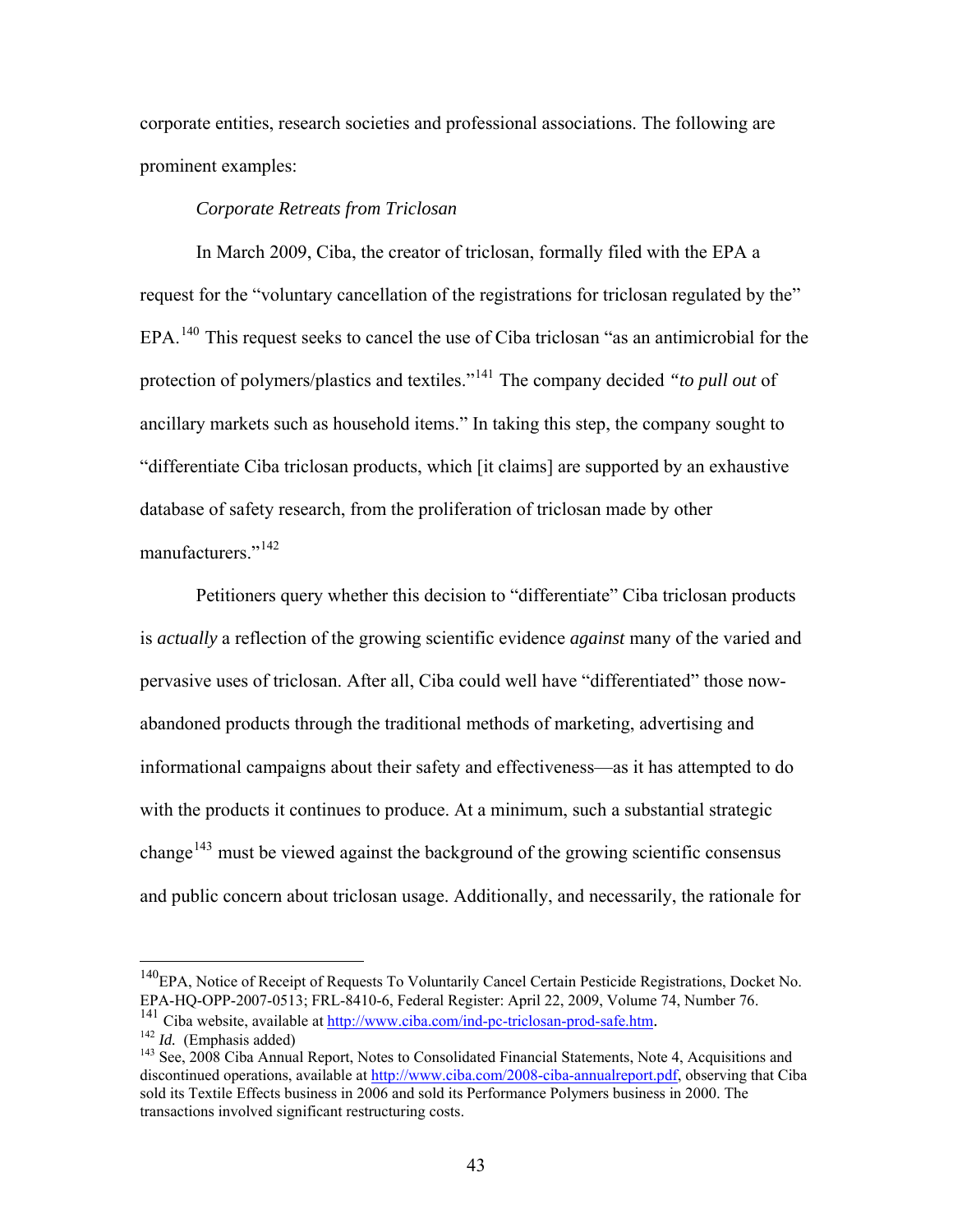the decision is nothing less than a serious indictment against those "other manufacturers" to which Ciba refers.

## *Decisions of Other Governmental Entities about Triclosan*

## **1. European Commission, Scientific Committee on Consumer Products.**

Petitioners query whether Ciba's decision was influenced by a recent opinion, adopted just two months earlier, by the European Commission's Scientific Committee on Consumer Products<sup>[144](#page-43-0)</sup> (SCCP Opinion). The SCCP Opinion found that "continued use of triclosan as a preservative at the current concentration limit of maximum 0.3% in all cosmetic products is not safe for the consumer because of the magnitude of the aggregate exposure."<sup>[145](#page-43-1)</sup> That opinion also determined that triclosan usage of certain "leave-on" products (e.g. body lotions) and in mouthwashes is not considered safe for the consumer due to the resulting high exposures."<sup>[146](#page-43-2)</sup>

 Finally, although the SCCP Opinion did not find triclosan use unsafe, at a maximum concentration of 0.3%, in toothpastes, hand soaps, body soaps/shower gels and deodorant sticks, face powders and blemish concealers, it readily admitted a significant qualification to this finding:

> Importantly, before a final conclusion on the safety of triclosan in cosmetic products can be reached, the potential development of resistance

<span id="page-43-0"></span><sup>144</sup> European Commission, Health & Consumer Protection Directorate-General, Scientific Committee on consumer Products, *Opinion on Triclosan*, COLIPA No. P32, SCCP/1192/08, adoped at 19<sup>th</sup> plenary of 21 January 2009. <sup>145</sup> *Id.* at p. 123.<br><sup>146</sup> Id.

<span id="page-43-2"></span><span id="page-43-1"></span>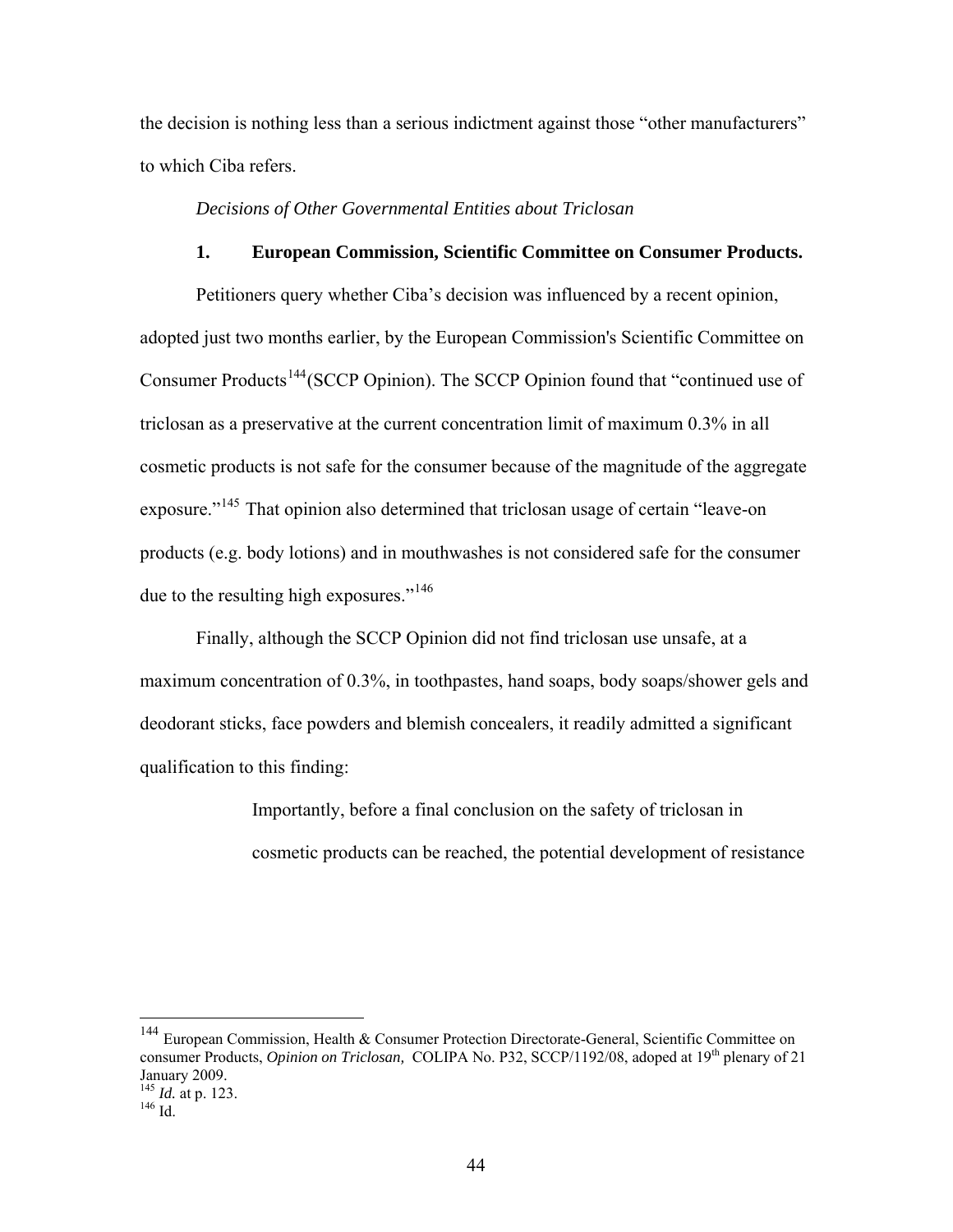to triclosan and cross-resistance by certain micro-organisms must be assessed. This aspect is not covered in this document....<sup>[147](#page-44-0)</sup>

Thus, the SCCP withheld a decision on triclosan's dangers in these areas pending further research on the substance's propensity to promote bacterial resistance and crossresistance. Petitioners refer to the discussion in Section II (B) of this Petition citing the substantial and compelling evidence confirming the reality, and thus the threat, of such resistance.

## **2. California Environmental Protection Agency, Office of**

#### **Environmental Health Hazard Assessment.**

The Ciba decision might also reflect certain deliberations on the dangers of triclosan usage by the California Environmental Protection Agency's Office of Environmental Health Hazard Assessment (OEHHA). In March, 2009, OEHHA included triclosan among 38 chemicals to be reviewed by the state Carcinogen Identification Committee (CIC) for potential "listing" under the California Safe Drinking Water and Toxic Enforcement Act of 1986 (Proposition 65). Although Ciba recommended "against accepting triclosan" for inclusion in the process potentially leading to a listing,  $148$ OEHHA nonetheless included triclosan in its prioritization groupings.<sup>[149](#page-44-2)</sup>

## **3. British Royal Commission on Environmental Pollution**

Yet another significant and relevant decision is one by the British Royal

Commission on Environmental Pollution. (British Royal Commission) In 2003, the

<u>.</u>

<span id="page-44-0"></span><sup>147</sup> Id. Also, the SCCP Opinion did not assess inhalation exposure to triclosan from spray products (e.g. deodorants). Id.

<span id="page-44-1"></span><sup>148</sup> See, Letter from Lisa Navarro, of Ciba, to OEHHA, May 4, 2009, available at

[http://.oehha.ca.gov/prop65/public\\_meetings/052909coms/triclosan/CibaCorpTriclosan.pdf.](http://.oehha.ca.gov/prop65/public_meetings/052909coms/triclosan/CibaCorpTriclosan.pdf)

<span id="page-44-2"></span><sup>149</sup> See, OEHHA, "Meeting Synopsis and Slide Presentations Carcinogen Identification Committee Meeting Held on May 29, 2009", available at

[http://www.oehha.ca.gov/prop65/public\\_meetings/cic060509.hmtl](http://www.oehha.ca.gov/prop65/public_meetings/cic060509.hmtl).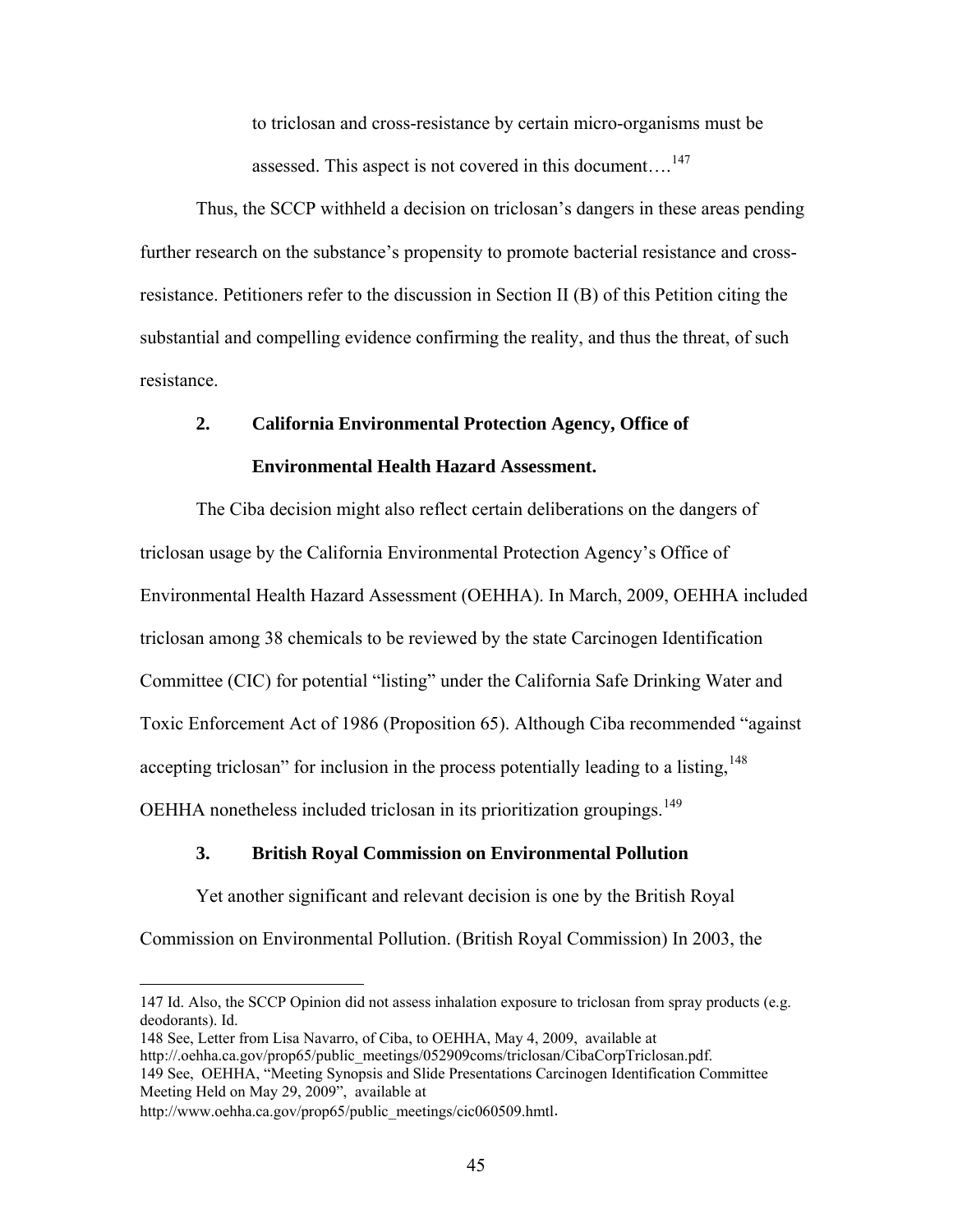British Royal Commission Recommended a regulatory ban on synthetic chemicals. What is significant about this decision is the application--in stark contrast to EPA's complete rejection--of the "precautionary principle." The British Royal Commission stated:

> We recommend that where synthetic chemicals are found in elevated concentrations in biological fluids such as breast milk and tissues of humans, regulatory steps be taken to remove them from the market immediately.<sup>[150](#page-45-0)</sup>

Thus, the British Royal Commission's recommendation was an exemplary application of the precautionary principle, as it recommended "that action be taken to reduce risk from chemicals in the face of uncertain but suggestive evidence of harm."<sup>[151](#page-45-1)</sup>

*Decisions of Professional Associations* 

 The following examples show that some professional associations are stepping forward to express formally their serious reservations about triclosan usage.

## **1. American Medical Association**

As discussed in Section II (G) of this Petition, the American Medical Association's Council on Scientific Affairs stated its significant concerns about the efficacy of triclosan. That body recommended several protective steps aimed at acquiring additional scientific knowledge while protecting public health and safety.

## **2. Canadian Medical Association**

<span id="page-45-0"></span><sup>150</sup> Royal Commission on Environmental Pollution, Twenty-fourth Report, *Chemicals in Products: Safeguarding the Environment and Human Health,* June 3, 2003. The **Royal Commission on Environmental Pollution (RCEP)** is an independent standing body established in 1970 to advise the Queen, Government, Parliament, the devolved administrations and the public on environmental issues. Although funded by the Department for Environment, Food and Rural Affairs, the Royal Commission is independent of Government Departments.

<span id="page-45-1"></span><sup>151</sup> Pesticide Action Network International (PAN), *Briefing Paper on the Precautionary Principle,*09/14/06, available at [http://www.panap.net/uploads/media/PAN\\_precaution\\_14\\_Sep\\_06.pdf](http://www.panap.net/uploads/media/PAN_precaution_14_Sep_06.pdf) (PAN Paper).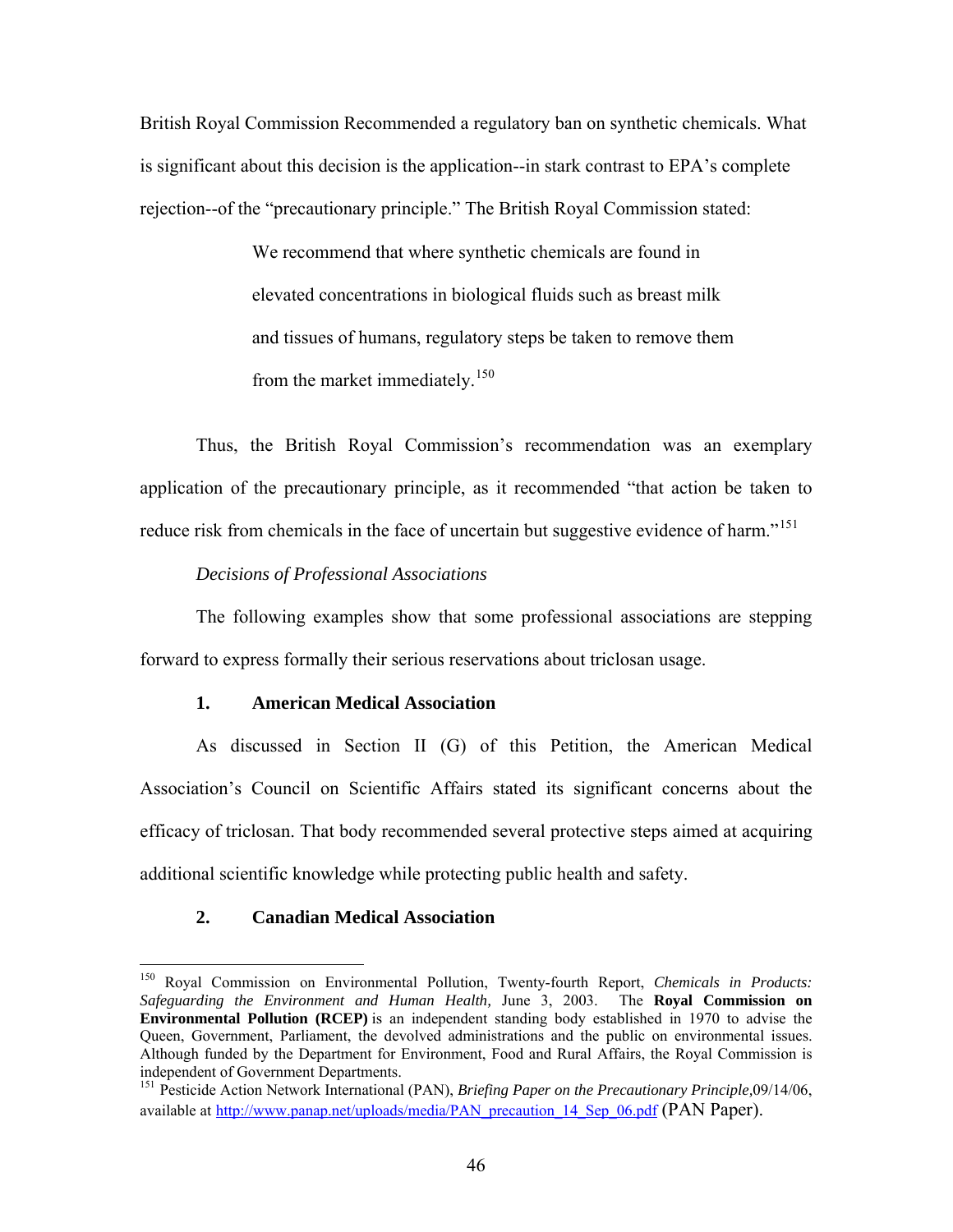In 2009, the Canadian Medical Association, at its Annual Meeting, Adopted the following Resolution:

> The Canadian Medical Association calls upon the federal government to ban the sale of household antibacterial products due to the risk of bacterial resistance and to recognize that soap and alcohol-based solutions are as effective in preventing household infection.<sup>[152](#page-46-0)</sup>

# **3. Physicians for Social Responsibility**

In a 2009 report, Physicians for Social Responsibility announced the results of a study demonstrating that "health care professionals are exposed—through the workplace or in their personal lives—to a wide range of chemicals [including triclosan] known or suspected to cause health problems."[153](#page-46-1) *[Hazardous Chemicals In Health Care](http://www.psr.org/resources/hazardous-chemicals-in-health.html)* concluded with several recommendations designed to protect health care professionals and the public. $154$ 

 The foregoing discussion illustrates that the momentum of the concern about the dangers of triclosan is growing steadily and rapidly. Further, both substantial corporate and governmental actors are attesting to the seriousness and the soundness of that concern through their actions.

<span id="page-46-0"></span><sup>152</sup> Canadian Medical Association Resolution No. 74, Resolutions Adopted at General Council, 17-19 August 2009, 142nd Annual Meeting Saskatoon, SK (also available at [http://www.cma.ca/index.cfm/ci\\_id/89632/la\\_id/1.htm](http://www.cma.ca/index.cfm/ci_id/89632/la_id/1.htm)).

<span id="page-46-2"></span><span id="page-46-1"></span><sup>153</sup> Report: *[Hazardous Chemicals In Health Care,](http://www.psr.org/resources/hazardous-chemicals-in-health.html)* Physicians for Social Responsibility, p. 23, October 9, 2009. (also available at [http://www.psr.org/assets/pdfs/hazardous-chemicals-in-health-care.pdf\)](http://www.psr.org/assets/pdfs/hazardous-chemicals-in-health-care.pdf). 154 *Id.* at 26-30.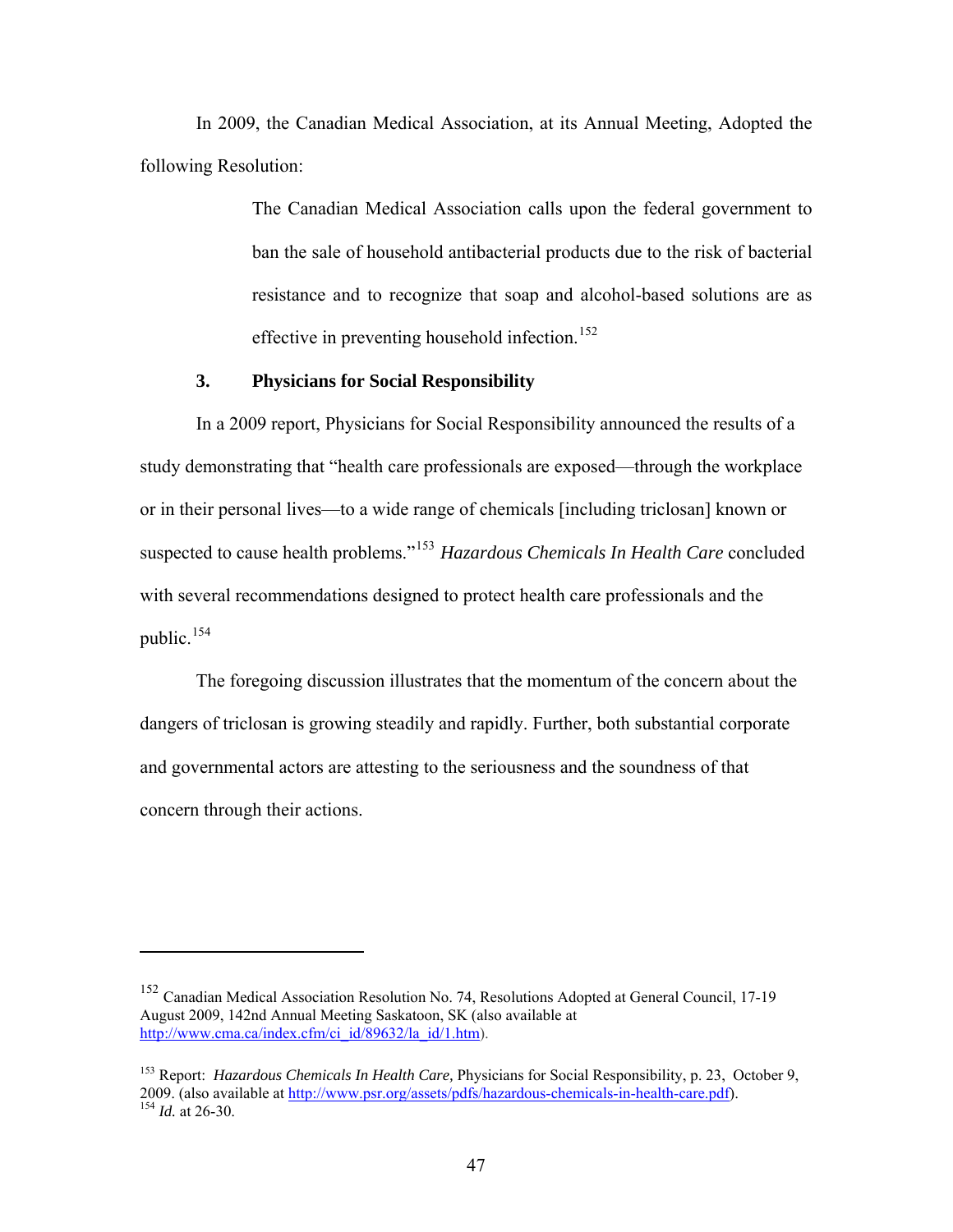# **Conclusion**

Petitioners have demonstrated in this Petition that a substantial body of scientific studies, reports and other sources support the position that the constantly-expanding, pervasive and diverse uses of triclosan pose an actual and imminent threat to human health and the environment. Therefore, triclosan usage in EPA-approved applications is unsafe and ineffective, in violation of FIFRA and the FFDCA, and the agency must take such action as required by law to bring its regulation of triclosan into compliance with these statutes and other relevant statutes, including CWA, SDWA, and ESA. In the interests of the protection of human health and the overall environment that supports it, Petitioners request that the EPA ban triclosan and apply in additional, ancillary remedies provided for in federal law.

Respectfully Submitted

 Perry E. Wallace, Esq. Zelle Hofmann Voelbel Mason LLP 1700 K St. N.W., Suite 655 Washington, D.C. 20006 (301) 675‐5969

 $\mathcal{L}_\text{max}$  , where  $\mathcal{L}_\text{max}$  and  $\mathcal{L}_\text{max}$  and  $\mathcal{L}_\text{max}$ 

Attorney for Petitioners

January 14, 2010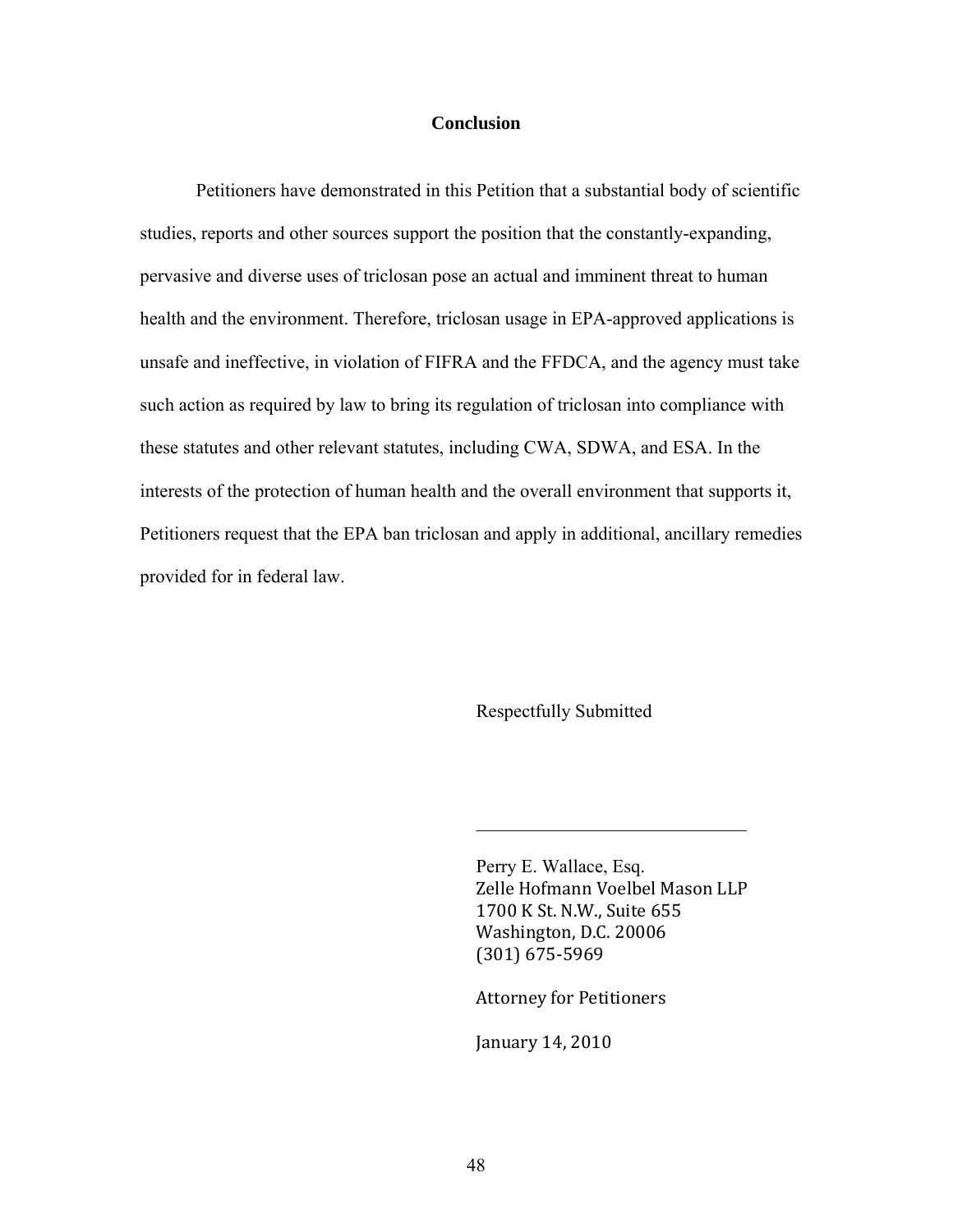# Appendix A

# Petition Signatories

- 1. Beyond Pesticides
- 2. Food and Water Watch
- 3. Alaska Community Action on Toxics
- 4. American Federation of Teachers
- 5. Ban Pesticides in Ulster County
- 6. Bernhoft Center for Advanced Medicine
- 7. Beyond Pesticides Ohio
- 8. Biological Pest Management
- 9. Black Warrior Riverkeeper
- 10. Blue Ridge Environmental Defense League
- 11. Breast Cancer Fund
- 12. BURNT
- 13. California Safe Schools
- 14. Californians for Alternatives to Toxics
- 15. Cancer Awareness Coalition
- 16. Cape Fear COASTKEEPER®
- 17. Center for Biological Diversity
- 18. Center for Environmental Health
- 19. Chemical Sensitivity Disorders Association
- 20. Choctawhatchee Riverkeeper
- 21. Citizens Campaign for the Environment
- 22. Citizens for Reform of Pesticide Spraying
- 23. Clean Production Action
- 24. Concerned Citizens for Clean Air
- 25. Deirdre Imus Environmental Center for Pediatric Oncology
- 26. Donaldson Farms
- 27. Ecological Health Organization
- 28. Ecology Center
- 29. Environment and Human Health, Inc.
- 30. Environmental Working Group
- 31. Equal Exchange
- 32. Farmworker Association of Florida
- 33. Fearless Fund
- 34. Fluoride Action Network
- 35. Friends of Hurricane Creek
- 36. Galveston Baykeeper
- 37. Grass Roots the Organic Way (GROW)
- 38. Grassroots Environmental Education
- 39. Great Neck Breast Cancer Coalition
- 40. Green Science Policy Institute
- 41. Greenpeace US
- 42. Healthy Building Network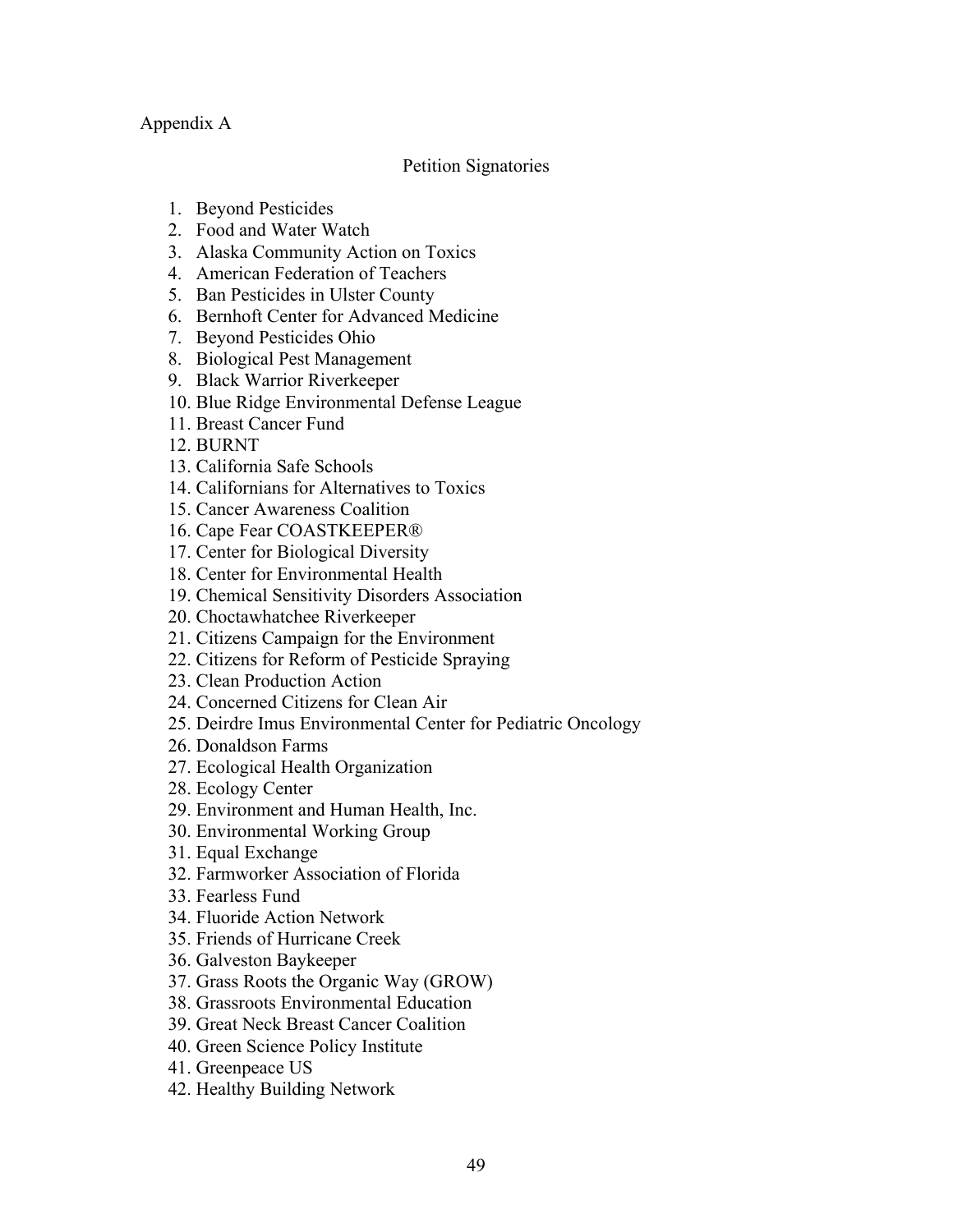- 43. Healthy Child Healthy World
- 44. HELP New Paltz (HEalthy Lawns Project)
- 45. Hilltown Anti-Herbicide Coalition
- 46. Huntington Breast Cancer Action Coalition
- 47. Informed Choices
- 48. Informed Green Solutions, Inc.
- 49. Kids for Saving Earth
- 50. Maryland Pesticide Network
- 51. Massachusetts Breast Cancer Coalition
- 52. National Center for Environmental Health Strategies
- 53. National Toxic Encephalopathy Foundation
- 54. Natural Resources Council of Maine
- 55. Neuse RIVERKEEPER® Foundation
- 56. New Jersey Environmental Federation
- 57. No Spray Nashville
- 58. Oregon Toxics Alliance
- 59. Osborne Organics
- 60. Parents for a Safer Environment
- 61. Pesticide Action Network North America
- 62. Pesticide Awareness and Alternatives Coalition
- 63. Pesticide Watch
- 64. Physicians for Social Responsibility
- 65. PODER
- 66. Warren Porter, Ph.D., University of Wisconsin-Madison
- 67. Protect All Children's Environment
- 68. Rochesterians Against the Misuse of Pesticides
- 69. SaferBuilding
- 70. Safer Pest Control Project
- 71. Satilla Riverkeeper
- 72. Shenandoah Riverkeeper
- 73. Sustainable Agriculture and Pesticide Policy (SAPP) Group
- 74. Sustainability Institute at Molloy College
- 75. Terry Shistar, Ph.D.
- 76. TEDX (The Endocrine Disruption Exchange)
- 77. Tualatin Riverkeeper
- 78. Toxic Free North Carolina
- 79. Virginia Eastern SHOREKEEPER
- 80. Western Lake Erie Waterkeeper
- 81. Women's Environmental Institute
- 82. Women's Voices for the Earth